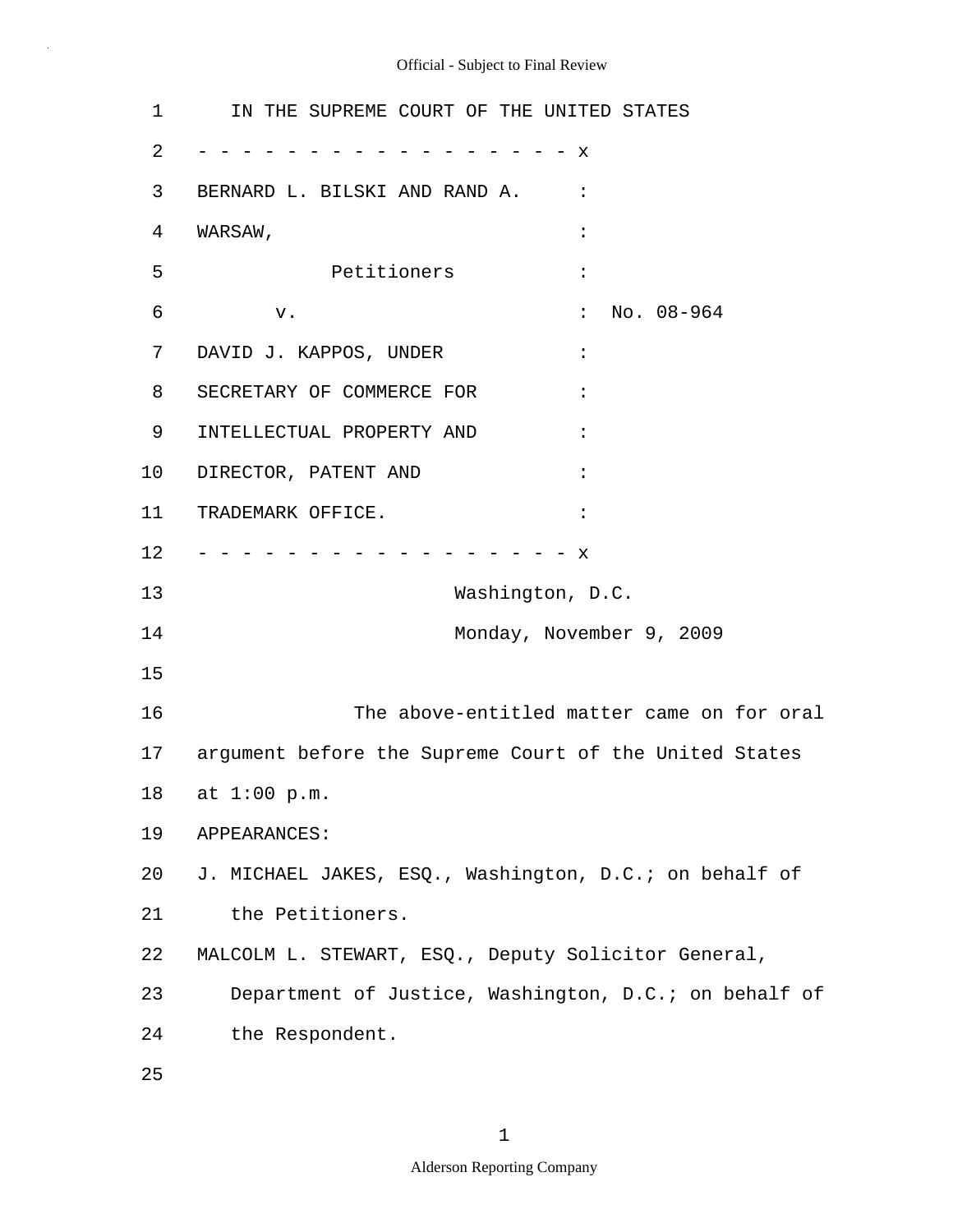| $\mathbf 1$    | CONTENTS                     |      |
|----------------|------------------------------|------|
| $\overline{a}$ | ORAL ARGUMENT OF             | PAGE |
| 3              | J. MICHAEL JAKES, ESQ.       |      |
| $\overline{4}$ | On behalf of the Petitioners | 3    |
| 5              | MALCOLM L. STEWART, ESQ.     |      |
| 6              | On behalf of the Respondent  | 26   |
| 7              | REBUTTAL ARGUMENT OF         |      |
| 8              | J. MICHAEL JAKES, ESQ.       |      |
| 9              | On behalf of the Petitioners | 50   |
| 10             |                              |      |
| 11             |                              |      |
| 12             |                              |      |
| 13             |                              |      |
| 14             |                              |      |
| 15             |                              |      |
| 16             |                              |      |
| 17             |                              |      |
| 18             |                              |      |
| 19             |                              |      |
| 20             |                              |      |
| 21             |                              |      |
| 22             |                              |      |
| 23             |                              |      |
| 24             |                              |      |
| 25             |                              |      |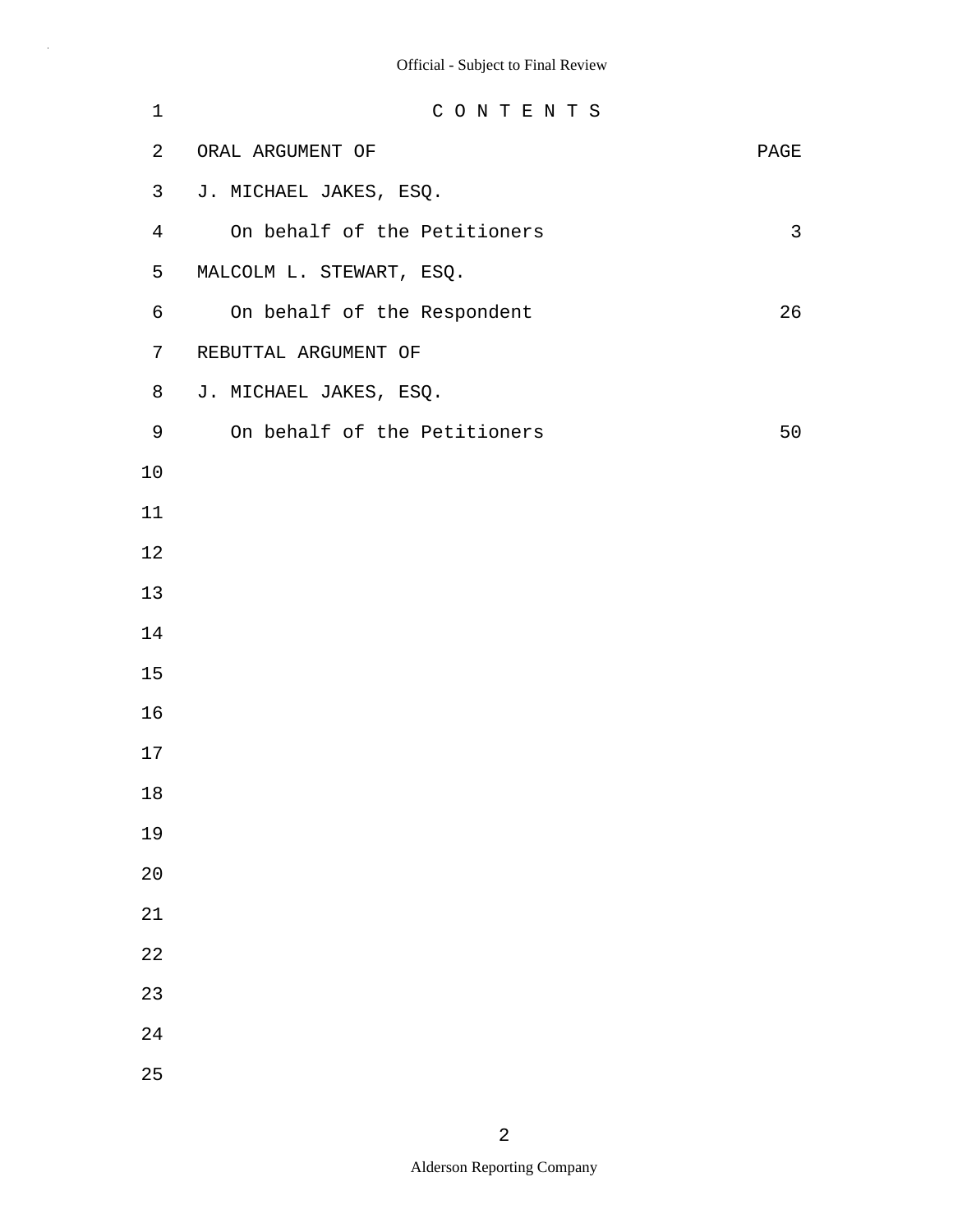1 2 3 4 5 6 7 8 9 10 11 12 13 14 15 16 17 18 19 20 21 22 23 24 25 P R O C E E D I N G S (1:00 p.m.) CHIEF JUSTICE ROBERTS: We will hear argument this afternoon in Case 08-964, Bilski v. Kappos. Mr. Jakes. ORAL ARGUMENT OF J. MICHAEL JAKES ON BEHALF OF THE PETITIONERS MR. JAKES: Mr. Chief Justice, and may it please the Court: The Federal Circuit's rigid and narrow machine-or-transformation test for all patent-eligible methods should be reversed. The requirement that any and all methods must be either tied to a particular machine or transform specific subject matter doesn't find any basis in either the language of Section 101 or anywhere in the patent statute. It's not required by this Court's precedence, and it's contrary to the established principle that Section 101 should be read broadly to accommodate unforeseen advances in the useful arts. There are recognized exclusions from Section 101 from that broad language, such as laws of nature, natural phenomenon, and abstract ideas. Those may not be patented.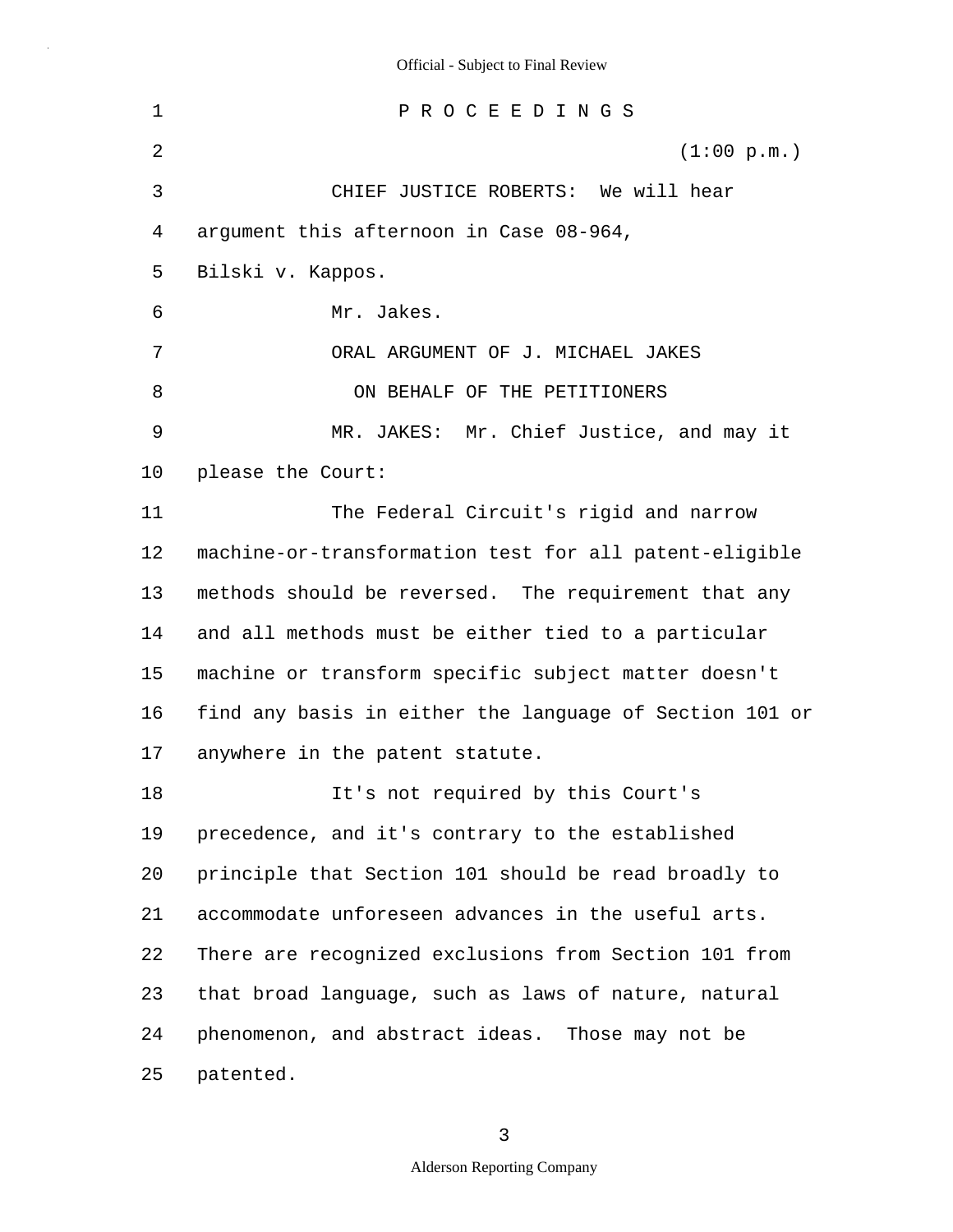| $\mathbf{1}$ | But these exceptions, which are drawn from               |
|--------------|----------------------------------------------------------|
| 2            | the Court's precedent, including this Court's Diehr      |
| 3            | case, also finds support in the statutory language,      |
| 4            | which says that any process must be new and useful.      |
| 5            | So the prohibition against patenting laws of             |
| 6            | nature or abstract principles, it applies equally to all |
| 7            | four categories of subject matter under 101, but, here,  |
| 8            | the Federal circuit has created a new test just for      |
| 9            | processes that are not bound in the statute or required  |
| 10           | by this Court's decision.                                |
| 11           | JUSTICE SCALIA: Well, if the government                  |
| 12           | says that the -- that the term on which it hangs its hat |
| 13           | is the term useful arts and that that meant, originally, |
| 14           | and still means manufacturing arts, arts dealing with    |
| 15           | workmen, with -- you know, inventors, like Lorenzo       |
| 16           | Jones, not -- not somebody who writes a book on how to   |
| 17           | win friends and influence people.                        |
| 18           | What is wrong with that analysis, that                   |
| 19           | that's what "useful arts" meant, that it always --       |
| 20           | always was thought to deal with machines and inventions? |
| 21           | MR. JAKES: Certainly, "useful arts"                      |
| 22           | encompasses industrial processes, manufacturing          |
| 23           | processes, but it has never been limited just to those   |
| 24           | types of processes. I'll admit that during the           |
| 25           | Industrial Revolution most of the inventions concerned   |

4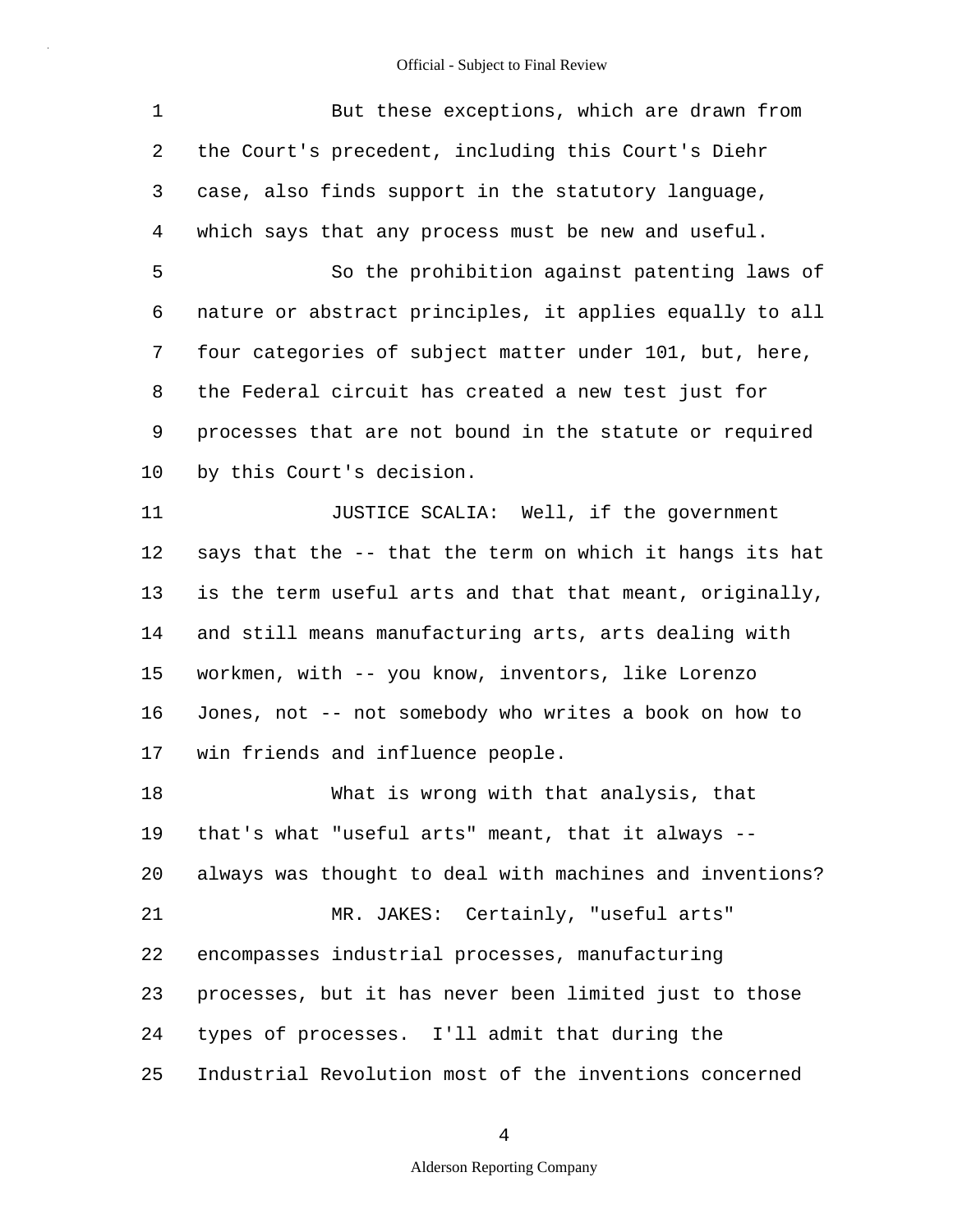1 2 3 machines and manufacturing processes. But we have cited counter-examples that show that business was also within the useful arts.

4 5 6 7 8 9 10 11 12 13 14 15 16 17 18 19 20 21 It's also up to Congress to decide how to implement the patent system and the statutory -- JUSTICE BREYER: Well, if you leave something out, Congress can put it back in, tailoring the protection to what they feel is necessary. But if it covers everything under the sun, I've never seen a case where Congress would take something out. Now, if we are relying on Congress, I guess the circuit would say, let's go narrow, and we wouldn't -- you know -- since you referred to Congress, I thought I would bring that up and see what you think. MR. JAKES: Congress has acted in certain circumstances. One of them is in section 273, to provide prior user rights for business methods. Another area is 287(c), where medical activities are also exempted from remedies under the statute. There has been a bill introduced to exempt tax avoidance methods, but that has not yet been passed.

22 23 24 25 JUSTICE GINSBURG: But you say you would say tax avoidance methods are covered, just as the process here is covered. So an estate plan, tax avoidance, how to resist a corporate takeover, how to choose a jury,

5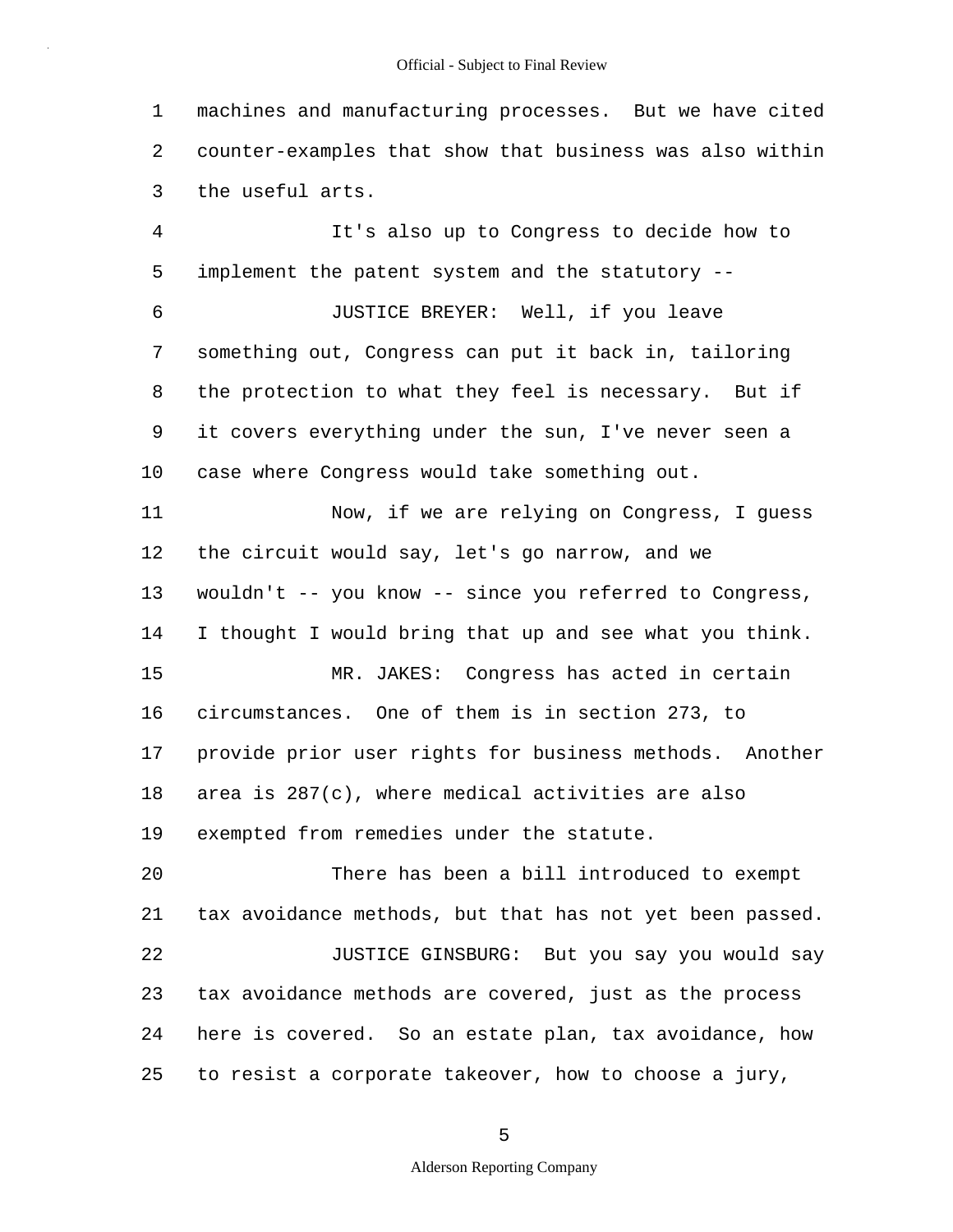1 all of those are patentable?

2 3 4 MR. JAKES: They are eligible for patenting as processes, assuming they meet the other statutory requirements.

5 6 7 8 9 10 11 12 JUSTICE BREYER: So that would mean that every -- every businessman -- perhaps not every, but every successful businessman typically has something. His firm wouldn't be successful if he didn't have anything that others didn't have. He thinks of a new way to organize. He thinks of a new thing to say on the telephone. He thinks of something. That's how he made his money.

13 14 15 16 17 18 And your view would be -- and it's new, too, and it's useful, made him a fortune -- anything that helps any businessman succeed is patentable because we reduce it to a number of steps, explain it in general terms, file our application, granted? MR. JAKES: It is potentially patentable,

19 yes.

20 21 22 23 24 25 JUSTICE BREYER: Okay. Well then, if that were so, we go back to the original purpose of the Constitution. Do you think that the framers would have wanted to require anyone successful in this great, vast, new continent because he thinks of something new to have had to run to Washington and to force any possible

6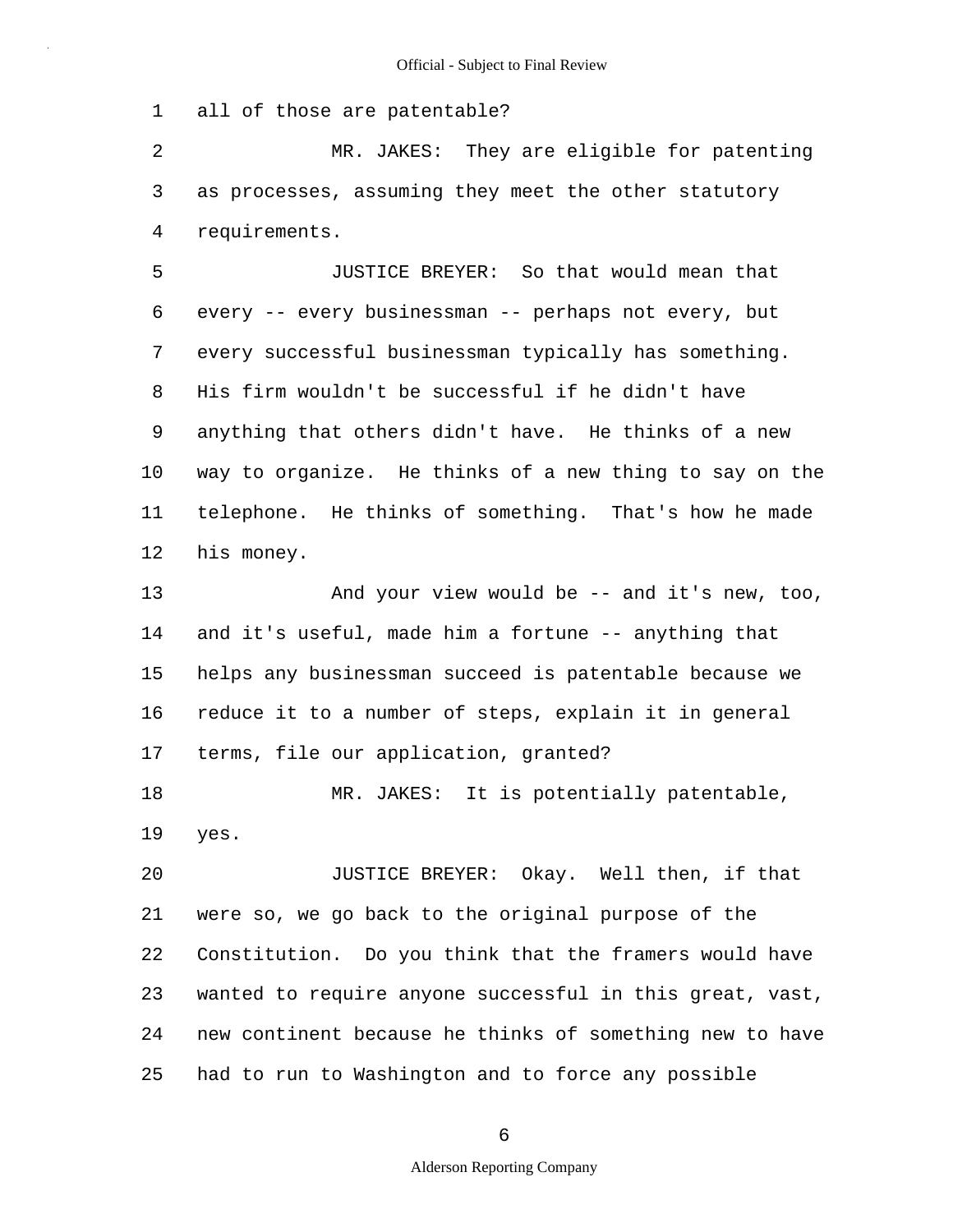1 2 3 4 5 6 7 8 9 10 11 12 13 14 15 16 17 18 19 20 21 22 23 24 25 competitor to do a search and then stop the wheels of progress unless they get permission? Is that a plausible view of the patent clause? MR. JAKES: No, Your Honor. I wouldn't characterize it that way, but I do believe that -- JUSTICE SOTOMAYOR: So how do we limit it to something that is reasonable? Meaning, if we don't limit it to inventions or to technology, as some amici have, or to some tie or tether, borrowing the Solicitor General's phraseology, to the sciences, to the useful arts, then why not patent the method of speed dating? MR. JAKES: Well, first of all, I think, looking at what are useful arts, it does exclude some things. It does exclude the fine arts. Speaking, literature, poems, I think we all agree that those are not included, and there are other things as well. For example, a corporation, a human being, these are things that are not covered by the statutory categories. JUSTICE SOTOMAYOR: So why are human activities covered by useful arts? MR. JAKES: Human activities are covered. JUSTICE SOTOMAYOR: Well, you are saying they are covered, but why should they be? MR. JAKES: I believe the statute provides

7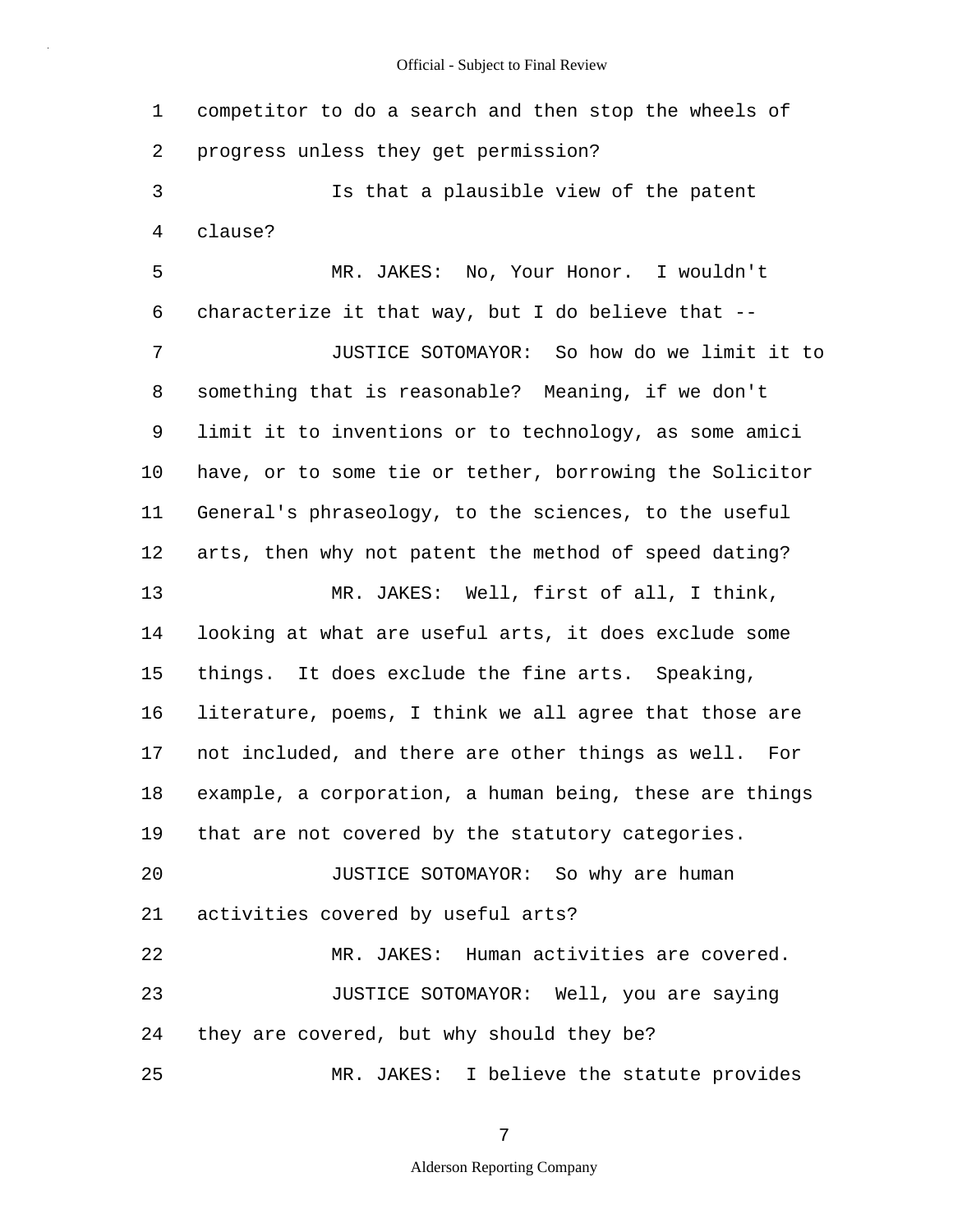1 2 3 4 5 6 7 8 for them to be covered by defining them as a process. I can give you a -- one good example, which would be a surgical method performed by a doctor. Those are patentable. They are patent eligible. In section 287(c), Congress has carved out and said, you can't go after the doctor for infringement, but that is an entirely human activity, and it has long been patentable.

9 10 11 12 13 JUSTICE SOTOMAYOR: Do you think that there is some benefit to society from patenting a method to cure someone that involves just human activity, as opposed to some machine, substance, or other apparatus to help that process?

14 MR. JAKES: Yes.

25

15 16 JUSTICE SOTOMAYOR: Do you believe that that was the intent of the patent law?

17 18 19 20 21 22 MR. JAKES: I believe that falls within the useful arts, and I believe that there is an advantage to that. There are really two advantages to the patent system. One is encouraging people to come up with new things, such as a surgical method or method of hedging consumption risk.

23 24 The other is the disclosure aspect. A doctor might choose to keep it secret.

JUSTICE BREYER: So you are going to answer

8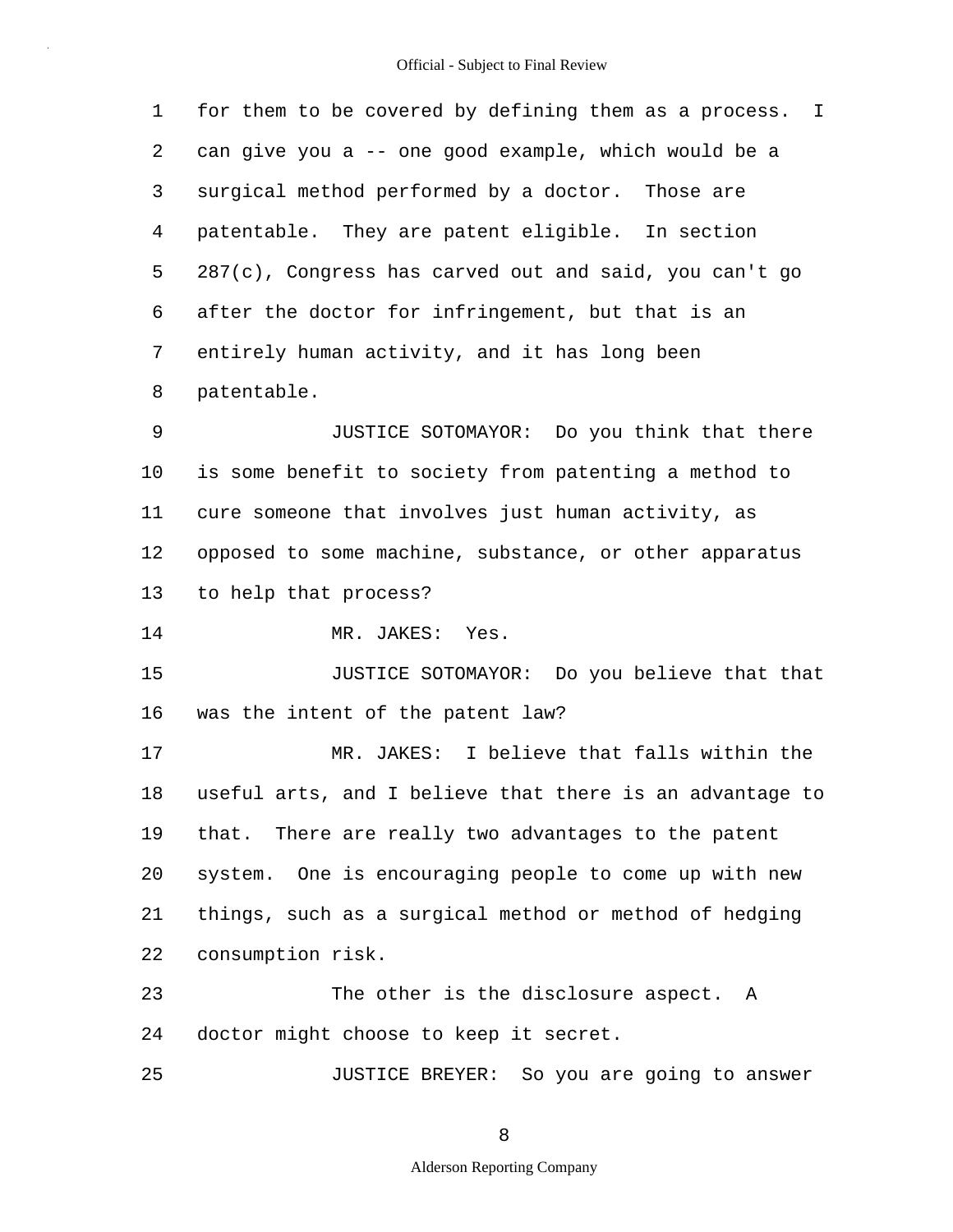1 2 3 4 5 6 7 8 9 10 11 12 13 14 15 16 17 18 19 20 21 22 23 24 25 this question yes. You know, I have a great, wonderful, really original method of teaching antitrust law, and it kept 80 percent of the students awake. They learned things -- (Laughter.) JUSTICE BREYER: It was fabulous. And I could probably have reduced it to a set of steps and other teachers could have followed it. That you are going to say is patentable, too? MR. JAKES: Potentially. JUSTICE BREYER: Okay. Fine. Now, suppose I reject that view, hypothetically, and suppose I were to take the view that this is way too far, that that is not the purpose of the statute. Suppose for hypothetical's sake I'm still a little nervous about that -- that circuit's decision there. Have you any suggestion for me? MR. JAKES: I think that we should go back to the first principles that were enunciated in Diehr and other cases, that abstract ideas per se are not patentable. That's my position, and what I would advocate in this case and any case, as long as you're -- CHIEF JUSTICE ROBERTS: What -- I'm looking at your Claim 1, in Joint Appendix page 19 to 20. How is that not an abstract idea? You initiate a series of

9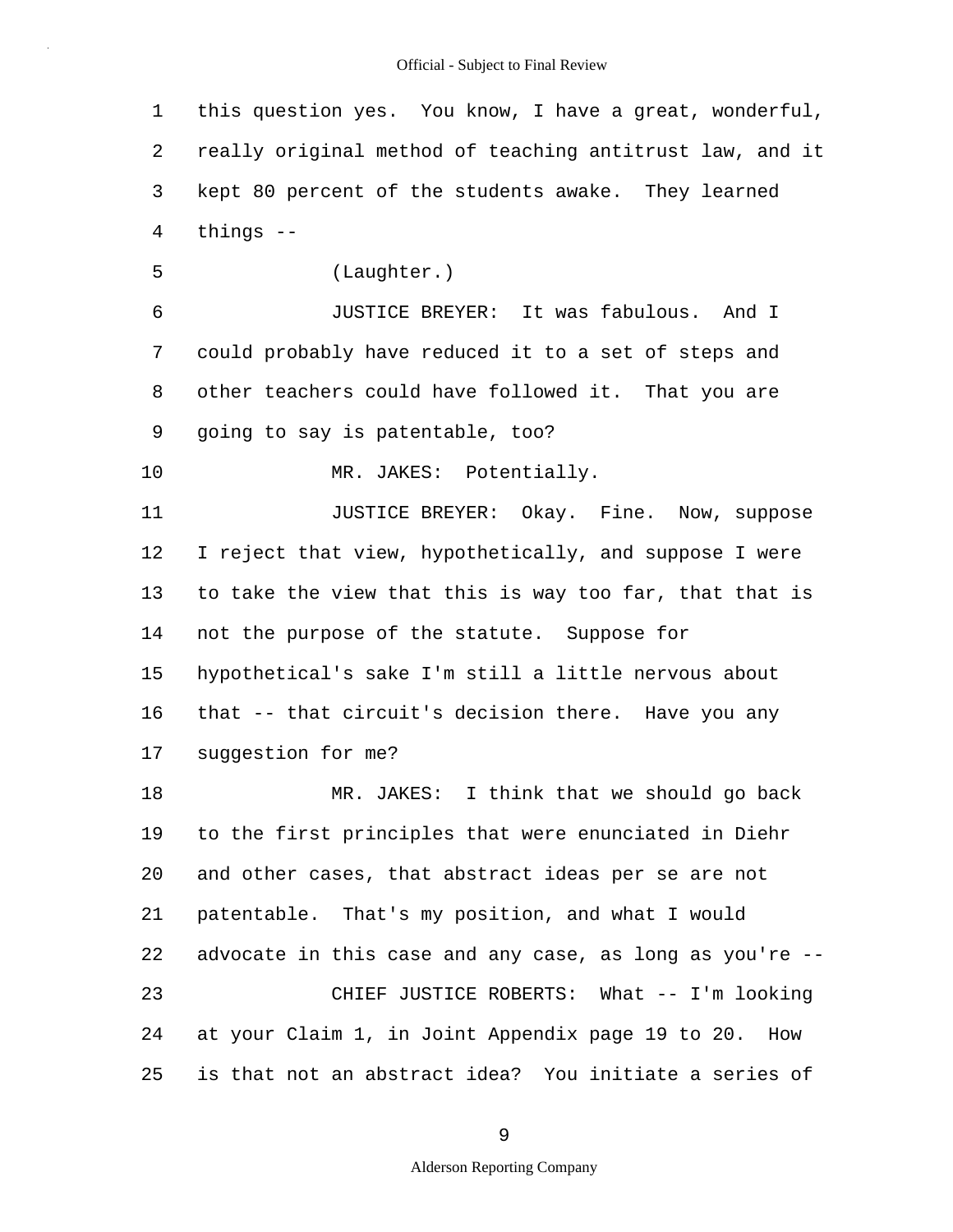1 2 3 4 5 6 7 8 9 10 11 12 13 14 15 16 17 18 19 20 21 22 23 24 25 transactions between commodity providers and commodity consumers. You set a fixed price at the consumer end, you set a fixed price at the other end, and that's it. I mean, I could patent a process where I do the same thing. I initiate a series of transactions with sellers. I initiate a series of transactions with buyers. I buy low and sell high. That's my patent for maximizing wealth. I don't see how that's different than your claim number 1. MR. JAKES: If that was a novel and unobvious method, then it should be patentable, but it's eligible as subject matter -- CHIEF JUSTICE ROBERTS: Well, but your Claim 1 it seems to me is classic commodity hedging that has been going on for centuries. MR. JAKES: Your Honor, if that were true, then we should run afoul of the obviousness provision under section 103. Now, the Patent Office did initially allow some of our claims over the prior art. JUSTICE KENNEDY: But you know, the insurance industry -- the insurance business, as we know it, really began in England in 1680, when they discovered differential calculus, and they had expectancy and actuarial tables, actuarial for life,

10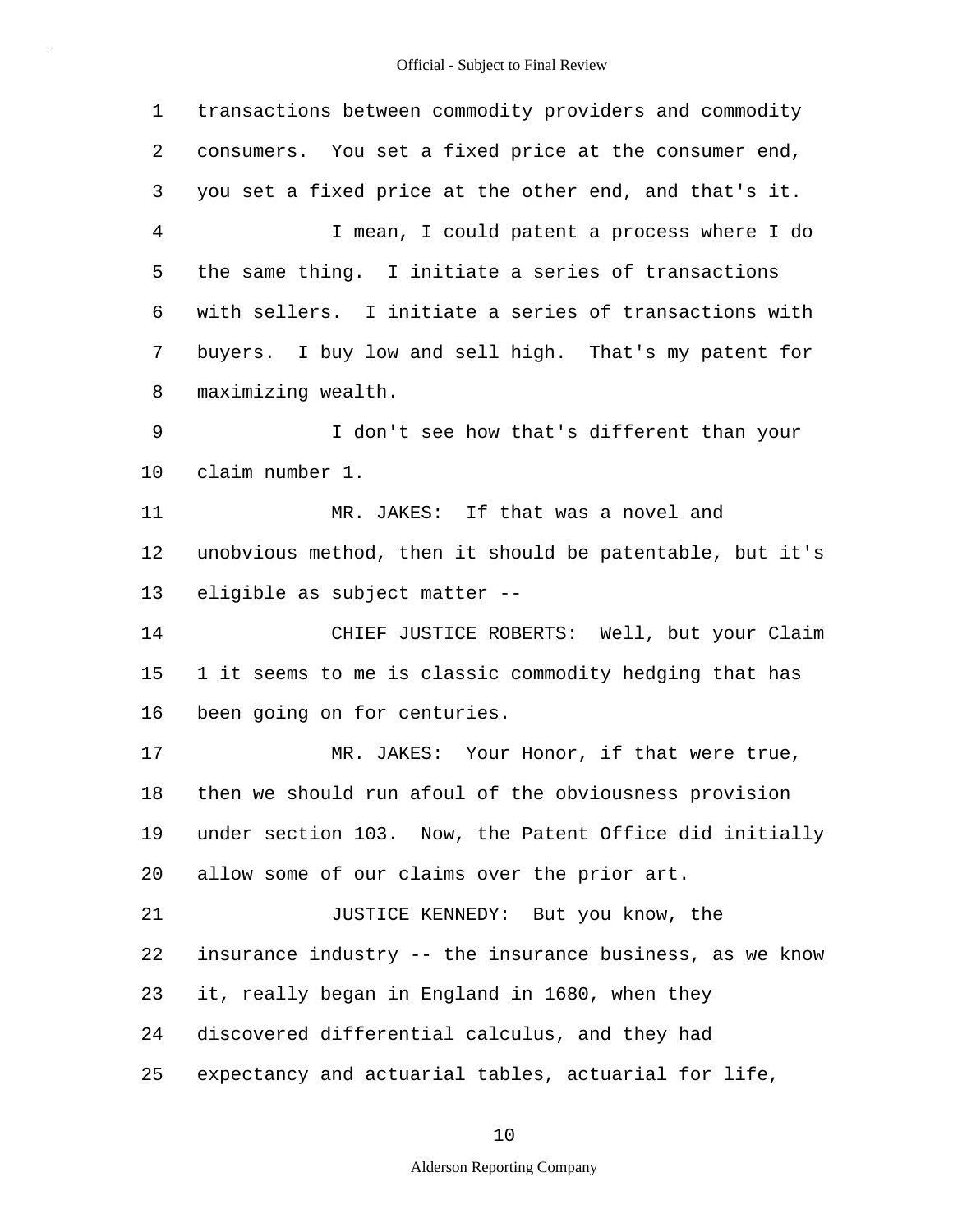1 2 expectancy for shipping, and this really created a whole new industry.

3 4 5 6 7 8 9 In your view, I think, clearly those would be patentable, the -- the explanation of how to compile an actuarial table and -- and apply it to risk. That certainly would be patentable under your view, and it's -- it's difficult for me to think that Congress would want to -- would have wanted to give only one person the capacity to issue insurance.

10 11 12 13 14 15 MR. JAKES: I think that method would be patent eligible. But, as you said, it would have to be reduced to a concrete set of steps, like our claim 1. Now, claim 1 may be written in broad terms and it may some day run into the prior art, but it does require people to do actual things.

16 17 18 I think even the Patent Office agreed that there are physical steps in our method here. And in the insurance method --

19 20 21 22 23 24 CHIEF JUSTICE ROBERTS: I'm sorry. Just what are the physical steps? Initiating a series of transactions between commodity provider and market participants? MR. JAKES: That would be one. CHIEF JUSTICE ROBERTS: You get on the phone

25 and you call the baker and you get on the phone and you

11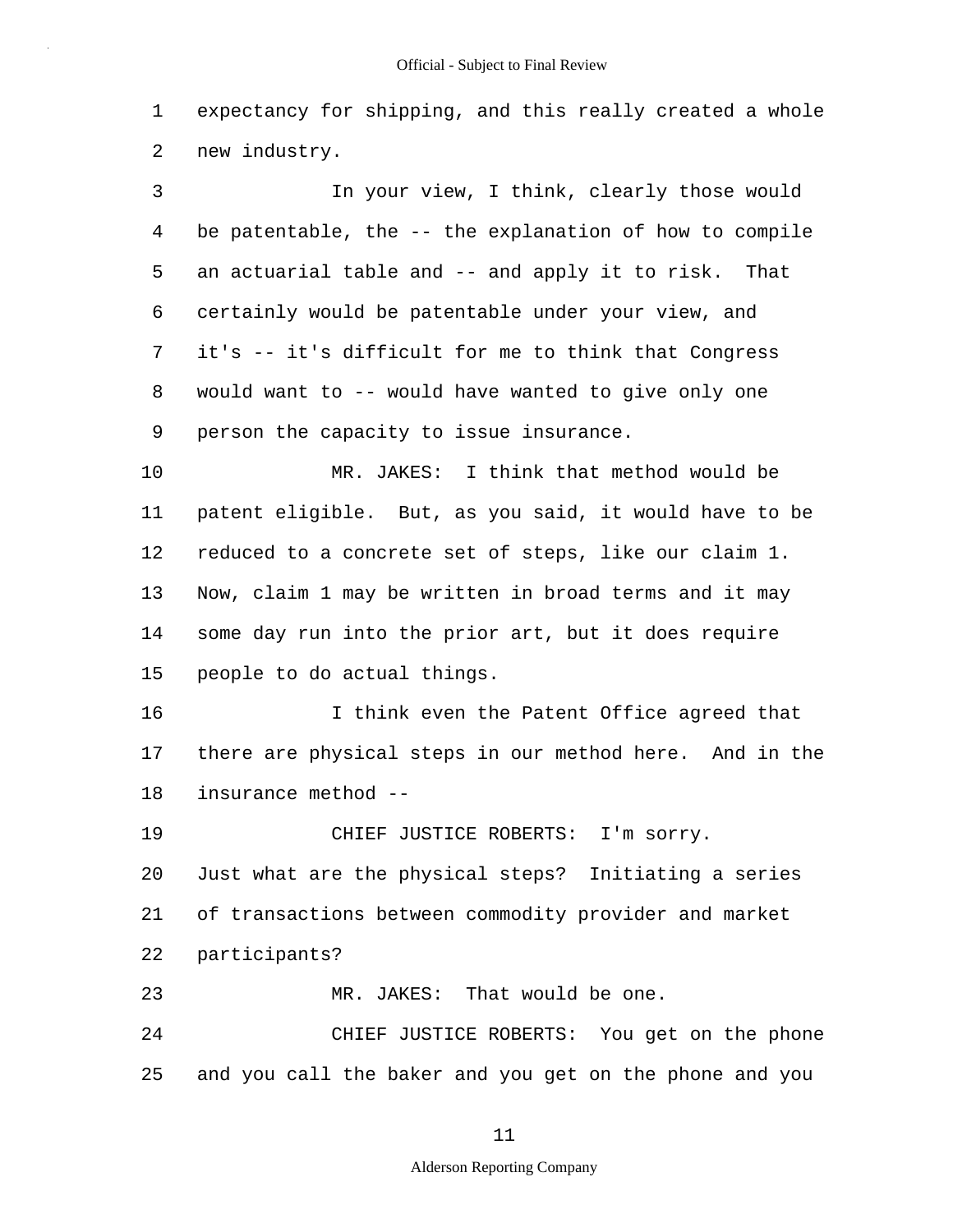1 2 call the grocer and say: I can set up a deal for both of you?

3 4 5 MR. JAKES: It could be. It could be done that way because it does take a person acting to do that. It's not purely --

6 7 8 9 JUSTICE KENNEDY: And so in the insurance case it takes a person to go over to the Bureau of Statistics and compile statistics on -- on life -- on life expectancy.

10 11 12 13 14 15 MR. JAKES: That could be. Now, the patent on the data, that's another category that's not included in the subject matter of those four categories. The data itself is not patentable, but if it is a series of steps, it should be eligible as long as it meets the other statutory requirements as a process.

16 17 18 19 20 There is nothing in the useful arts -- now, we have heard the word "technology." That can be a difficult term, because technology in its broadest sense means the application of knowledge as opposed to general knowledge.

21 22 23 24 25 JUSTICE GINSBURG: Isn't that the basis on which the patent law rests in Europe, in other countries? They do not permit business method patents. It has to be tied to technology, to science or technology. So if other systems are able to work with

12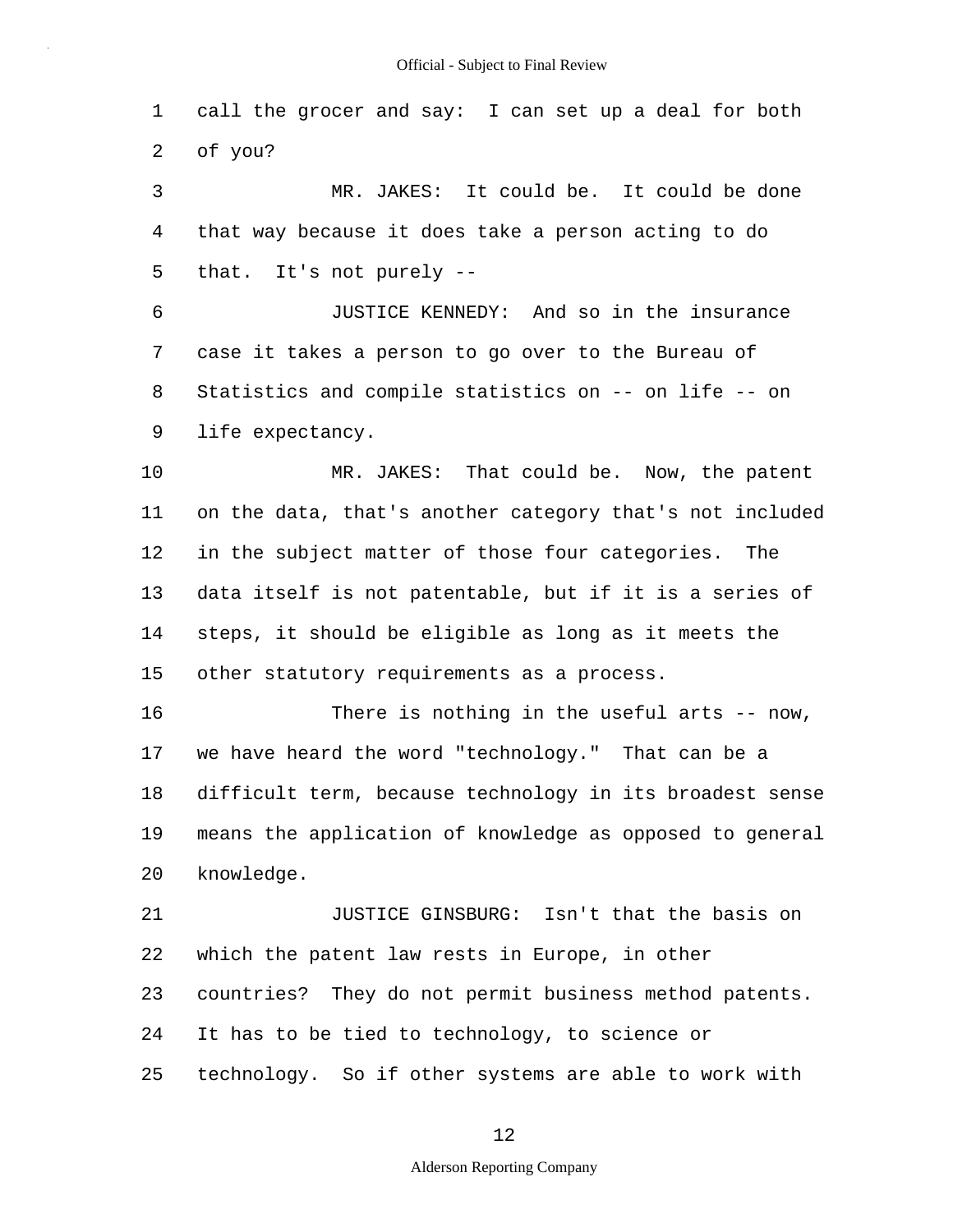1 2 3 4 5 6 7 8 9 10 11 12 13 14 15 16 17 18 19 20 21 22 23 24 25 the notion of technology-based, why not ours? MR. JAKES: I would agree, Your Honor. There are those systems that do have a requirement like that. Ours does not. Ours speaks in very broad terms about having -- JUSTICE GINSBURG: But I was talking about -- you said that technology-based, that wouldn't work because there are so many definitions. I'm simply asking you the question: Does it work with these other systems? That they -- they exclude business methods, they include technology-based -- MR. JAKES: That's right. But they have also defined "technology" in such a way as to exclude business methods. And I don't think we can do that. The fields of operations research, industrial engineering, even financial engineering, there has been an explosion in these particular fields, and to now call them non-technological because they didn't exist over 100 years ago wouldn't make -- JUSTICE SOTOMAYOR: Are you suggesting they didn't exist because we didn't give them patents 100 years ago? MR. JAKES: No. JUSTICE SOTOMAYOR: Or they exist because computers have increased --

13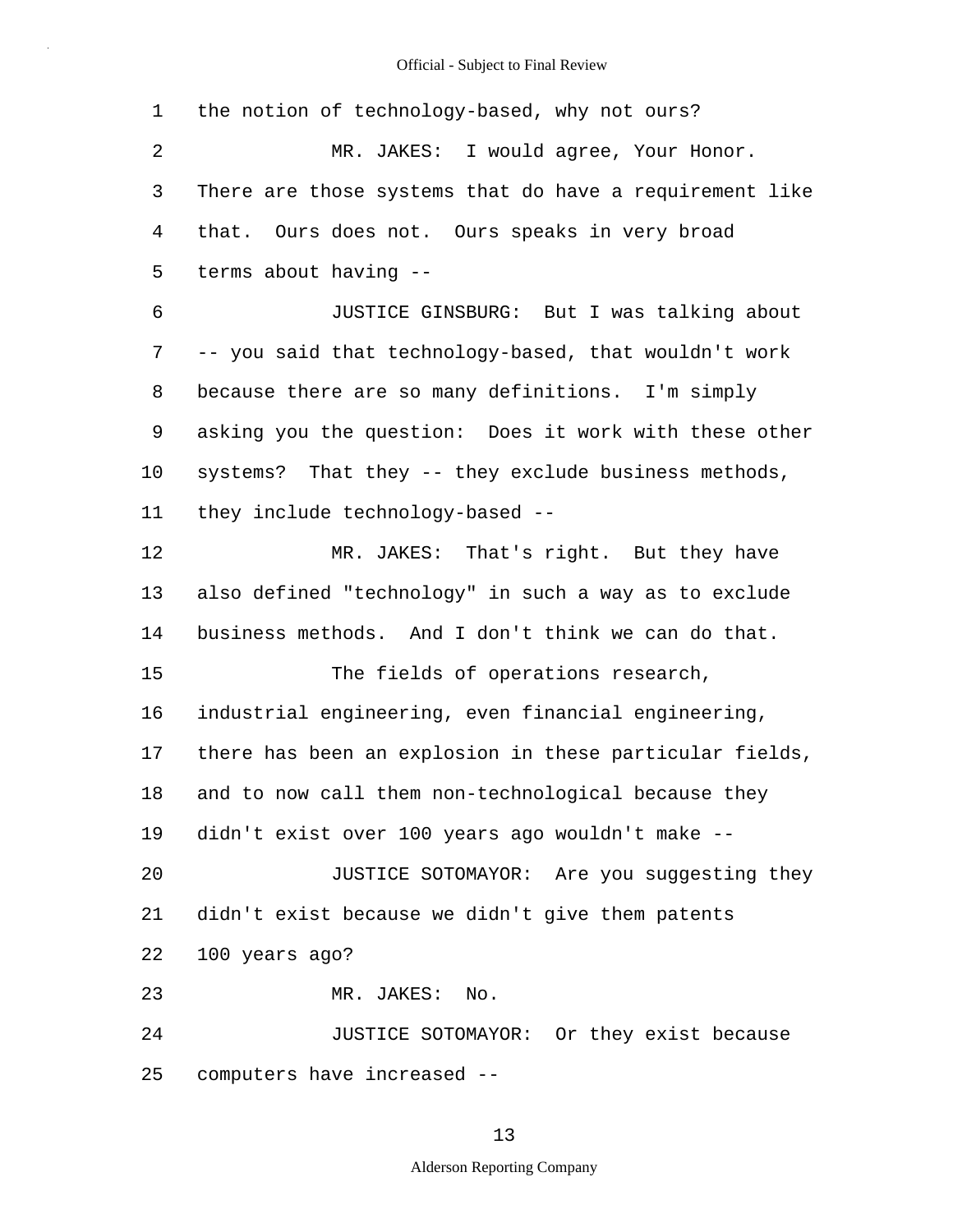1 2 3 4 5 6 7 8 9 10 11 12 13 14 15 16 17 18 19 20 21 22 23 24 25 MR. JAKES: It's very much related to our current economy and state of technology, with computers and the Internet and the free flow of information. But that's what -- JUSTICE SOTOMAYOR: But a patent limits the free flow of information. It requires licensing fees and other steps, legal steps. So you can't argue that your definition is improving the free flow of information. MR. JAKES: Your Honor, I would, because of the disclosure requirement of the patent laws. It requires people to disclose their inventions rather than keeping them secret, so there is a second benefit to the patent system just other than encouraging people to invent, and that is to have that information get to the public generally. And in exchange for that -- JUSTICE SCALIA: Even though the public can't use it, right, until the patent expires? MR. JAKES: Until the patent expires, if a valid patent issues on that, yes. But that's our system. We do give exclusive rights in exchange for that information being provided to the public. JUSTICE STEVENS: May I ask this question? What do you think the strongest case from our

14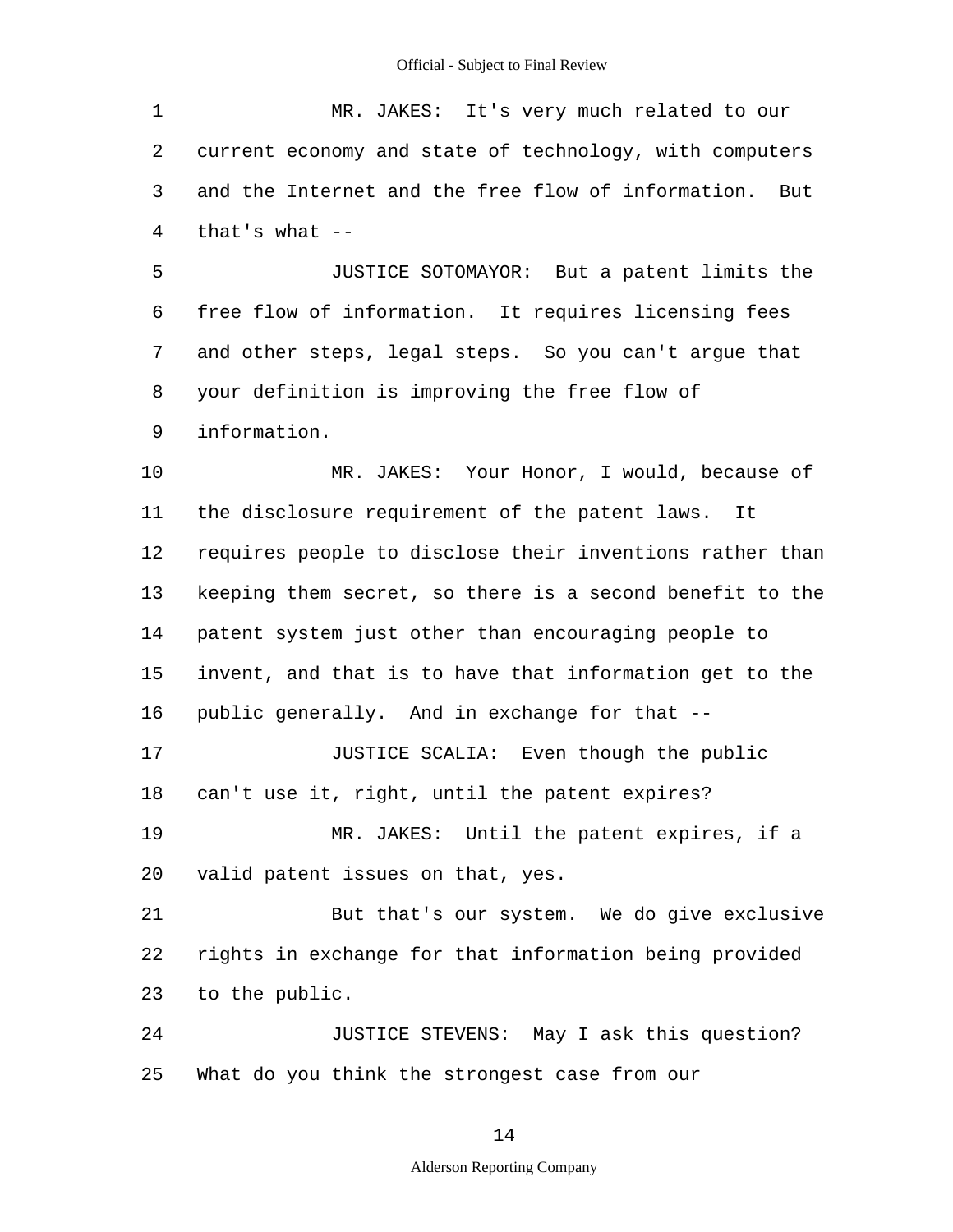1 2 3 4 5 6 7 8 9 10 11 12 13 14 15 16 17 18 19 20 21 22 23 24 25 jurisprudence is to support your position? MR. JAKES: I would say it's the Diehr case. JUSTICE STEVENS: Which one? MR. JAKES: Diehr. Diamond v. Diehr. JUSTICE STEVENS: Diehr? MR. JAKES: Yes. JUSTICE STEVENS: That was nothing like this patent. MR. JAKES: No, it's not, but I think it -- JUSTICE STEVENS: There's language in the opinion. MR. JAKES: It outlines the general principles and also tells us that there are only these specific things that are not included within the subject matter. JUSTICE STEVENS: But is it correct that there's none -- none of our cases have ever approved a rule such as you advocate? MR. JAKES: I don't think this particular subject matter has been ruled on by the Court. Now, in Dann v. Johnston in the 70s, there was a case that could have been decided on the grounds that it was a method of doing business, and instead the Court close to decide that case based on obviousness. And really --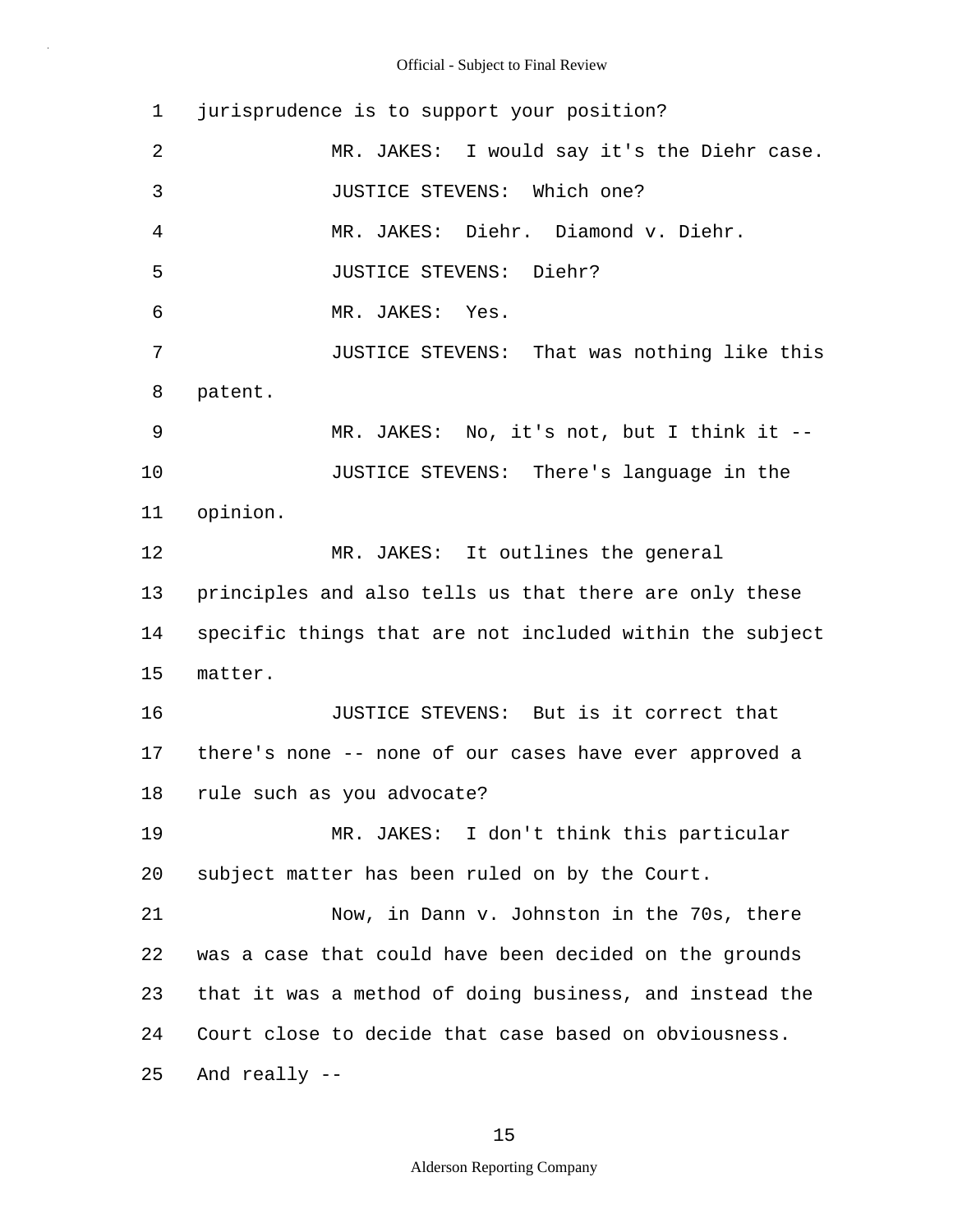| $\mathbf 1$ | JUSTICE SCALIA: You know, you mention that               |
|-------------|----------------------------------------------------------|
| 2           | there are all these -- these new areas that didn't exist |
| 3           | in the past because of modern business and what-not, but |
| 4           | there are also areas that existed in the past that don't |
| 5           | exist today. Let's take training horses. Don't you       |
| 6           | think that -- that some people, horse whisperers or      |
| 7           | others, had some, you know, some insights into the best  |
| 8           | way to train horses? And that should have been           |
| 9           | patentable on your theory.                               |
| 10          | MR. JAKES: They might have, yes.                         |
| 11          | JUSTICE SCALIA: Well, why didn't anybody                 |
| 12          | patent those things?                                     |
| 13          | MR. JAKES: I think our economy was based on              |
| 14          | industrial process.                                      |
| 15          | JUSTICE SCALIA: It was based on horses, for              |
| 16          | Pete's sake. You -- I would really have thought          |
| 17          | somebody would have patented that.                       |
| 18          | MR. JAKES: There are also issues with                    |
| 19          | enforcement. I can't really answer why somebody          |
| 20          | wouldn't have.                                           |
| 21          | There are teaching methods that were                     |
| 22          | patented. There are a number of them that we've          |
| 23          | included in our brief where there were patents issued    |
| 24          | for teaching methods, and I don't think that we've had a |
| 25          | serious enforcement problem with people being sued for   |

16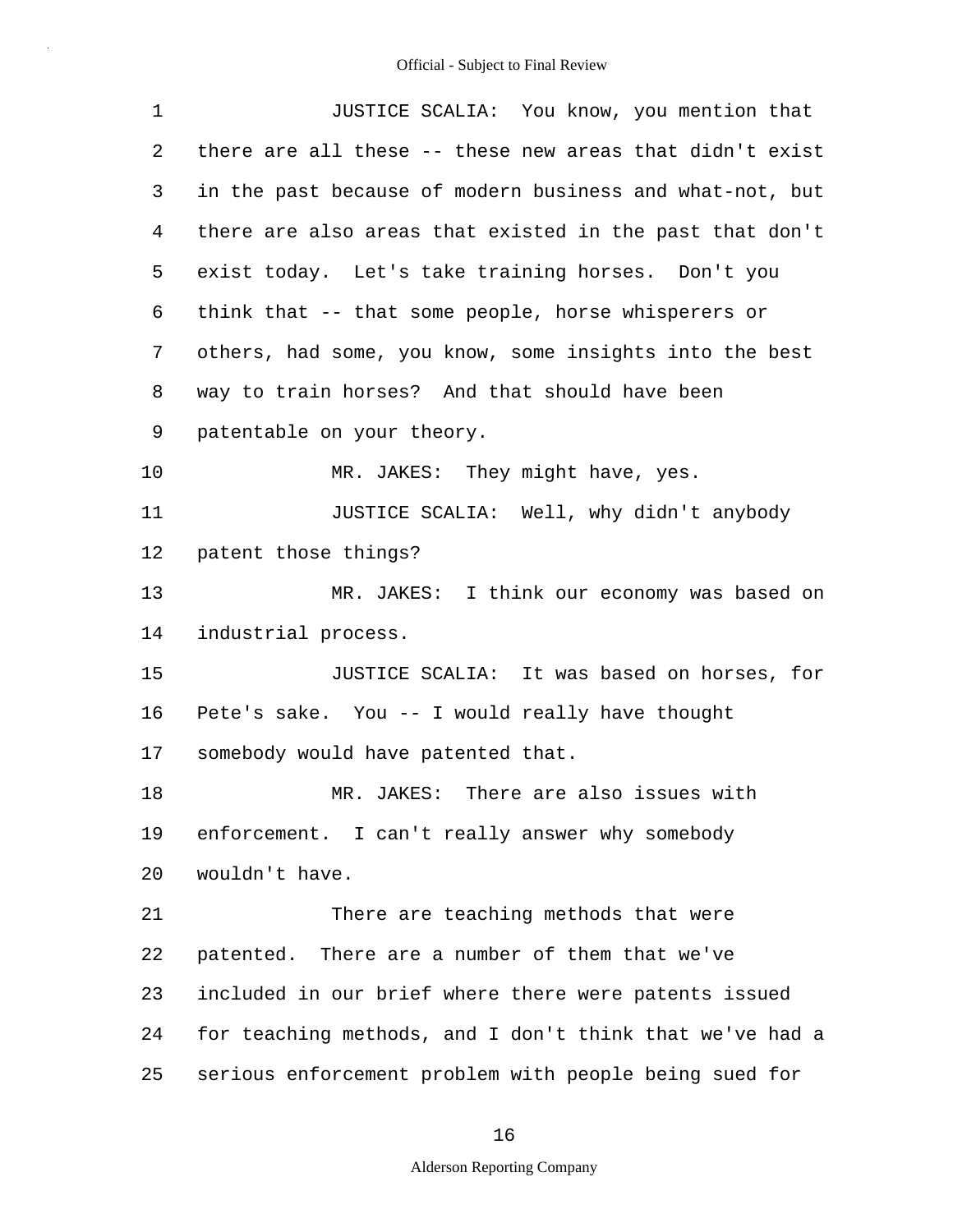1 2 3 4 5 6 7 8 9 10 11 12 13 14 15 16 17 18 19 20 21 22 23 24 25 using teaching methods. But there have been those people who have sought to patent them rather than keep them as secrets or just use them. JUSTICE SCALIA: How old -- how old were those, those cases? MR. JAKES: They range. Some of them go back quite a ways, to the last century. JUSTICE STEVENS: May I ask this general question, too? I have always admired Judge Rich, who was very active in drafting the '52 amendments. MR. JAKES: Yes. JUSTICE STEVENS: Has he written anything on this particular issue. MR. JAKES: He has written a number of things. And I think one of the things that the Solicitor General quotes in their brief is from an article that he wrote. But he also wrote the Alappat decision and the State Street Bank case as well. And those I think, stand as his views, his latest views on what was patent-eligible subject matter, looking at the State Street Bank case. JUSTICE KENNEDY: In the Diehr case, the Court said that in the end the abstract idea must be in a process that, oh, implements a proposal that the

17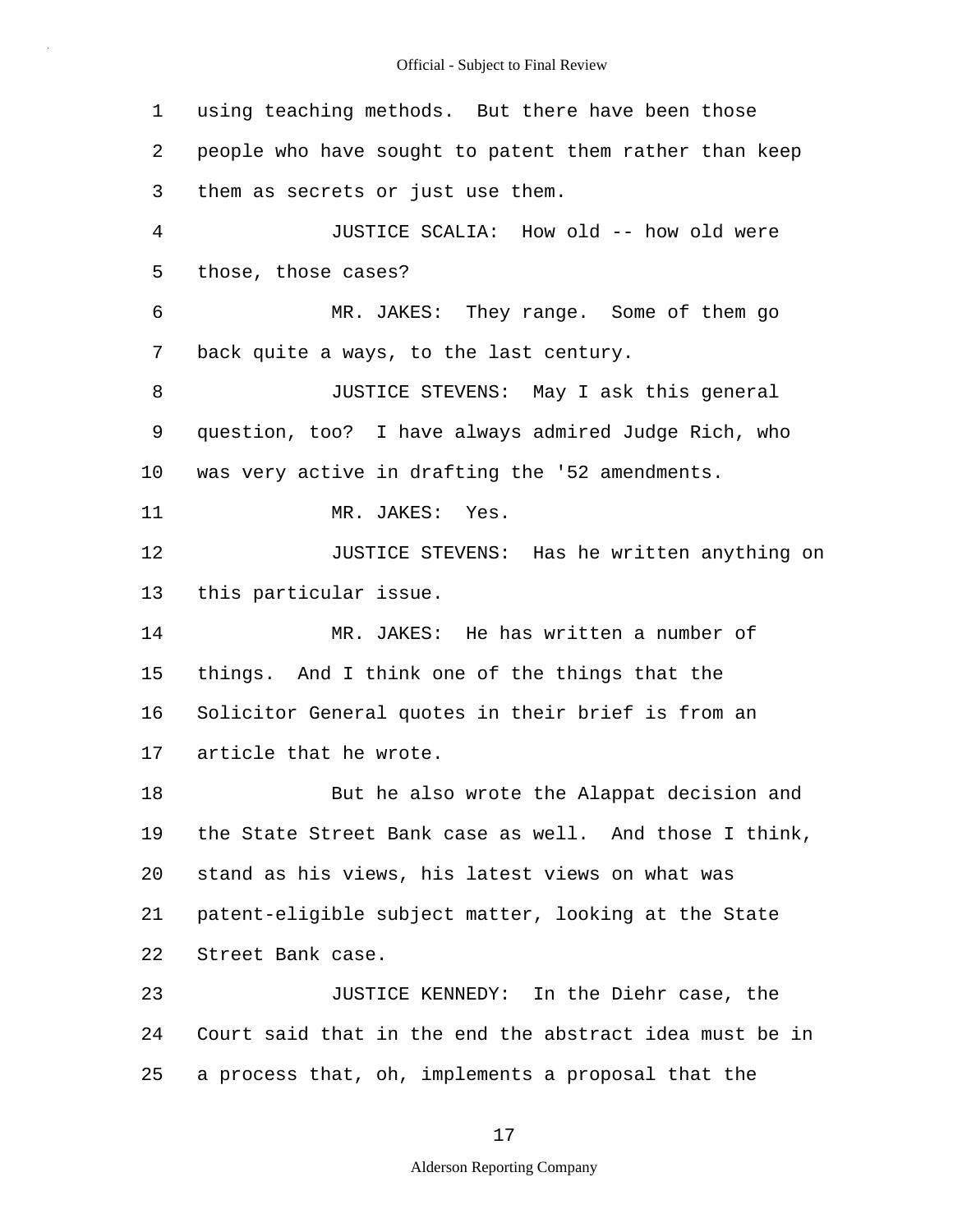1 2 patent laws were designed to protect, which brings you almost back to the beginning.

3 MR. JAKES: It does.

4 5 6 7 8 9 JUSTICE KENNEDY: You don't -- you don't know much from that language. But that was something that you could touch, that you could see, that looked like a machine, the substance was different before the process and after the process. And -- and none of that's applicable here. It's --

10 11 12 13 14 15 16 17 MR. JAKES: The Diehr invention was an industrial process of the conventional type, because it was a method of curing rubber. But today the raw materials are just as likely to be information or electronic signals, and to simply root us in the industrial era because that's what we knew I think would be wrong and contrary to the forward-looking aspect of the patent law.

18 19 20 21 22 JUSTICE SOTOMAYOR: Well, isn't the manipulation of electronic signals a substance that is different in kind from just a method of how to go about doing business or a method of how to approach a particular problem?

23 24 25 Isn't there -- isn't that what the Federal Circuit was trying to explain, which is that there has to be something more substantive than the mere exchange

### 18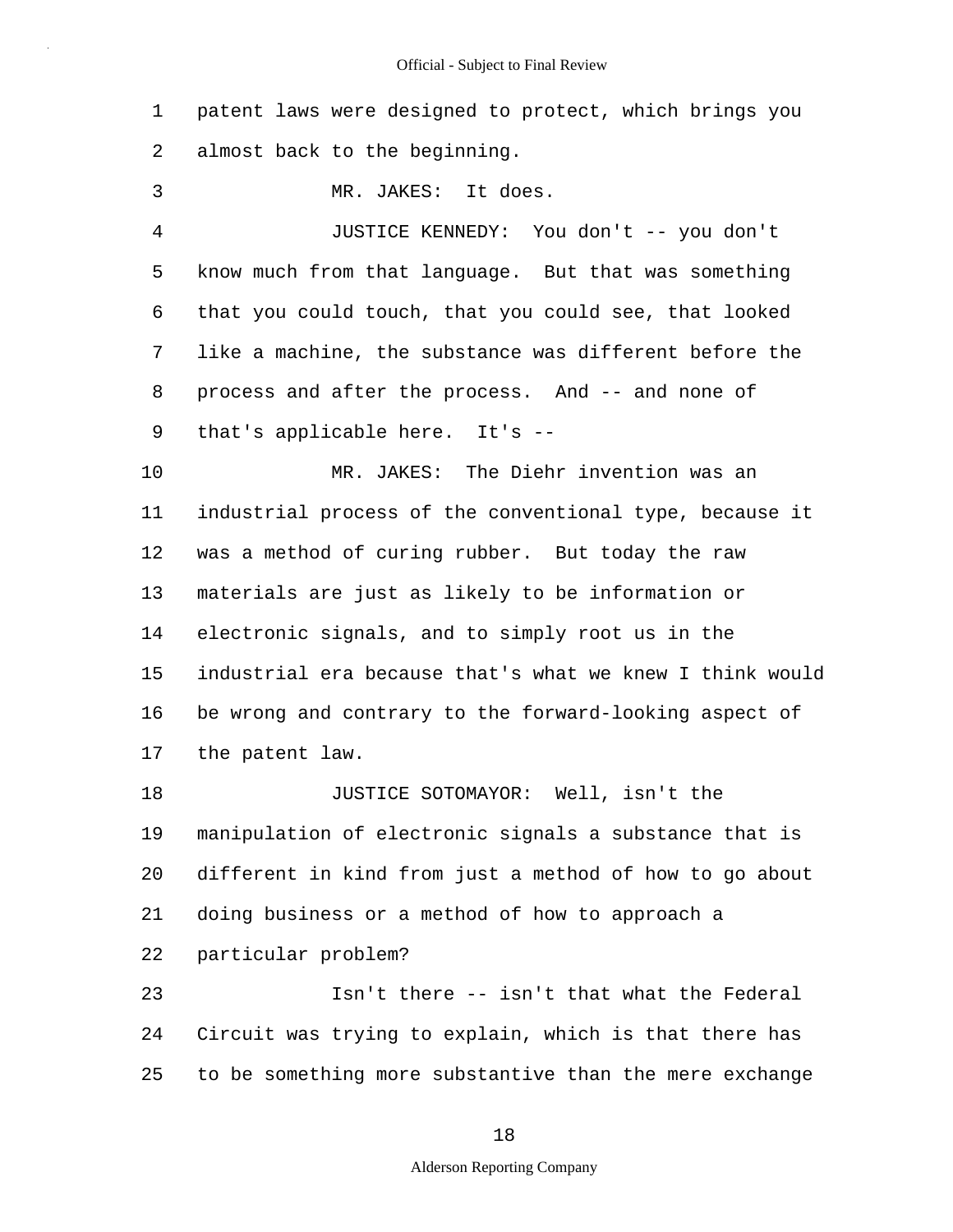1 2 3 4 5 6 of information; that it has to involve -- it used the word "transformation." It hasn't defined the outer limits of what it means by that. MR. JAKES: I think there is a difference. But by rigidly looking at that transformation test, what you do is you exclude lots of other things where the

7 transformation is not required --

8 9 10 11 JUSTICE BREYER: That's exactly what I - maybe I can get you to inadvertently help my -- my hypothesis you don't like. That's why I say it's inadvertent.

12 13 14 15 16 17 You said there are two things. There are actually four things in the patent law which everyone accepts. There are two that are plus and two that are minus. And the two that are plus is by giving people a monopoly, you get them to produce more. As you said, you get them to disclose.

18 19 20 21 22 The two minuses are they charge a higher price, so people use the product less; and moreover, the act of getting permissions and having to get permission can really slow things down and destroy advance. So there is a balance.

23 24 25 In the nineteenth century, they made it one way with respect to machines. Now you're telling us: Make it today in respect to information. And if you ask

19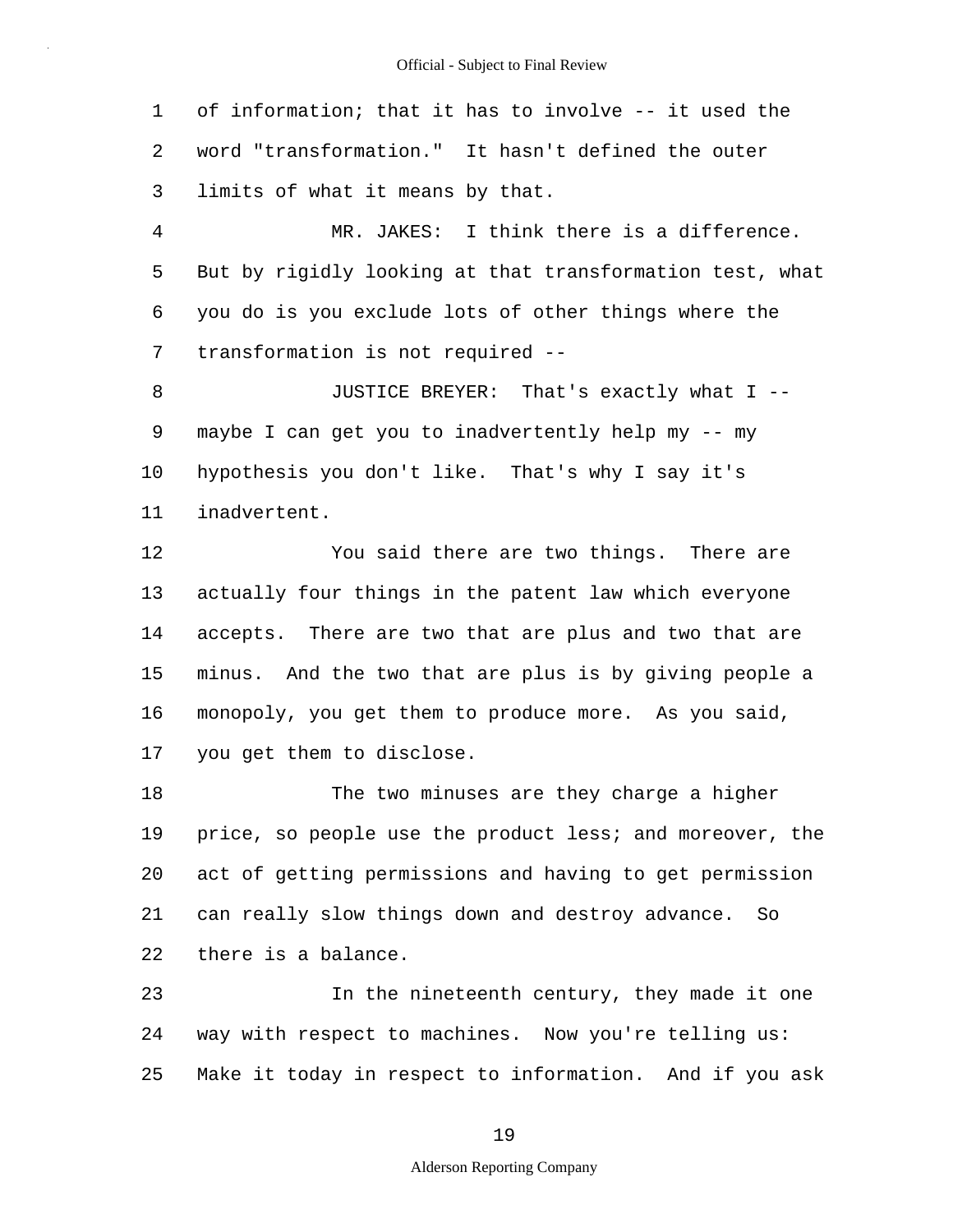1 2 3 4 5 6 7 8 9 10 11 12 13 14 15 16 17 18 19 20 21 22 23 24 25 me as a person how to make that balance in respect to information, if I am honest, I have to tell you: I don't know. And I don't know whether across the board or in this area or that area patent protection will do no harm or more harm than good. So that's the true situation in which I find myself in respect to your argument. And it's in respect to that, I would say: All right, so what do I do? MR. JAKES: I think the answer is to follow the statute. JUSTICE BREYER: Well, thank you. I thought that was the issue, not the answer. (Laughter.) MR. JAKES: Congress has spoken in broad terms and given us those four categories, and by looking at those I think that answers the question. JUSTICE SOTOMAYOR: But it doesn't, because we don't work in a vacuum. We work in a context. MR. JAKES: Yes. JUSTICE SOTOMAYOR: And so it begs the question, because we go around in a circle: What does "process" mean in a patent law that was passed in 1952 that had one set of manufacturing and other items that are technologically tied and this is not? So how do we discern Congress's intent, other than by the use of the

20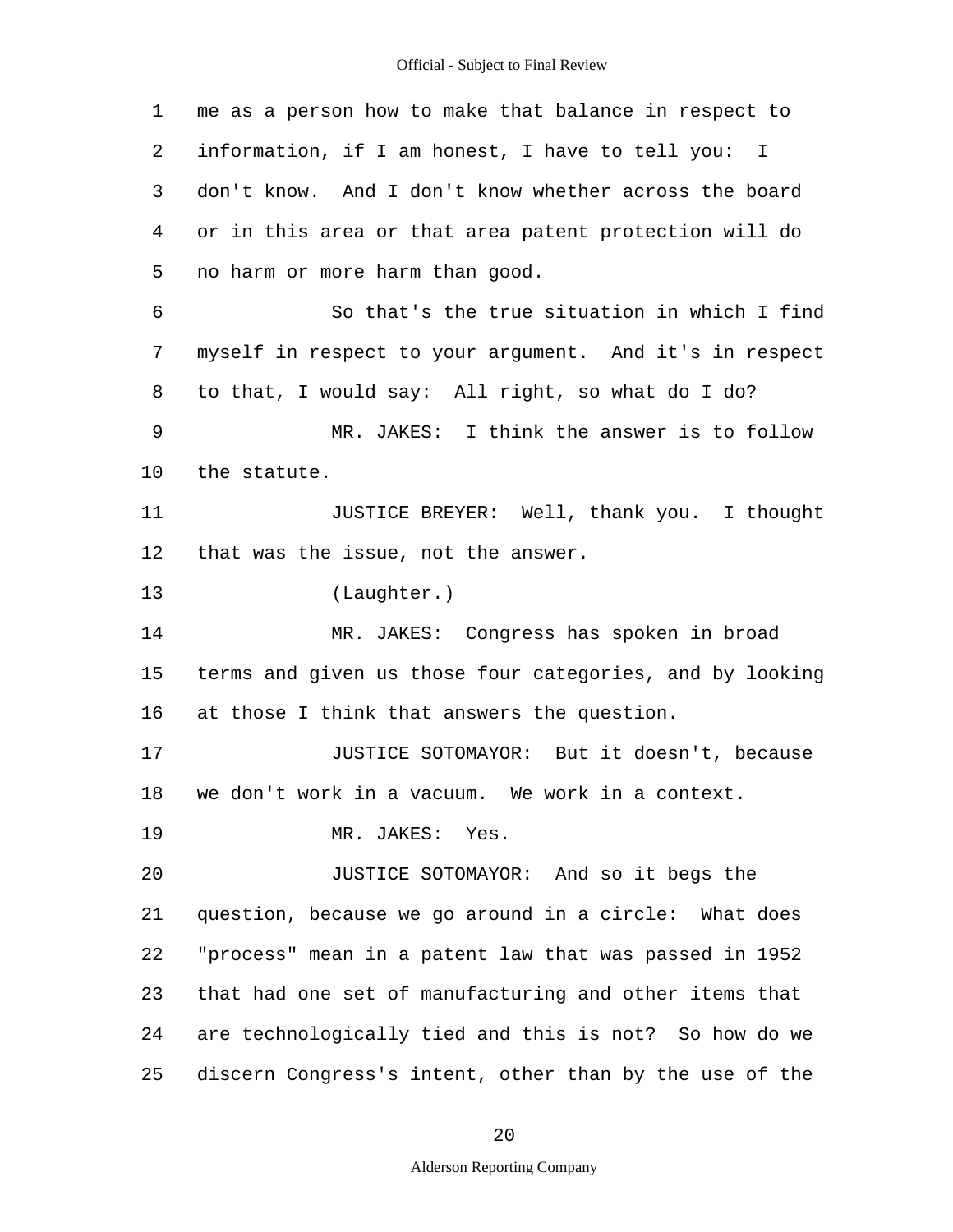1 2 3 4 5 6 7 8 9 10 11 12 13 14 15 16 17 18 19 20 21 22 23 24 25 word "process" in context? MR. JAKES: I think that "process" is not by itself. It says "any new and useful process." And so we have -- we can look at those words and understand that natural phenomena, laws of nature, which are not really new because they are part of the storehouse of knowledge available to everyone, and "useful," meaning there has to be a practical application. JUSTICE SOTOMAYOR: But the word "knowledge" is not used in there. So it's not just useful knowledge. MR. JAKES: No. JUSTICE SOTOMAYOR: It's useful knowledge in relationship to something. MR. JAKES: Practically applied, yes, in the real world, whether that's the exchange of information or electronic data transformation. One of the problems with the transformation test is that it would exclude some valuable inventions that I think everyone would agree are technological under any test such as data compression, such as FM radio. Even Bell's claim, the claim to transmitting sound using undulating current, wouldn't necessarily pass the transformation test. So I think we need to look at -- JUSTICE KENNEDY: But it would be different,

21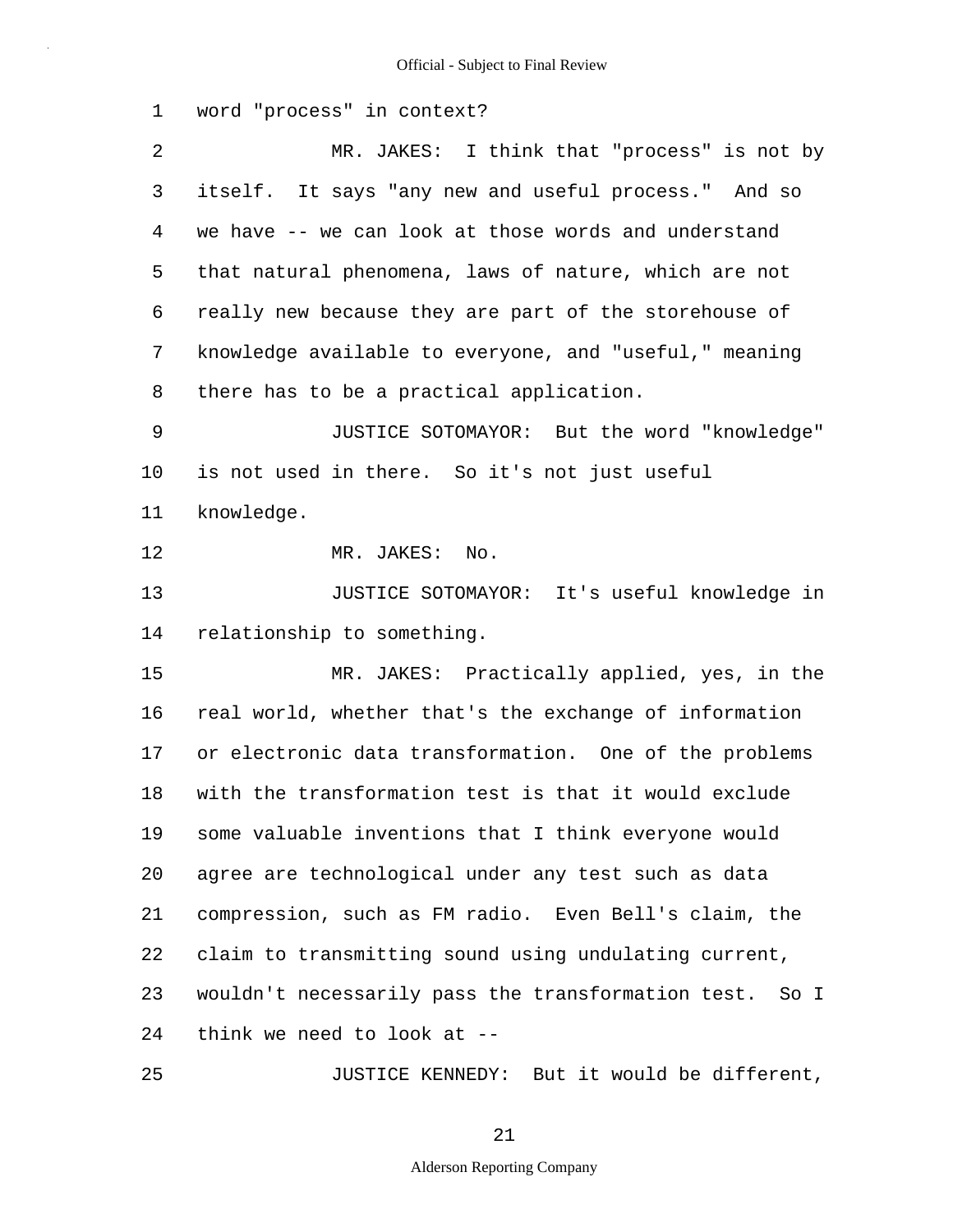1 2 3 4 5 6 it seems to me, than what you are -- let's assume you can't patent an alphabet. I assume that is true. And you can take an alphabet to make beautiful words, and - and so forth. You -- you want to say that these - these electronic signals can be used in a way just like the alphabet can be used.

7 8 9 10 And many of the scientific briefs say that their process is different, that they are taking electronic signals and turning them into some other sort of signal. But that's not what you are doing.

11 12 13 14 15 MR. JAKES: That may be, but those signals could also be transmitted. On -- on your question about the alphabet you said look at the Morse claim 5, which was an alphabet to Morse Code. That's exactly what it was.

16 17 18 CHIEF JUSTICE ROBERTS: So you reject -- you reject the substitute. You think you can patent an alphabet because it is a process of forming words.

19 20 21 22 23 24 25 MR. JAKES: It could be, yes. Now, I think you run into all kinds of other problems. And that's really where the focus of the patent statute should be, so that we have the fair give-and-take, the bargain that is necessary, that we -- too much overpatenting as opposed to too little. The test there is obviousness. That's where it takes place, not at this threshold.

22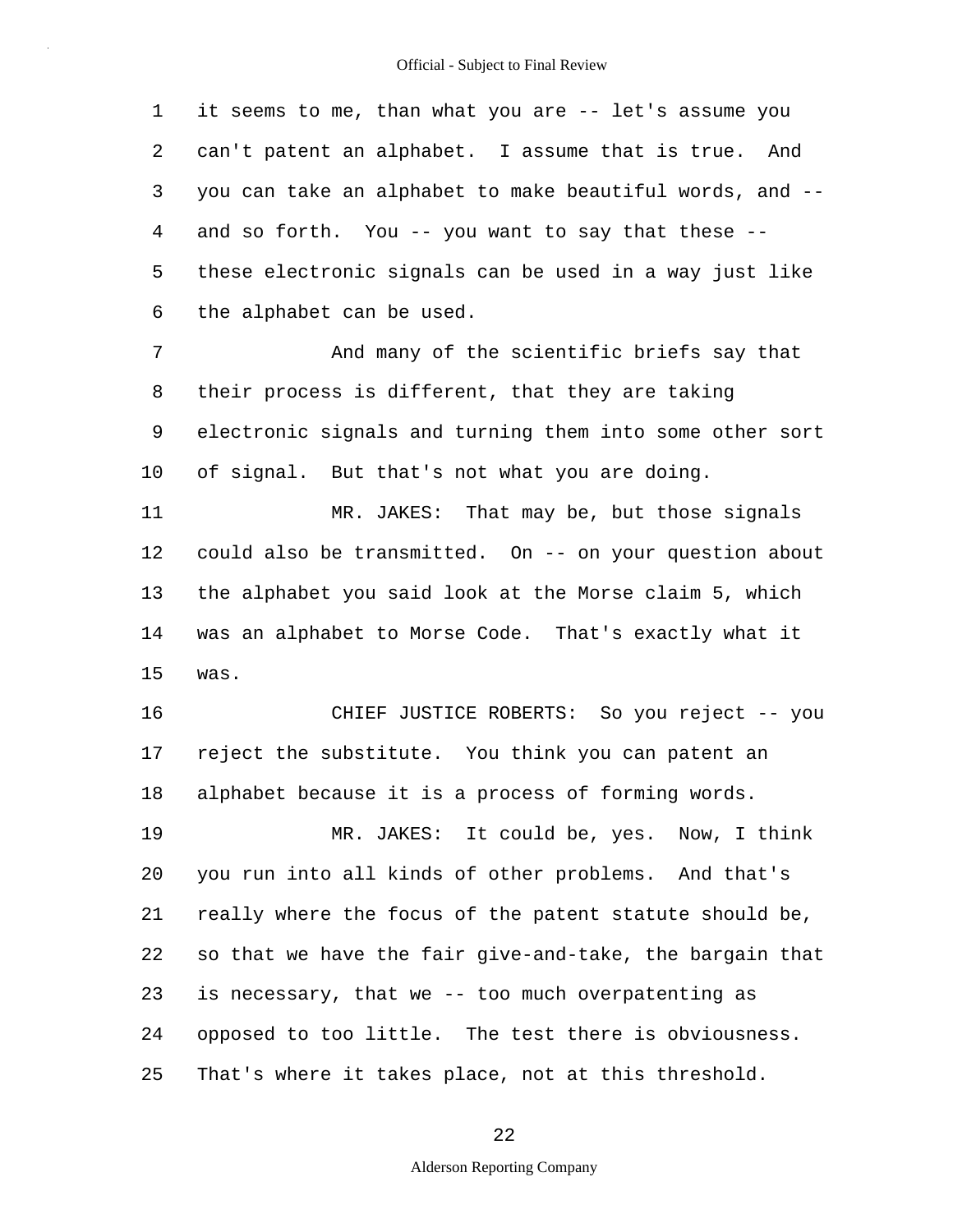| $\mathbf 1$ | JUSTICE SOTOMAYOR: Morse's Code was not                 |
|-------------|---------------------------------------------------------|
| 2           | obvious.                                                |
| 3           | MR. JAKES: What is that?                                |
| 4           | JUSTICE SOTOMAYOR: Morse's Code was not                 |
| 5           | obvious, and yet --                                     |
| 6           | MR. JAKES: No, it wasn't.                               |
| 7           | JUSTICE SOTOMAYOR: As I understand that                 |
| 8           | case, the only thing patented was the use of his code   |
| 9           | with respect to the telegraph machine that he proposed. |
| $10 \,$     | The Patent Office rejected -- maybe I am reading the    |
| 11          | case wrong, but it rejected all of the claims except    |
| 12          | those that related to the use of the code with a        |
| 13          | particular machine.                                     |
| 14          | MR. JAKES: It -- it does say used in                    |
| 15          | connection with telegraphy.                             |
| 16          | JUSTICE SOTOMAYOR: Of his claims --                     |
| 17          | MR. JAKES:<br>Yes.                                      |
| 18          | JUSTICE SOTOMAYOR: -- that was the only one             |
| 19          | that was accepted, correct?                             |
| 20          | MR. JAKES: Right.                                       |
| 21          | JUSTICE SOTOMAYOR: The same thing with --               |
| 22          | well, Bell's patent was --                              |
| 23          | MR. JAKES: In Morse's claims, I believe it              |
| 24          | was claim 8 was the one that was rejected, and the rest |
| 25          | of them were accepted. Claim 8 was the very broad claim |

# 23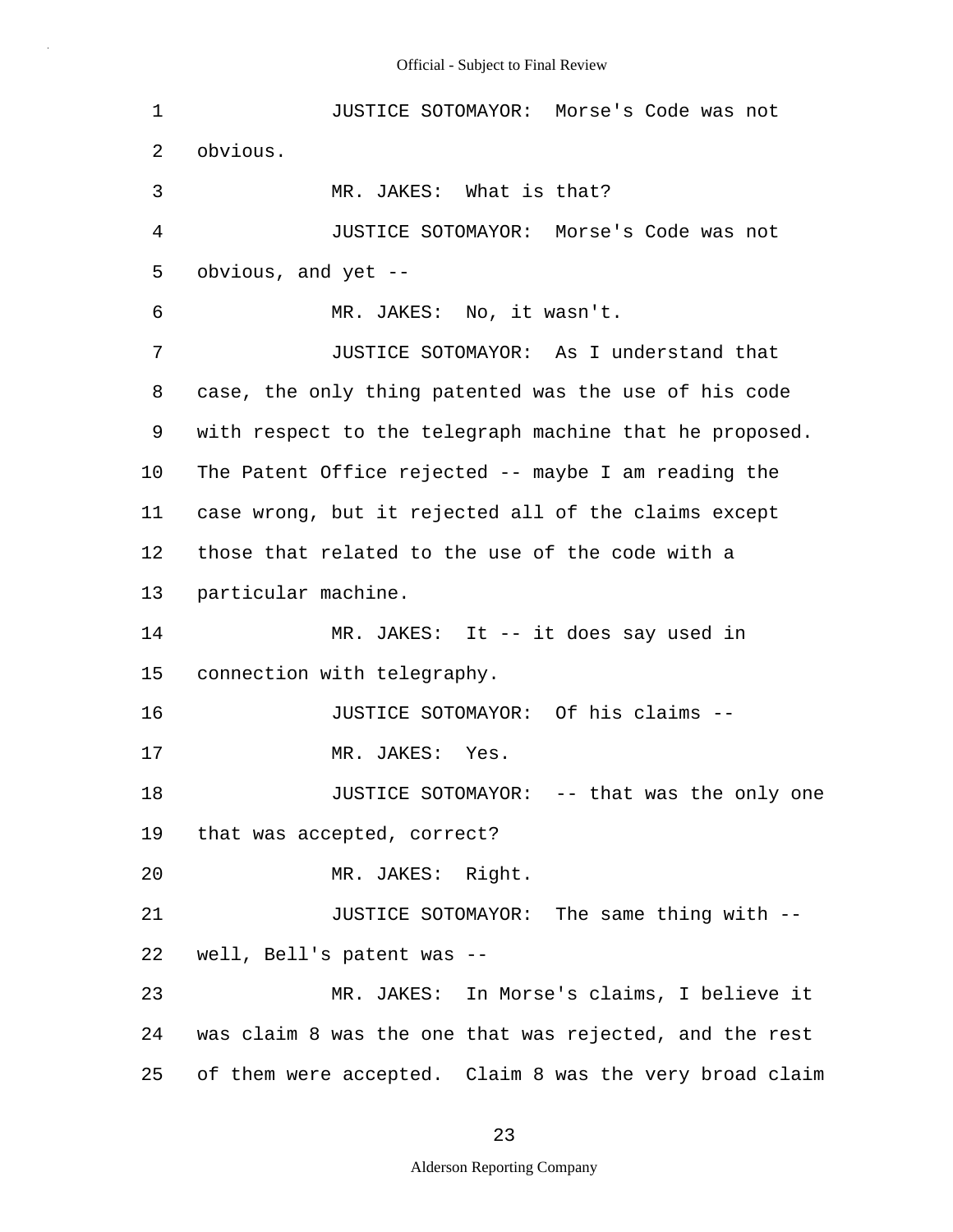1 2 3 4 to transmitting information over a distance, however accomplished. JUSTICE SOTOMAYOR: Let's not skip over that, because the rest of the claim in Bell related to

5 6 7 8 9 10 11 12 13 14 15 how to transmit over the wire, correct? MR. JAKES: His disclosure did, but his actual claim was interpreted as being using undulating current to transmit sound, however that was accomplished. It was very broad, and that's why -- JUSTICE SOTOMAYOR: And that was what was rejected. MR. JAKES: No. Bell's claim was not rejected. That one was approved, yes. The Morse claim, claim 8, was the broad claim that really we would probably look at today as being -- as having inadequate

16 disclosure because --

17 18 19 20 21 22 23 24 25 JUSTICE SCALIA: Well, it was -- it was transforming sound into electrical current and then at the other end electrical current back into sound. I mean it met the transformation test, didn't it? MR. JAKES: It might have. It might have. JUSTICE SCALIA: It clearly did. MR. JAKES: Well, it's not that clear from the Federal Circuit's transformation test whether that would apply or not, because although the Federal Circuit

### 24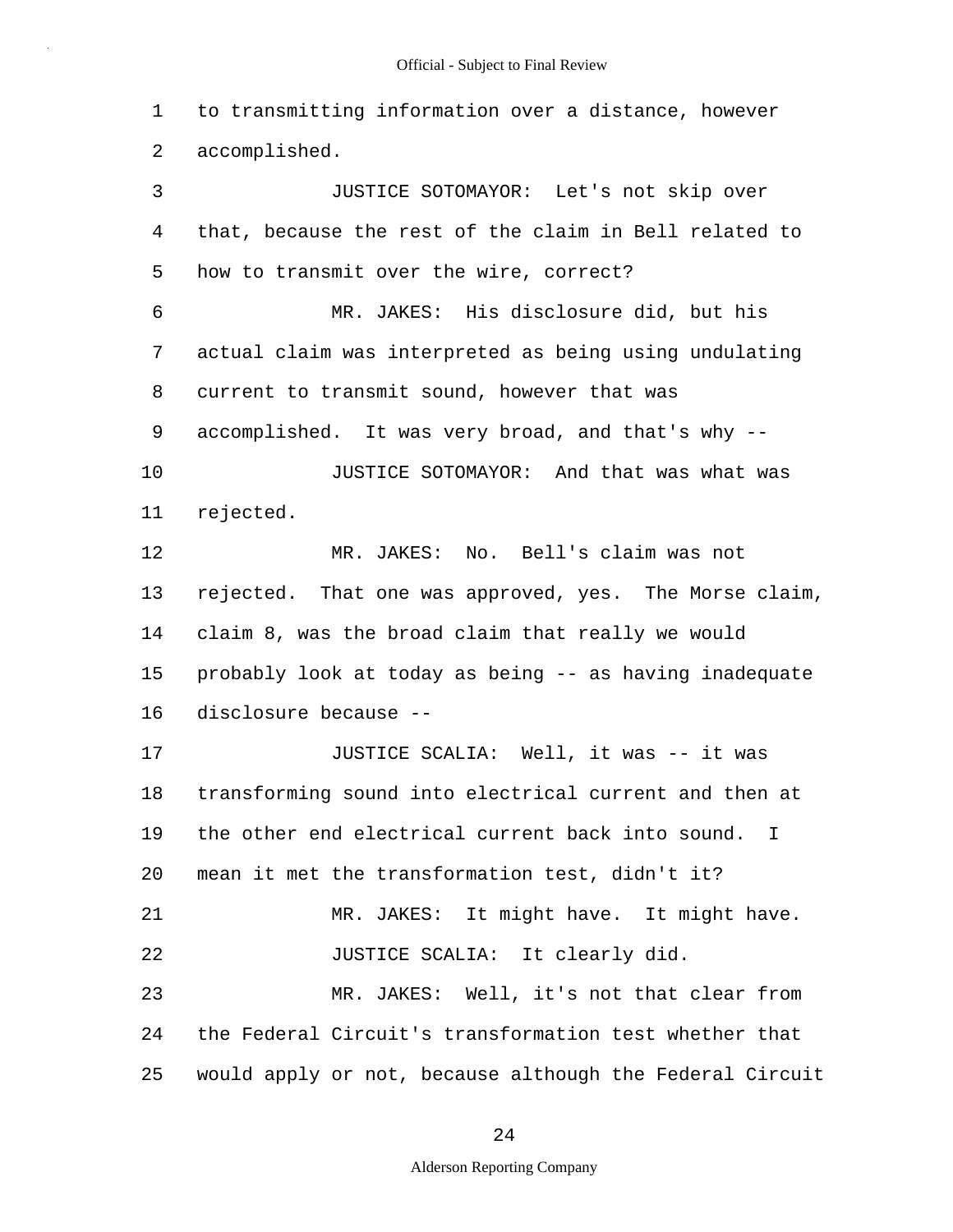1 2 3 4 5 6 7 8 9 10 11 12 13 14 15 16 17 18 19 20 21 22 23 24 25 has said transformation of data might qualify, it said it has to represent something physical, something -- a real object. And sound doesn't necessarily have to be that. Sound can be generated artificially. So -- JUSTICE SCALIA: Sound -- sound is not physical, and electric current is not physical? MR. JAKES: I think electric current is physical. JUSTICE SCALIA: Yes, I think so. MR. JAKES: Yes. JUSTICE SCALIA: Sound is, too. MR. JAKES: It can be, but when it's transmitted over a wire, it's not. It's something else. It's an electrical current then. JUSTICE SCALIA: Sound is not transmitted over the wires. Sound has been transformed into current, and current is transmitted over the wire and then transformed back at the other end into sound. MR. JAKES: Yes, and I would agree -- JUSTICE SCALIA: I think it clearly - clearly would have been covered by -- by the test the government -- MR. JAKES: I think that's more in the nature of transmission, much like our data transmission. You might transmit data in a packet without actually

25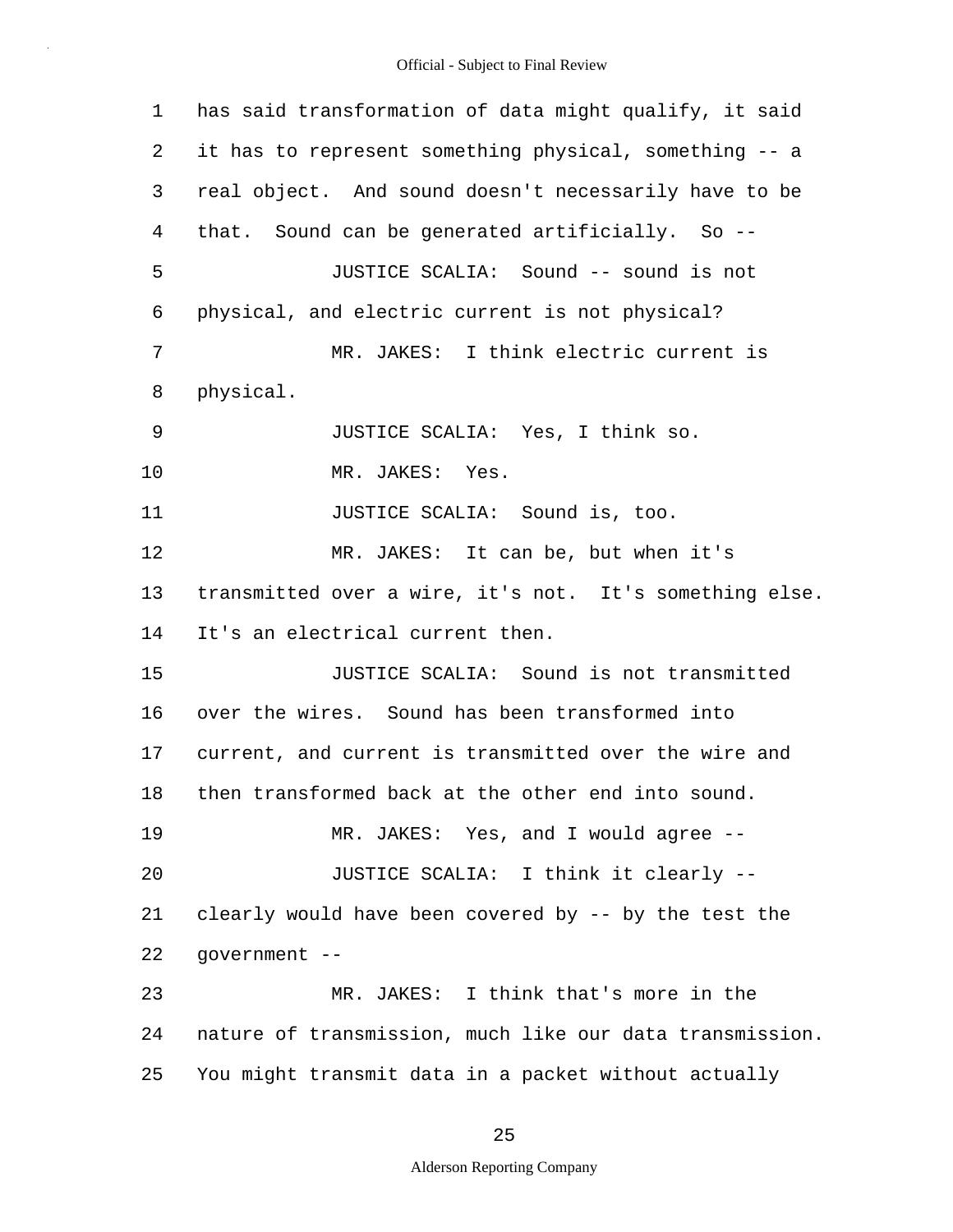1 2 3 4 5 6 7 8 9 10 11 12 13 14 15 16 17 18 19 20 21 22 23 24 changing the underlying data, and that should be allowed as well. If there are no questions, I will reserve the rest of my time. Thank you. CHIEF JUSTICE ROBERTS: Thank you, Mr. Jakes. Mr. Stewart. ORAL ARGUMENT OF MALCOLM L. STEWART ON BEHALF OF THE RESPONDENT MR. STEWART: Mr. Chief Justice, and may it please the Court: Let me start by following up on the discussion of the Morse and the telephone cases, because it's certainly our view that those would come out the same way under our test as -- as they actually did in practice. JUSTICE SCALIA: I certainly hope so. MR. STEWART: And you know, Justice Scalia, you mentioned how to win friends and influence people. I think at a certain level of generality you could describe both Dale Carnegie and Alexander Graham Bell as people who devised methods of communicating more effectively. The reason that Bell's method was patentable

25 was that it operated in the realm of the physical. Bell

26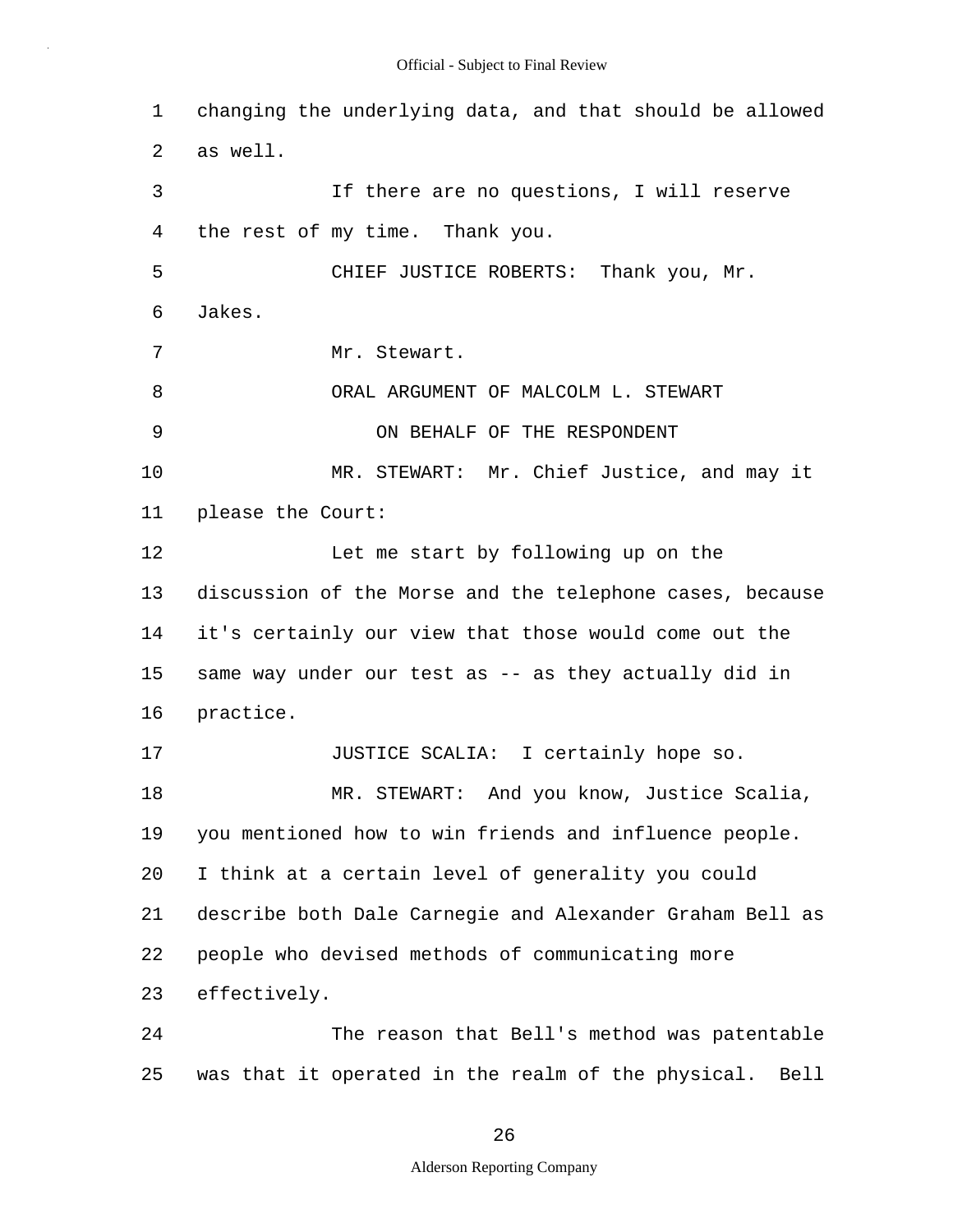1 2 3 4 had devised a process implemented through machines by which sound was transformed into electronic current. The current was then transmitted over a distance and transformed back into sound.

5 6 7 8 9 10 Innovations as to new techniques of public speaking, new techniques of negotiations, techniques that go to the substance of what is said may be innovative. They may be valuable. They are not patent eligible because they don't deal in the realm of the physical --

11 12 13 14 15 So while the industrial processes that we discussed at some length in our brief were at the time of the framing the paradigmatic patent eligible processes, they were -- they are not the only processes that can be patented.

16 17 18 19 20 21 22 23 24 25 JUSTICE ALITO: Near -- near the end of your brief you arque that  $-$ - that the patent here is  $-$ - is not -- is unpatentable on the independent ground that it would preempt the abstract idea of hedging consumption -- consumption risk. If you -- if you are right about that, is this a good case for us to get into the -- into the very broad issue that Petitioner has raised? MR. STEWART: I -- I think we would certainly prefer to win on our primary ground, and let me say a couple of things about that. First, we would

27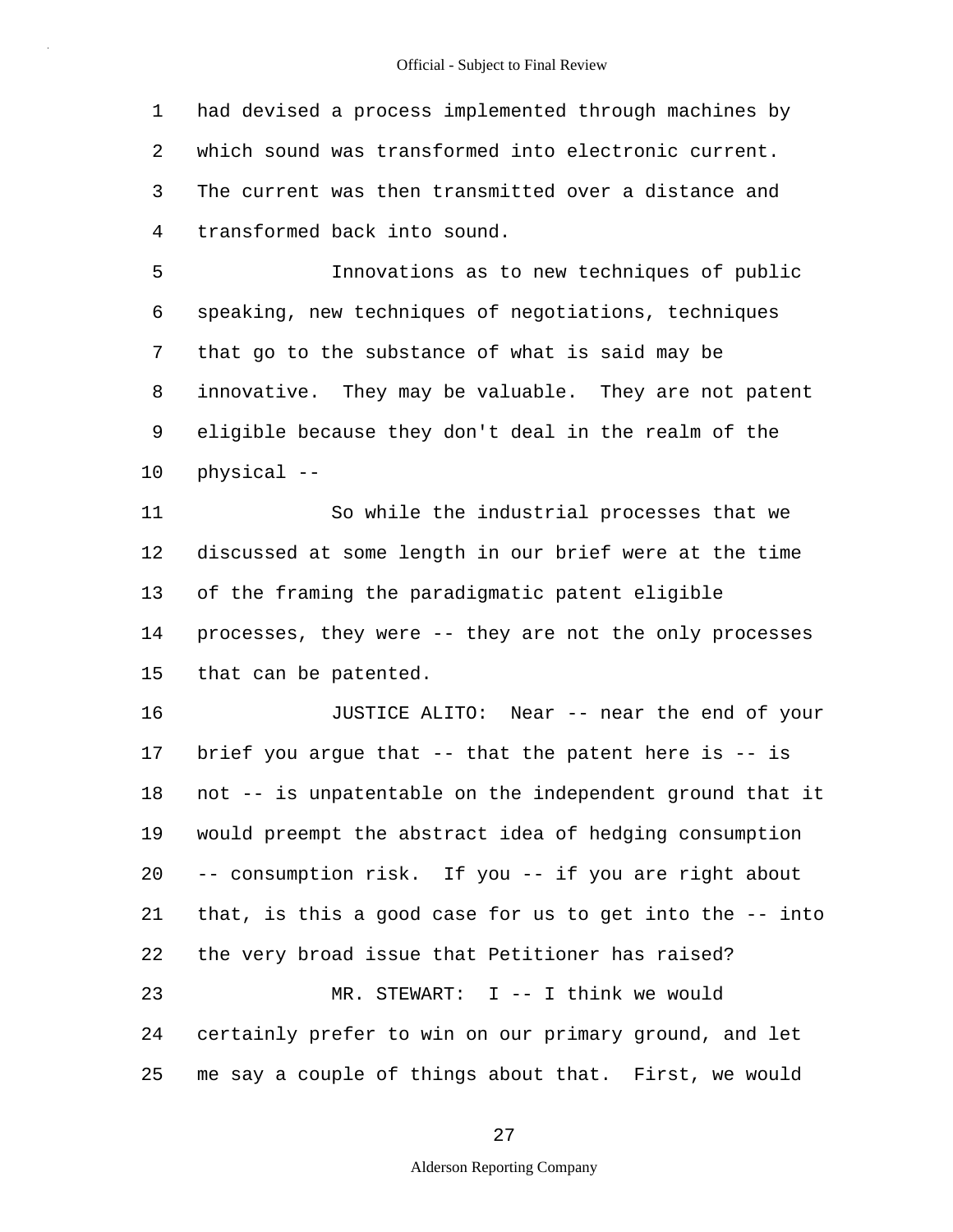1 2 3 4 5 6 7 8 9 10 11 12 13 fairly vigorously resist the notion that the rule that was announced by the Federal circuit is rigid or inflexible. That is, all that the Federal circuit has really said is that to have a patent-eligible process you have to identify some link to a machine or a transformation of matter. And the Federal circuit has said with respect to some processes the link to the machine may be so attenuated, the machine part of the process may be such a small segment of the process as a whole, that this wouldn't be enough. But the Federal circuit said: We leave for another day the hard questions that will arise when part of the process is machine-implemented and another part is not.

14 15 16 17 18 19 20 21 And in order for the PTO and the Federal circuit to go about the business of devising more precise rules as to when particular links to machines are sufficient to create patent eligibility, we first need to establish the -- the basic principle that some link to a machine or transformation is necessary. So I think we -- we have made the alternative argument in our brief, and I think it is a basis for affirmance.

22 23 24 25 But if the Court decided the case on that basis, we would lose at least the -- the limited clarity that the Federal circuit's opinion has provided; that is, it would still be open to people in the future to

28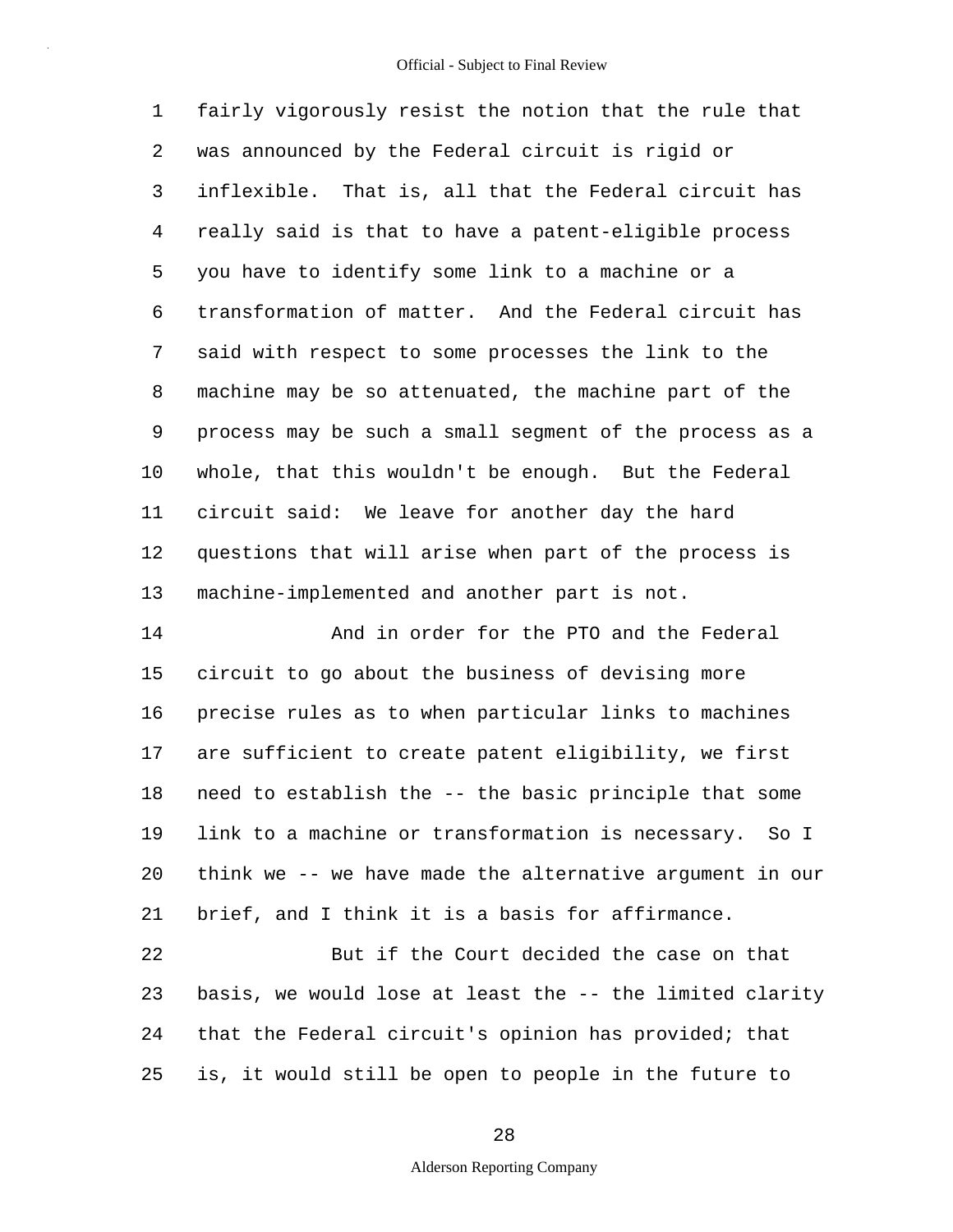| $\mathbf 1$  | devise new contractual arrangements designed to allocate |
|--------------|----------------------------------------------------------|
| 2            | risks, new methods of teaching antitrust, and --         |
| $\mathsf{3}$ | JUSTICE SOTOMAYOR: How about if we say                   |
| 4            | something as simple as patent law doesn't cover business |
| 5            | matters instead of what the Federal circuit has begun to |
| 6            | say, which is technology is tied to a machine or a       |
| 7            | transformation of the substance, but I have no idea what |
| 8            | the limits of that ruling will impose in the computer    |
| 9            | world, in the biomedical world, all of the amici who are |
| 10           | talking about how it will destroy industries? If we ar   |
| 11           | unsure about that, wouldn't the safer practice be simply |
| 12           | to say it doesn't involve business methods?              |
| 13           | MR. STEWART: I think that would be                       |
| 14           | incorrect, and it would create problems of its own.      |
| 15           | That is, the -- the innovation that was held to be       |
| 16           | patent eligible in State Street Bank was not a process.  |
| 17           | The Federal circuit was not construing the statutory     |
| 18           | term "process." It was construing the statutory term     |
| 19           | "machine." And it said, in essence, a computer that has  |
| 20           | been programmed to perform various calculations in       |
| 21           | connection with the operation of this business is a      |
| 22           | machine.                                                 |
| 23           | It went on to say the opposing party in that             |

24 25 case had not raised any objection under section 102 or 103, and, therefore, the Federal circuit --

29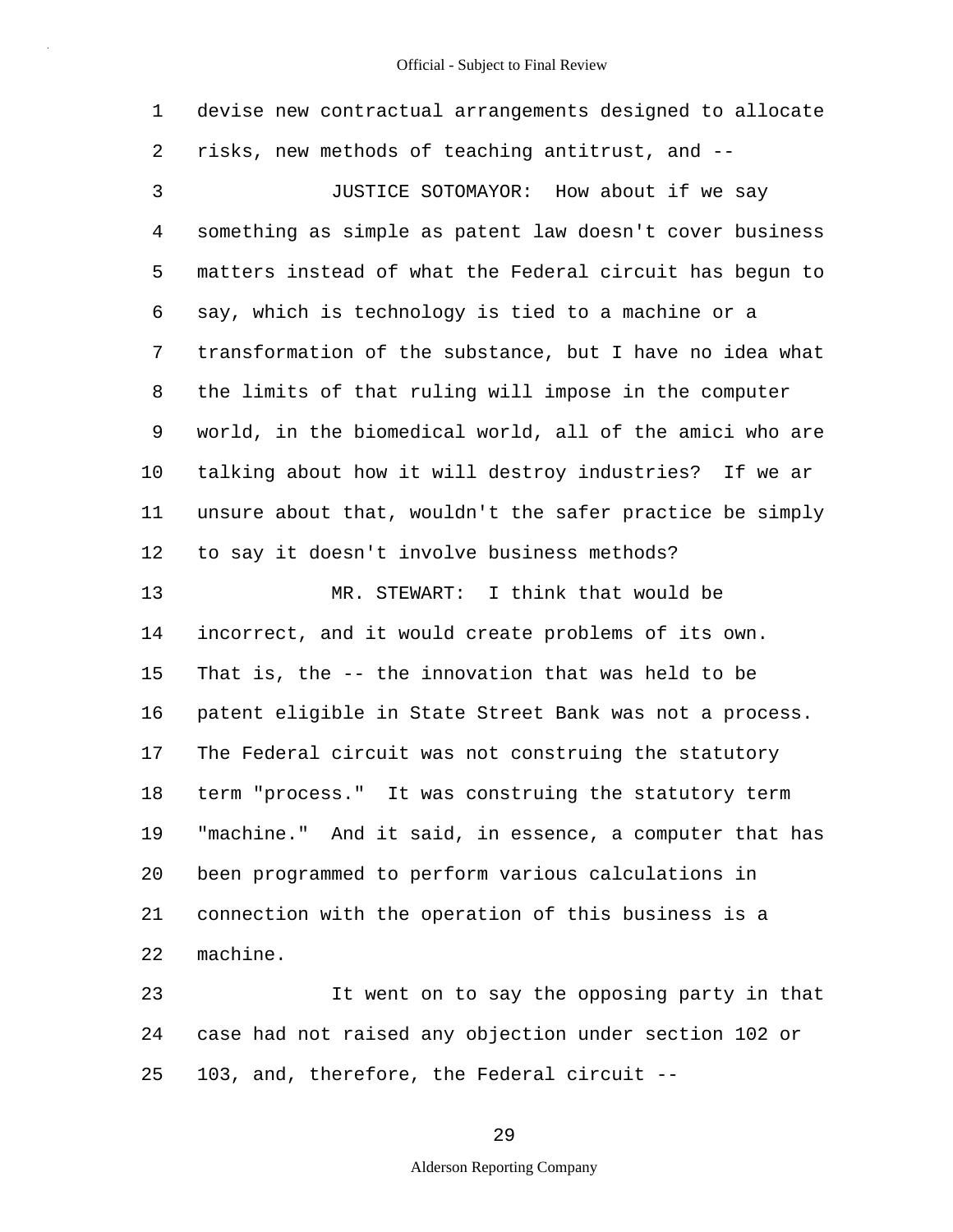1 2 3 4 JUSTICE SOTOMAYOR: No ruling in this case is going to change State Street. It wasn't looking at process or the meaning of "process." It was looking at something else.

5 6 7 8 9 MR. STEWART: Well, again, I think that the invention that was held to be patent eligible in State Street is commonly described as a business method, even though it was held to be patent eligible as a machine rather than as a process.

10 11 12 13 14 15 16 17 18 19 20 21 So to say that business methods are categorically ineligible for patent protection would eliminate new machines, including programmed computers, that are useful because of their contributions to the operation of businesses. And similarly, the court - the Federal Circuit in other cases has held that a claim to new and innovative computer software may be held patentable as a process, as a method of accomplishing particular tasks through the use of a computer and those might be business-related tasks. So to say that business methods were ruled out would itself be a fairly sweeping holding.

22 23 24 JUSTICE SCALIA: Also you could say business methods apart from machines are not patentable. How about that?

25

MR. STEWART: If the Court said that in the

30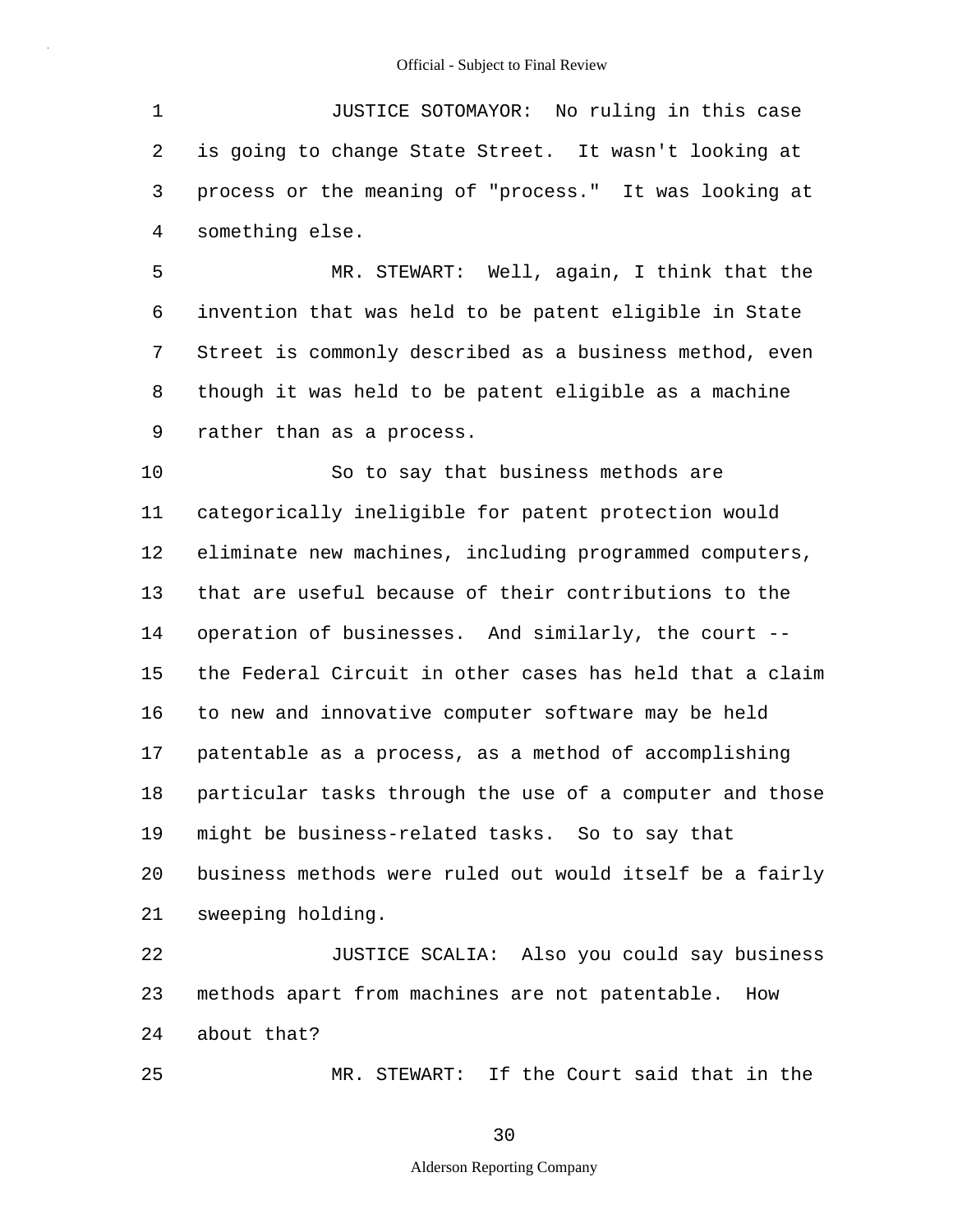| 1  | limited area of business methods, if there is no machine |
|----|----------------------------------------------------------|
| 2  | or transformation there is no patent eligibility --      |
| 3  | JUSTICE BREYER: Suppose you say this. I'm                |
| 4  | just sort of testing things out. Start with Diehr. I     |
| 5  | mean, and Diehr has these words in it, similar words, it |
| 6  | just says e.g. -- are you following me?                  |
| 7  | MR. STEWART: Yes.                                        |
| 8  | JUSTICE BREYER: Now, you say what is it                  |
| 9  | they have done in this case in the Federal Circuit?      |
| 10 | They have pulled back. That's a move. That's a move.     |
| 11 | They pulled back insofar as they are pulling back from   |
| 12 | business methods, not machines, dah, dah, dah, dah, dah. |
| 13 | Okay, we see no problem with that.                       |
| 14 | Now, they have left much unresolved. One,                |
| 15 | transformation; how broad or narrow is that? We don't    |
| 16 | know. Many people's problems will be solved if it's      |
| 17 | broad on the one hand or narrow in the other.            |
| 18 | Two, are you automatically patented -- in                |
| 19 | the patent statute, if you just sort of reduce this to a |
| 20 | machine by adding a computer on at the end? They've      |
| 21 | flagged that as a problem. They haven't answered it.     |
| 22 | Could there ever be a situation where it doesn't meet    |
| 23 | this test but still is patentable? We are not sure.      |
| 24 | MR. STEWART: Let me take those points --                 |
| 25 | JUSTICE BREYER: Do you see what I'm trying               |

31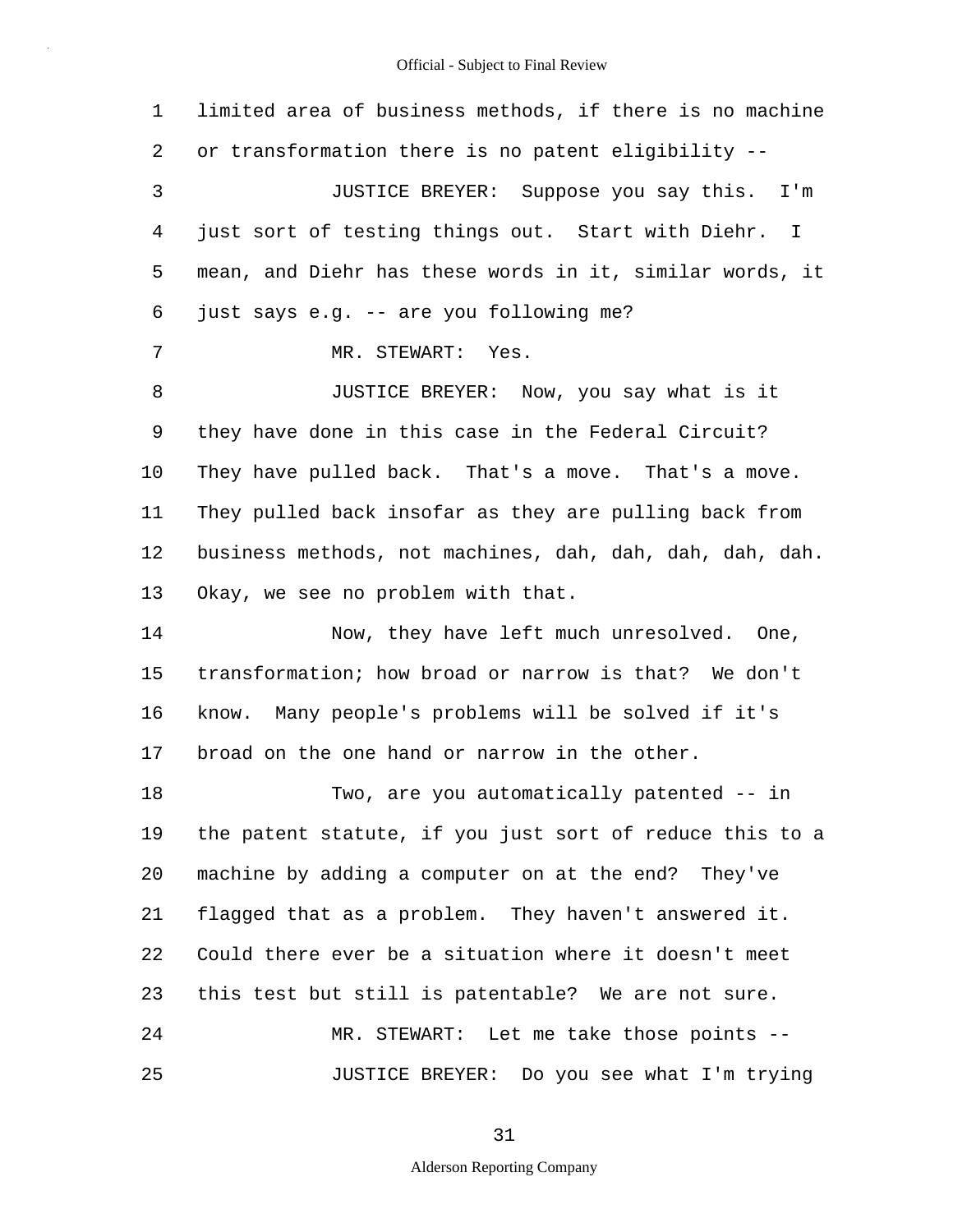1 2 3 4 to do? I'm trying to note the things that have been raised in these 80 briefs, insofar as possible say there is a lot there for the future that we can't really decide but say as a pull back, okay.

5 6 7 8 9 10 11 12 13 14 MR. STEWART: Let me address those points in order. The first thing is that in Diehr when you had the e.g. cite, it was "e.g. transforming an article into a different" state of -- state or thing. And I think the obvious inference is "e.g." was used because the other prong of the machine-or-transformation test is use as a machine. That is, in the context of Mr. Morse's invention or Mr. Bell's invention, there is transformation of a sort, but it wouldn't naturally be characterized as transformation of matter.

15 16 17 18 19 20 21 Those things were held to be patent eligible not because they transformed matter, but because they involved the use of a machine. And so, what the Court in Diehr said transformation of a matter or an article into a different state or thing is the clue to the patentability of a process that doesn't involve a particular machine.

22 23 24 25 And the -- the type of process it had in mind was the process that was described in Corning v. Burden or the process in Cochrane v. Deener, situations in which an individual had devised a method of, in one

32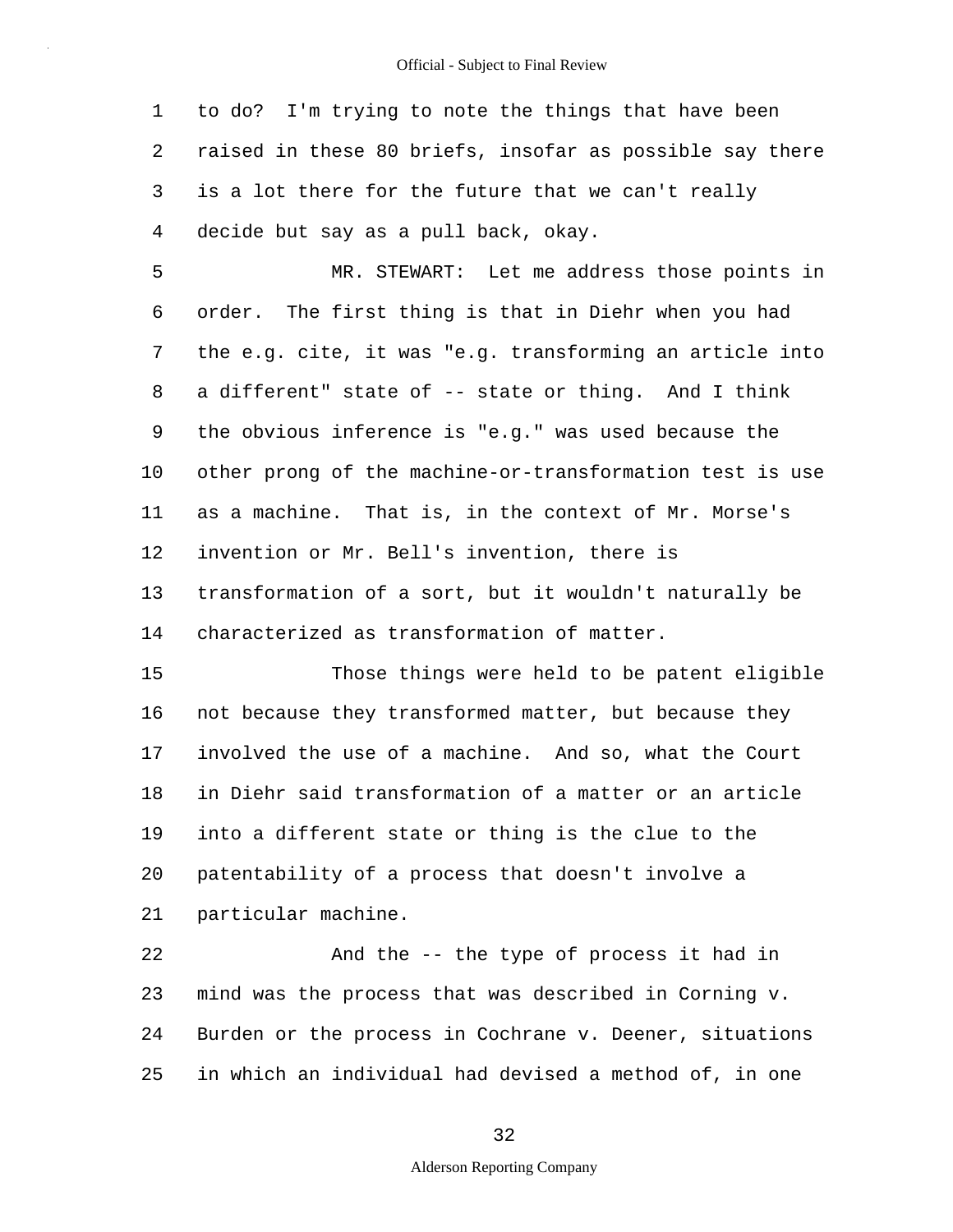1 2 3 4 5 6 7 sense -- one case, it was manufacturing flour, and in another case it was rolling puddle bowls, of manufacturing items. And that person said, here is the series of steps that you have to go through, but it is not essential that you use any particular tool or machine for each of these steps. That was why the word --

8 9 10 11 12 13 14 15 16 17 18 CHIEF JUSTICE ROBERTS: Mr. Stewart, I thought I understood your argument up until the very last footnote in your brief. And you say this is not - simply the method isn't patentable because it doesn't involve a machine. But then you say but it might be if you use a computer to identify the parties that you are setting a price between and if you used a microprocessor to calculate the price. That's like saying if you use a typewriter to type out the -- the process then it is patentable. I -- I -- it -- that takes away everything that you spent 53 pages establishing.

19 20 21 22 23 24 25 MR. STEWART: Well, I guess there -- there were two different places, I believe, at which we identified ways in which this sort of hedging scheme might be made patent eligible. The first is we described a hypothetical interactive website in which people -- parties and counterparties could essentially find each other by the computer and could agree to terms

33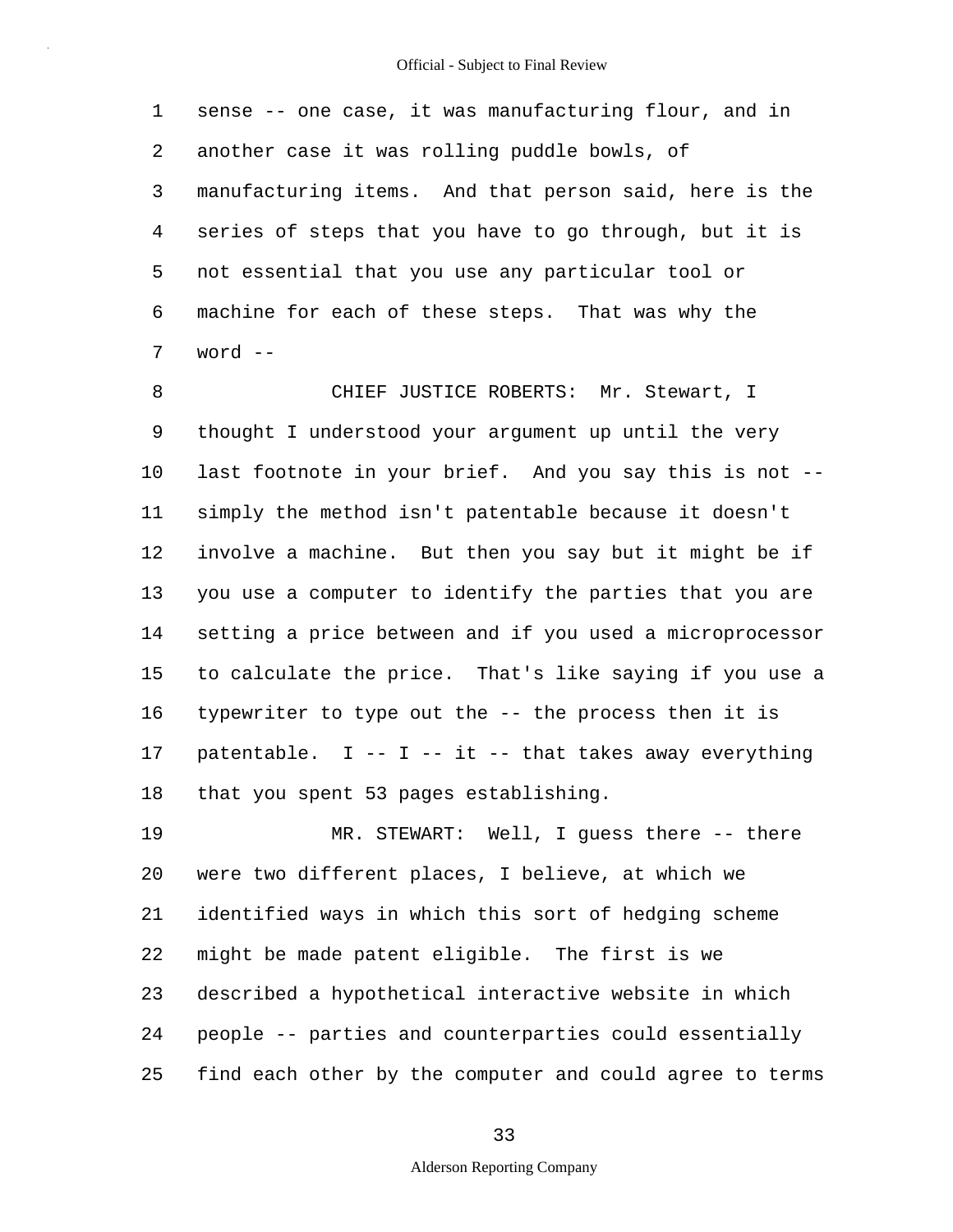1 2 3 on that basis. And in that situation, the -- the computer would be at the heart of the innovation. It would be --

4 5 6 7 CHIEF JUSTICE ROBERTS: No, no. That's just saying instead of looking at the -- in the Yellow Pages, you look on the computer; and that makes all the difference to you?

8 9 10 11 12 13 14 MR. STEWART: I think an -- an interactive computer technique, one in which you sign on and can find people without tracking them down specifically, can simply identify yourself on the website as somebody whose interested in engaging in a particular transaction and a potential counterparty can find you, is different from the Yellow Pages.

15 16 17 18 19 20 21 22 23 24 25 But I guess the fundamental point I would make is -- and this is really responsive to the second part of Justice Breyer's question -- I think it is both a virtue and a vice of the test that the Federal Circuit has announced and that we are advocating that it doesn't solve all the hard questions. That is, the Federal Circuit has said since this particular patent applicant didn't identify any machine or any transformation that would be necessary to the accomplishment of its method, that person is out of luck, and therefore, it's inappropriate for us to go on to decide kind of the

34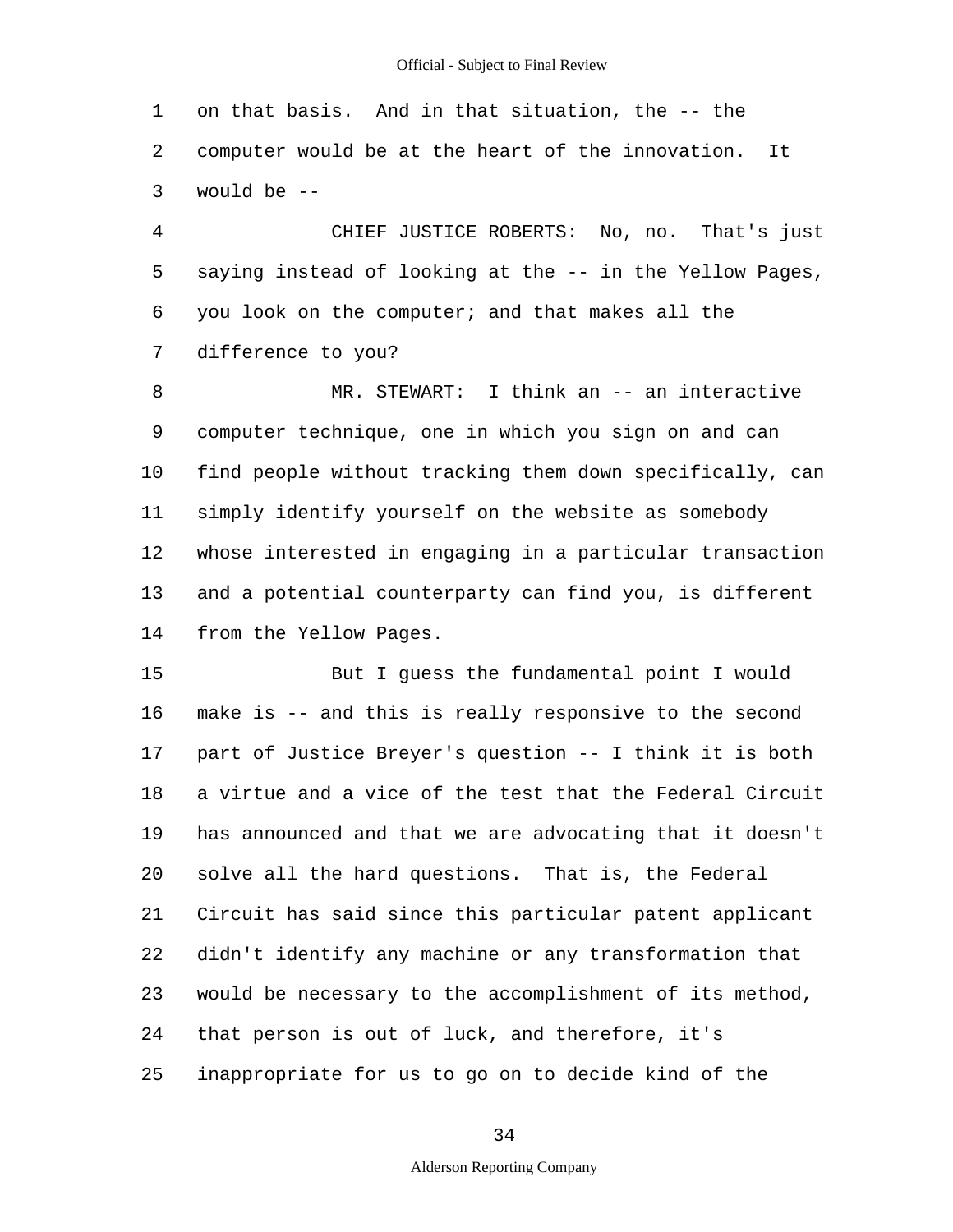1 precise level of substantiality that a

2 machine-or-transformation must play --

3 4 5 6 7 CHIEF JUSTICE ROBERTS: But if you look at your footnote, that involves the most tangential and insignificant use of a machine. And yet you say that might be enough to take something from patentability to not patentable.

8 9 10 11 12 MR. STEWART: And all we've said is that it might be enough; that is, hard questions will arise down the road as to where do you draw the line, to what extent must the machine or the transformation be central --

13 14 15 16 17 18 CHIEF JUSTICE ROBERTS: So you think it's a hard question. If you develop a process that says look to the historical averages of oil consumption over a certain period and divide it by 2, that process would not be patentable. But if you say use a calculator, then it -- then it is?

19 20 21 22 23 24 25 MR. STEWART: I think if it's simply using a calculator for its preexisting functionality to crunch numbers, very likely that would not be enough. But what we see in some analogous areas is that the computer will be programmed with new software, it will be given functionality it didn't have before in order to allow it to perform a series of calculations, and that gets

35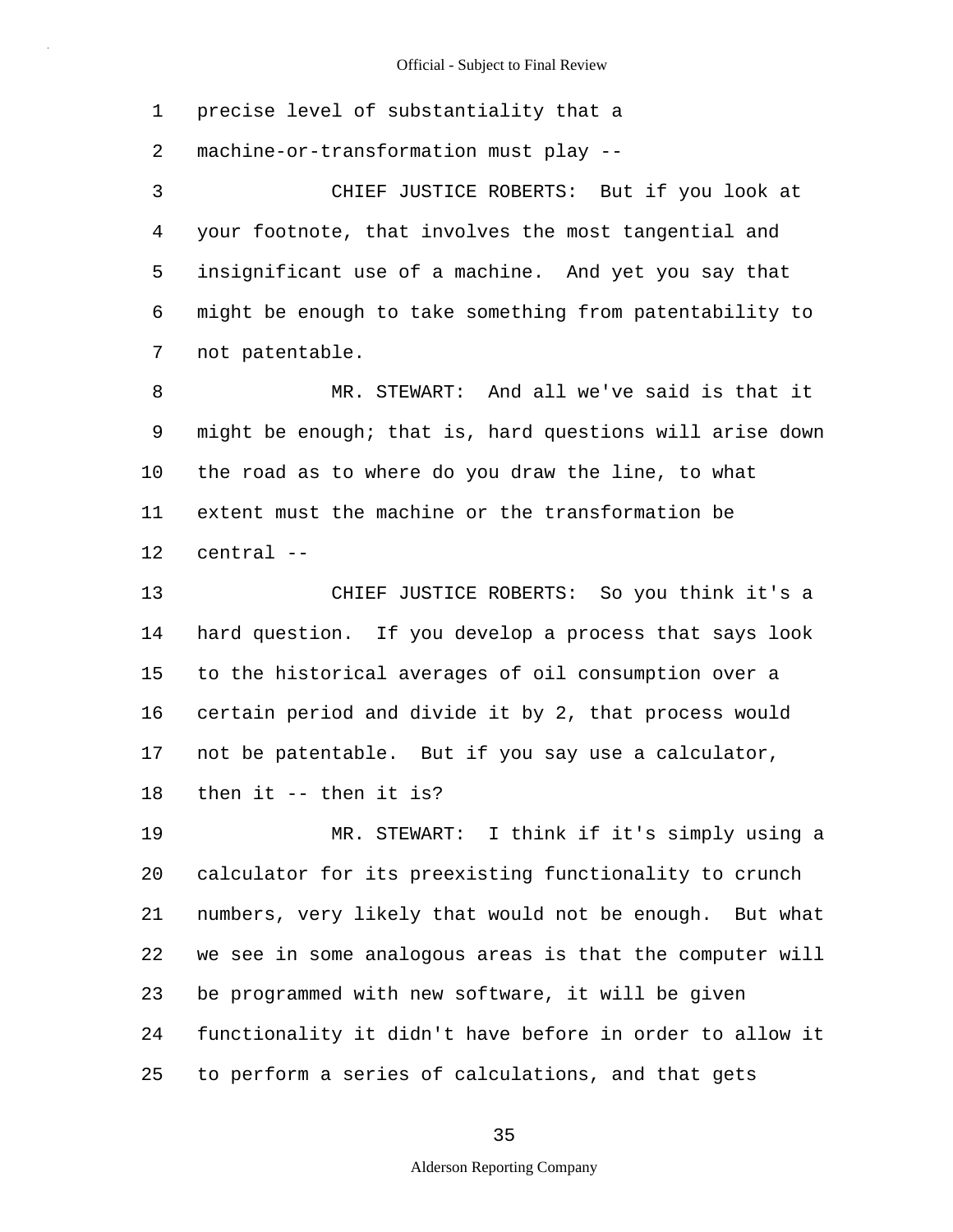| 1              | closer to the line. And again --                         |
|----------------|----------------------------------------------------------|
| $\overline{2}$ | CHIEF JUSTICE ROBERTS: Well, your                        |
| 3              | footnote -- I don't mean to dwell on it -- it says to    |
| $\overline{4}$ | identify counterparties to the transactions. So that if  |
| 5              | what you're trying to get is the -- the baker who sells  |
| 6              | bread, because you are going to hook him up with the     |
| 7              | grocer who sells, you know, in the grocery store, if you |
| 8              | punched in in your search station, you know, give me all |
| 9              | the bakers in Washington, that would make it patentable? |
| 10             | MR. STEWART: Again, we are -- we are not                 |
| 11             | saying it would be patent eligible. We would have to     |
| 12             | review those facts, and the PTO would have to review     |
| 13             | those facts in the context of an actual application.     |
| 14             | I guess the point I'm trying to make is                  |
| 15             | simply that we don't want the Court, for instance, in    |
| 16             | the area of software innovations or medical diagnostic   |
| 17             | techniques to be trying to use this case as the vehicle  |
| 18             | for identifying the circumstances in which innovations   |
| 19             | of that sort would and would not be patent eligible,     |
| 20             | because the case really doesn't present any -- any       |
| 21             | question regarding those technologies. And therefore,    |
| 22             | $we$ --                                                  |
| 23             | JUSTICE SOTOMAYOR: Now, if it veers the                  |
| 24             | other way, which is by saying that we exclusively rely   |
| 25             | on the machine-or-transformation test, that we're        |

36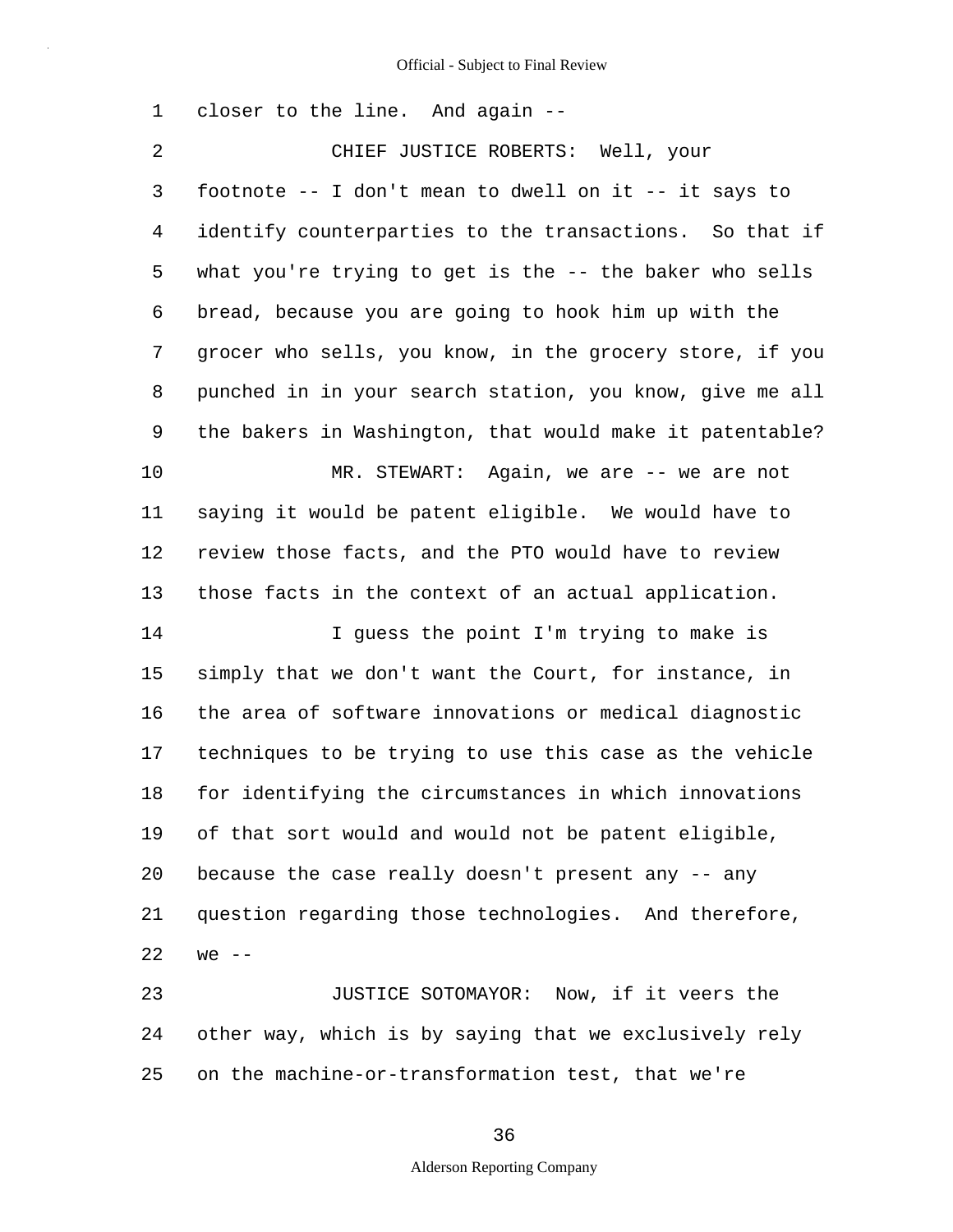1 2 3 4 precluding applications of the patent law in those fields, the things we can't imagine. Once you announce an exclusive test, you're shoe-horning technologies that might be different.

5 6 7 8 9 10 11 12 MR. STEWART: I guess I would say a couple of different things. The first is that it seems unlikely, even with new and rapidly emerging technologies, that somebody would come up with a system that seems for patent purposes analogous to the inventions that have been patent eligible in the past that didn't involve any machine and that didn't involve any transformation.

13 14 15 16 17 18 Having said that, I would note that in both Benson and in Flook the Court held open the possibility that some unforeseen event could take place that would -- as to which the application would be patent eligible, even though the machine-or-transformation test --

19 20 21 22 23 24 JUSTICE SOTOMAYOR: So help us with a test that doesn't go to the extreme the Federal Circuit did, which is to preclude any other items, something we held open explicitly in two other cases, so we would have to backtrack and say now we are ruling that we were wrong, and still get at something like this?

25 MR. STEWART: Well, I think the Court could

37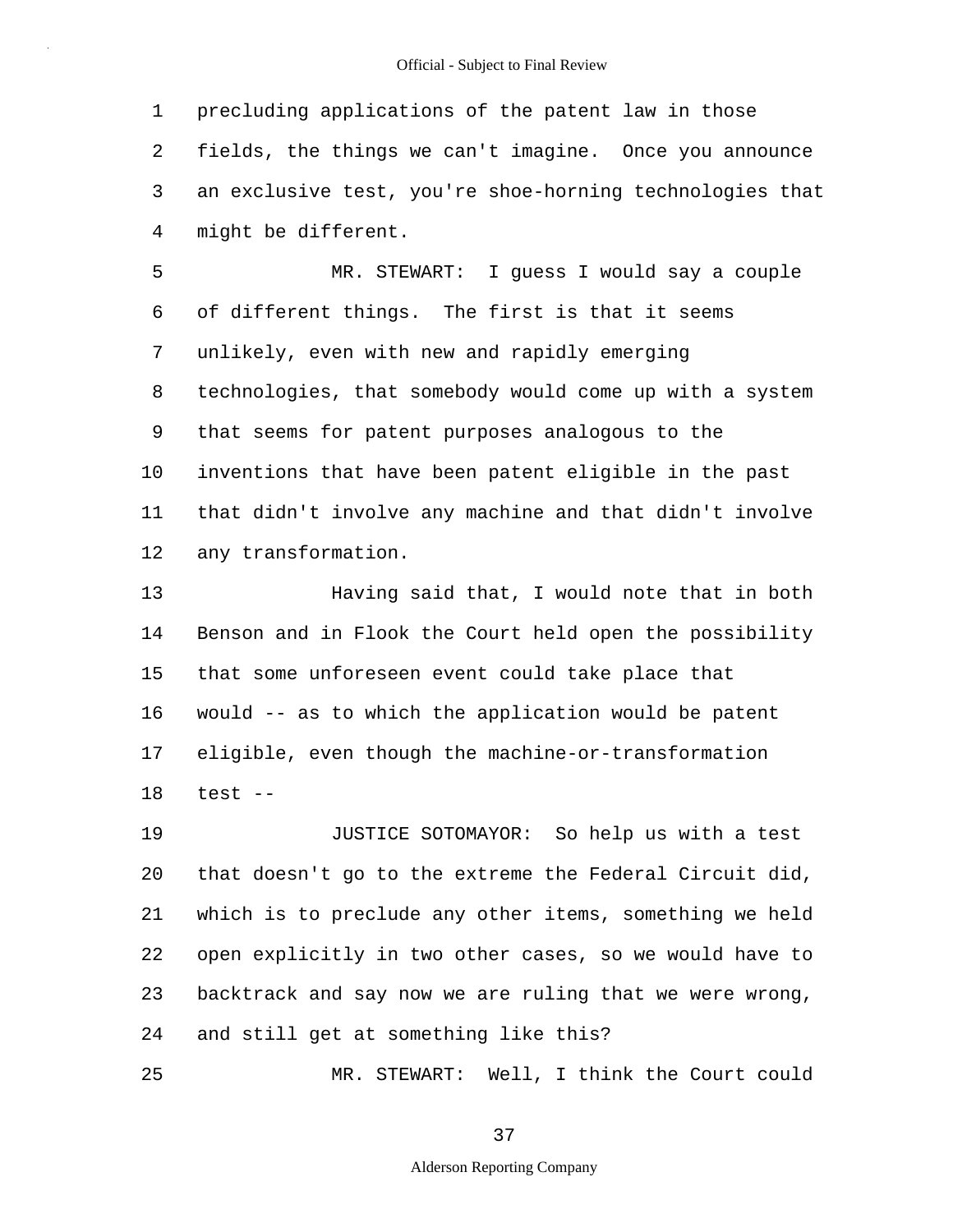1 2 3 4 5 6 7 say -- could do essentially what was done in Benson and Flook, namely acknowledge that there had never been a case up to this point in which a process had been held patent eligible that didn't involve a machine or a transformation. It could leave open the possibility that some new and as yet unforeseen technology could necessitate the creation of an exception.

8 9 10 11 12 13 But -- and the point we would also make is this seems to be a very unlikely candidate for such an exception, because the hedging method that Petitioners have -- for which they have sought a patent is in no sense different in kind from risk management techniques that have been undertaken for centuries.

14 15 16 17 JUSTICE SOTOMAYOR: Well, that -- that goes back to, not 101 but 102 and 103. That goes back to obviousness or the standard weeding mechanisms for patent.

18 19 20 21 22 23 24 25 MR. STEWART: Well, this may or may not be a novel or nonobvious method. But even if we assume that this is obvious for purposes of Section 103, in that it represent as sufficient advance over the prior art, that people skilled in the art would not necessarily have come up with it, it still is a different in kind from risk management techniques that have taken place in this country for -- for 200 years. It is -- it is --

38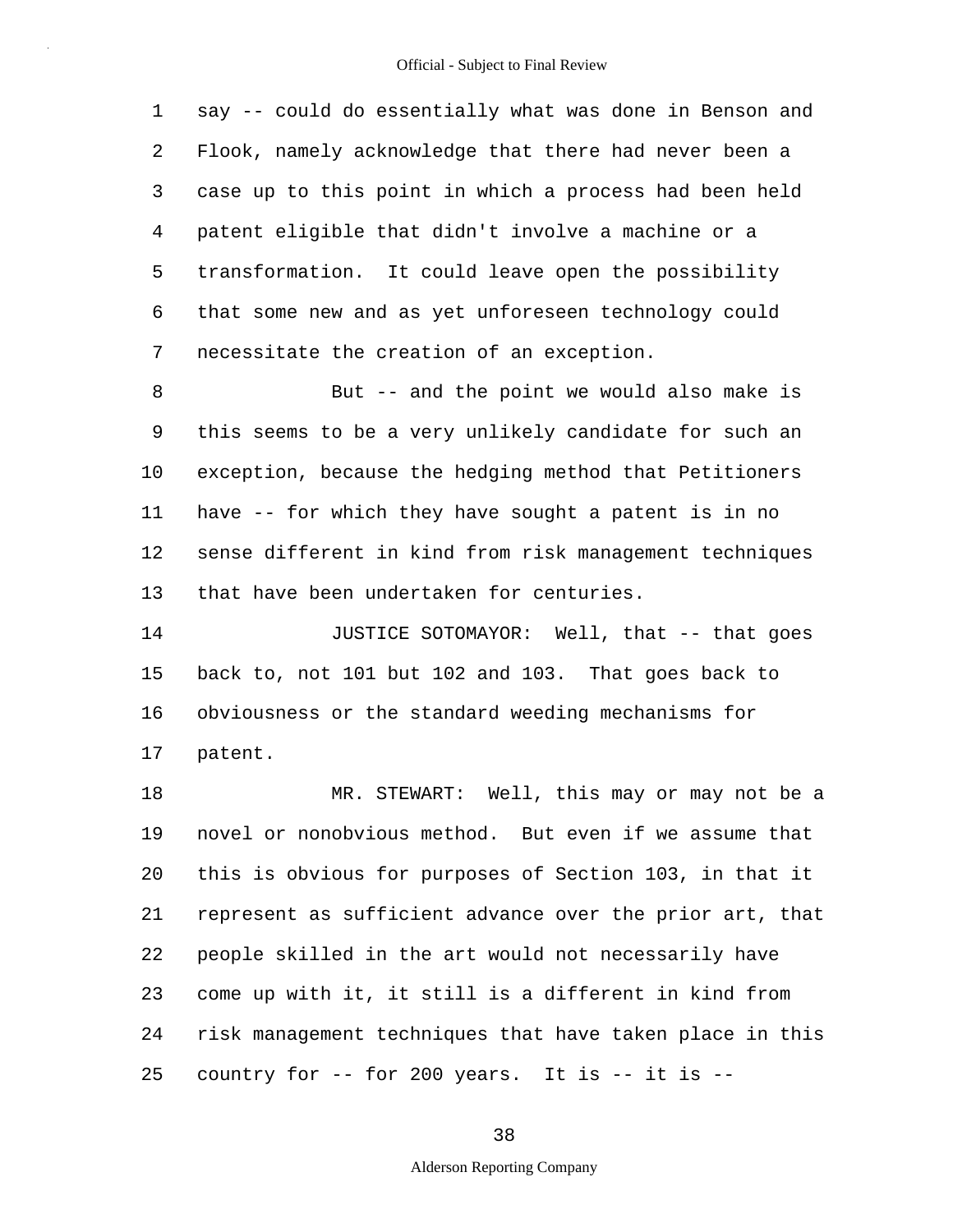| $\mathbf 1$ | JUSTICE GINSBURG: Mr. Stewart, did you --                |
|-------------|----------------------------------------------------------|
| 2           | does the government put forward this                     |
| 3           | machine-or-transformation test? Was that your test, or   |
| 4           | was it the Federal circuit's on its own?                 |
| 5           | MR. STEWART: The Federal circuit, sua                    |
| 6           | sponte, set the case for hearing en banc. I believe the  |
| 7           | case had been argued to a panel, but had not been        |
| 8           | decided, and the Federal circuit set the case for        |
| 9           | reargument en banc, posed a number of questions to       |
| 10          | the -- the parties and the government did advocate the   |
| 11          | machine-or-transformation test.                          |
| 12          | JUSTICE GINSBURG: Tell me what --                        |
| 13          | CHIEF JUSTICE ROBERTS: I'm sorry. Did or                 |
| 14          | did not?                                                 |
| 15          | MR. STEWART: Did, it did advocate the                    |
| 16          | machine-or-transformation.                               |
| 17          | JUSTICE GINSBURG: You did -- and if you                  |
| 18          | read Judge Mayer's opinion, it has a simplicity to it.   |
| 19          | It says, if it's technology, then its within the realm   |
| 20          | of patent, and if it's not technology, it isn't, if it   |
| 21          | is based on science or technology, and that seems to be  |
| 22          | what is used in other places.                            |
| 23          | MR. STEWART: I don't know that our tests --              |
| 24          | I think our test, in a sense, has a shorthand version of |
| 25          | that. I don't know that focusing the inquiry directly    |

39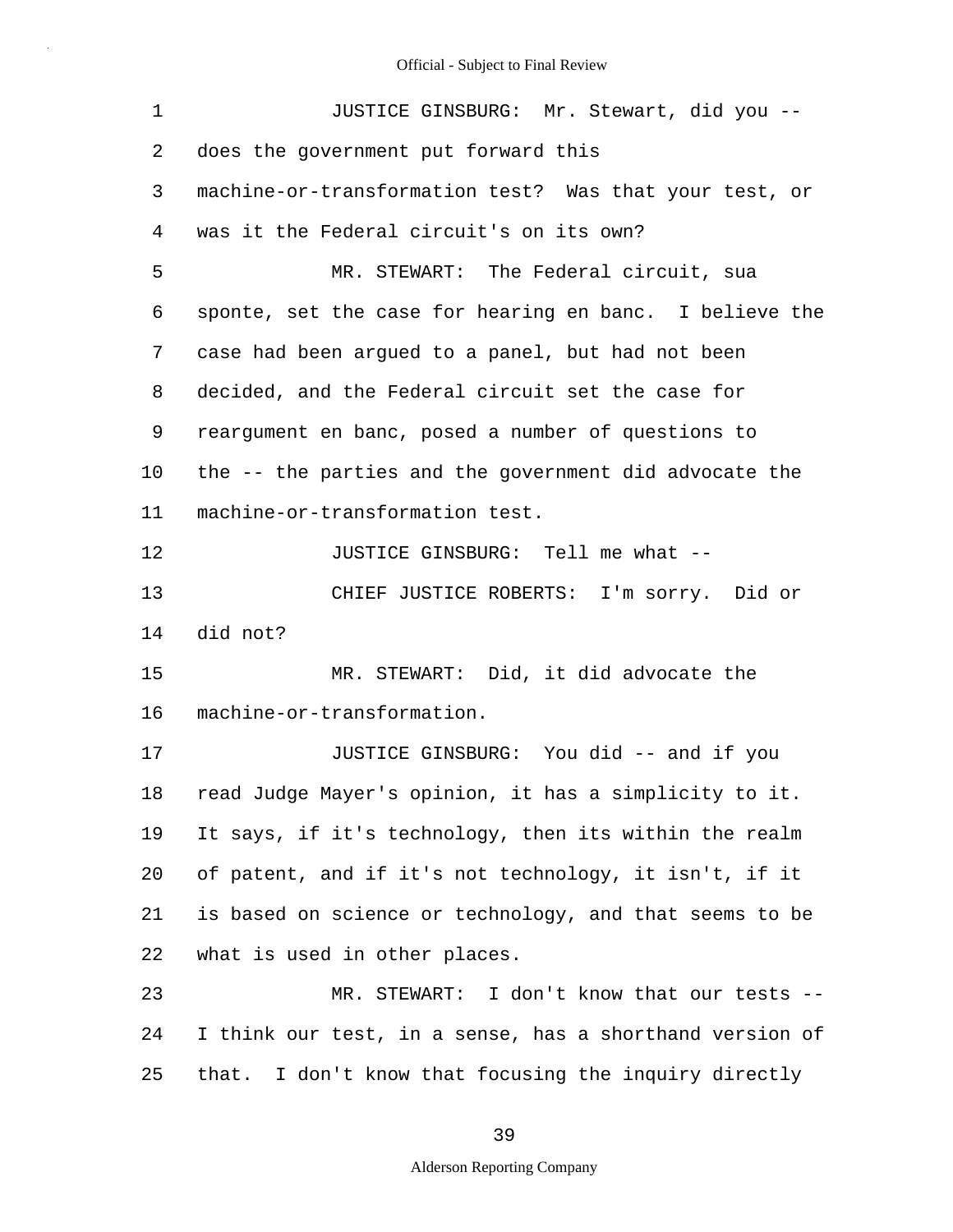1 2 3 4 5 6 7 8 9 10 11 12 13 14 15 16 17 on whether technology is involved would make the inquiry easier, and that is so for two reasons. First, people could dispute whether particular advances are properly regarded as technological advances, and second, we would still have the difficult problems that the Chief Justice has referred to, where you have a process that is described as involving technology at some step along the way, and courts will still have to make the determination, is that sufficiently substantial step to make the process, as a whole, a technological one. So I don't think that, by adopting a technological arts test, the Court would avoid the difficulties that it has appropriately identified with the machine-or-transformation test. The other thing I would say about the machine-or-transformation test is this is not a government position of recent vintage;

18 19 20 21 22 23 that is, the government's brief to this court in Gottschalk v. Benson, or its reply brief which was filed around 1971, basically said that, although this Court has never announced machine-or-transformation of the test, that is the principle that can be abstracted from the totality of the Court's decisions.

24 25 JUSTICE KENNEDY: Was the State Street case a machine-or-transformation test?

40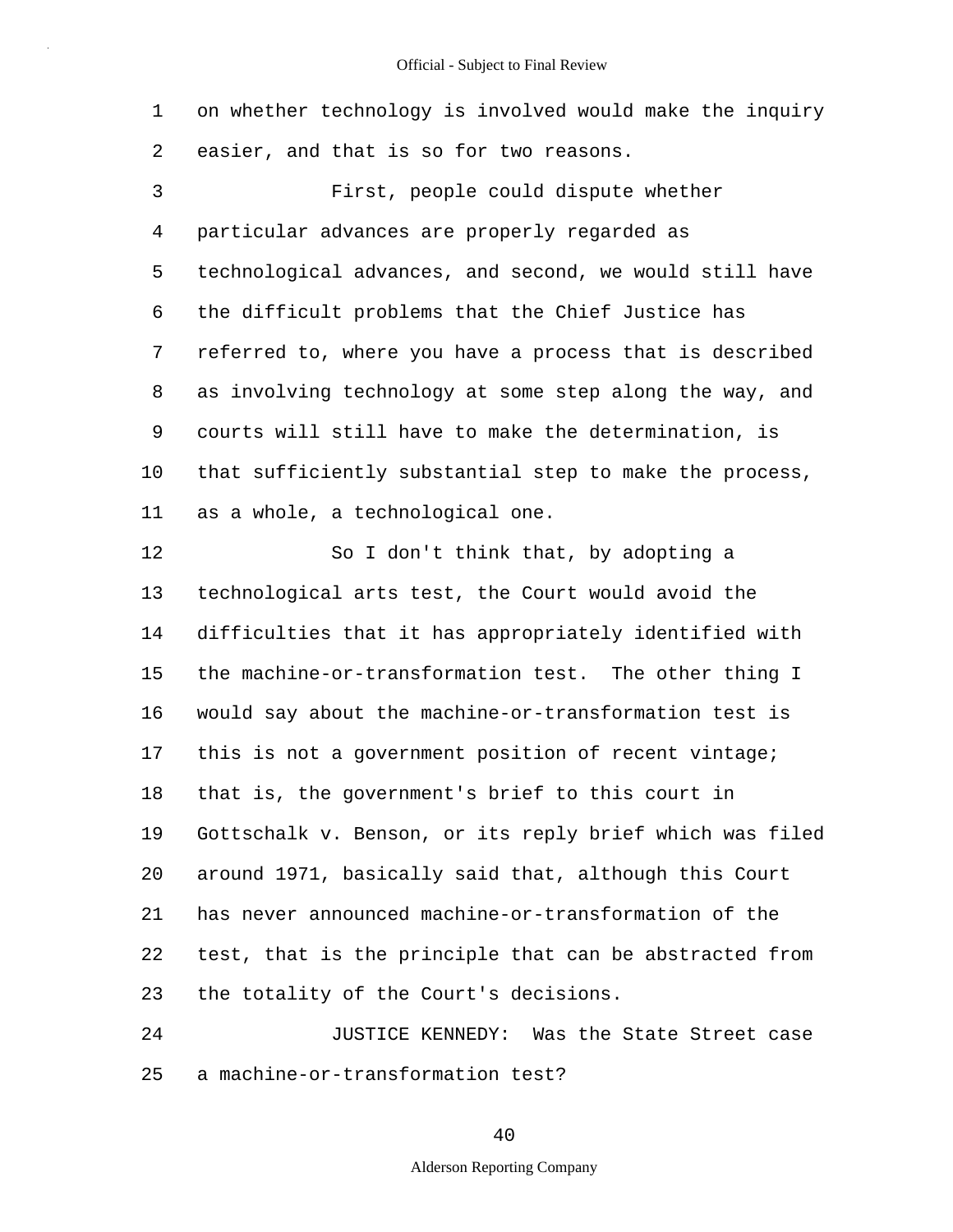| 1              | MR. STEWART: It would.                                   |
|----------------|----------------------------------------------------------|
| $\overline{2}$ | JUSTICE KENNEDY: You talk about the State                |
| 3              | Street case in your brief, and it's complicated because  |
| 4              | of the Federal statute that follows it, but if you had   |
| 5              | just the facts of State Street before us, and forgetting |
| 6              | the Federal statute was enacted after it, how would you  |
| 7              | decide this case?                                        |
| 8              | MR. STEWART: Oh, it would come out the same              |
| 9              | way. I mean, State Street Bank --                        |
| 10             | JUSTICE KENNEDY: That's what I thought.                  |
| 11             | And is it -- is it machine-or-transformation, in your    |
| 12             | view?                                                    |
| 13             | MR. STEWART: Well, it was machine -- that                |
| 14             | is, in State Street Bank, the claim was not to a process |
| 15             | within the meaning of Section 101. The claim was not to  |
| 16             | a method of accomplishing things by means of a computer, |
| 17             | which would be, potentially, a process. It was to the    |
| 18             | computer itself, the programmed computer, that the       |
| 19             | innovation in State Street Bank was that the devising of |
| 20             | new computer programs that allowed the computer to       |
| 21             | perform various tasks in association with the carrying   |
| 22             | out of the hub-and-spokes investment -- investment       |
| 23             | method. And, certainly --                                |
| 24             | CHIEF JUSTICE ROBERTS: So what did that --               |
| 25             | what did that transform?                                 |

41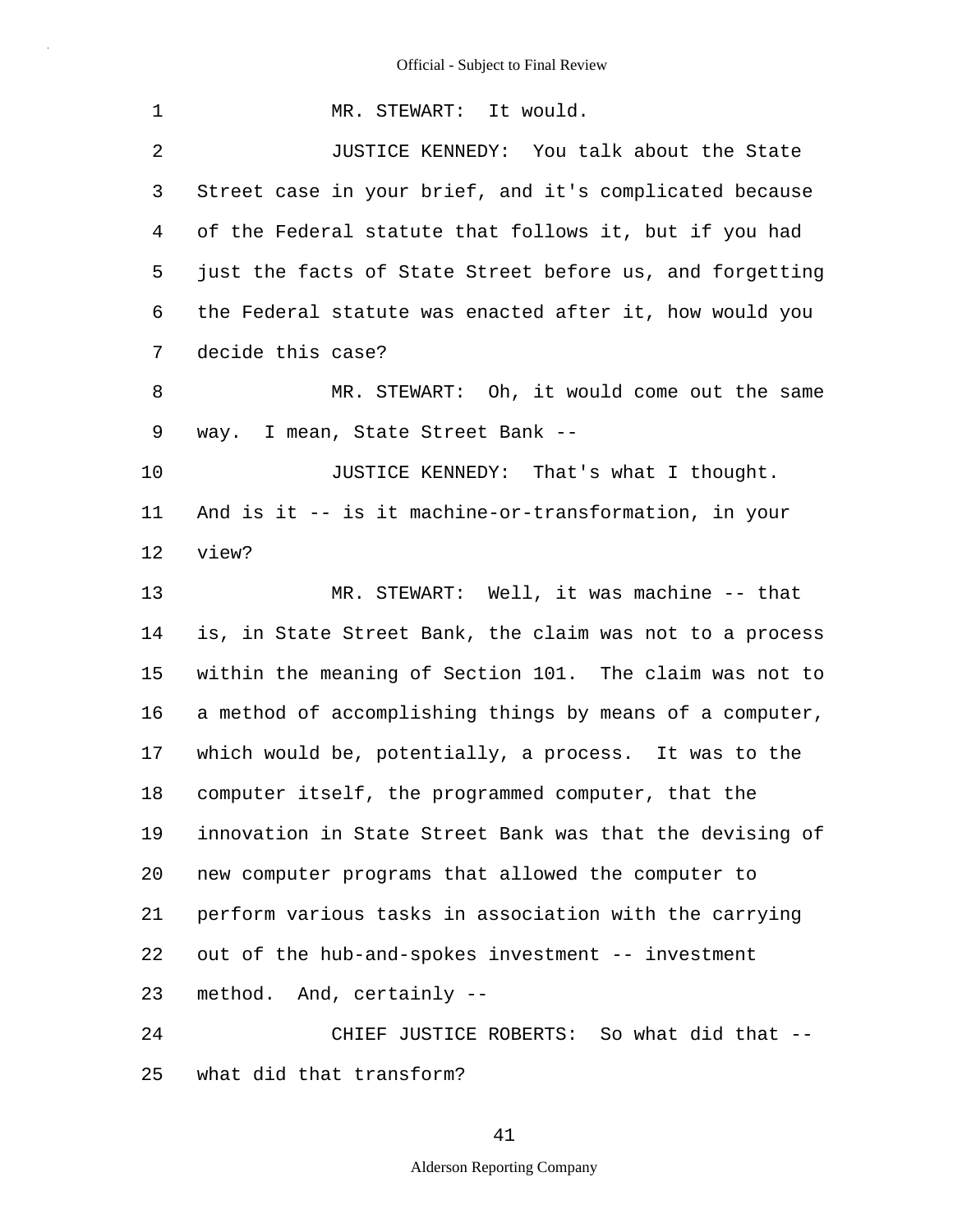| $\mathbf 1$ | MR. STEWART: It didn't transform anything,                   |
|-------------|--------------------------------------------------------------|
| 2           | but it would fit -- the transformation part would be         |
| 3           | irrelevant because the machine-or-transformation test        |
| 4           | is, in our view, the appropriate rubric to apply in          |
| 5           | construing the statutory term process, that is, when the     |
| 6           | person doesn't say, I have invented a new machine, but,      |
| 7           | rather, says, I've identified a new process for              |
| 8           | accomplishing things.                                        |
| 9           | If a person claims to be -- to have invented                 |
| $10\,$      | a new machine, then that -- it is either a machine or it     |
| 11          | isn't. A computer is certainly a machine. Really, the        |
| 12          | only -- I think the --                                       |
| 13          | JUSTICE STEVENS: I don't understand how                      |
| 14          |                                                              |
|             | that can be a patent on a machine if the only thing          |
| 15          | novel is the process that the machine is using.              |
| 16          | $\text{Isn't -- isn't the question -- really, the question}$ |
| 17          | there was whether the new process was patentable.            |
| 18          | MR. STEWART: Well, I think what -- the                       |
| 19          | argument that the other side, the person challenging the     |
| 20          | patent in State Street could have made, but apparently       |
| 21          | didn't, was the person could have said, of course, the       |
| 22          | computer is a machine, but a computer programmed with        |
| 23          | new software to perform different functions is not a new     |

It's not a different machine from the one

25

42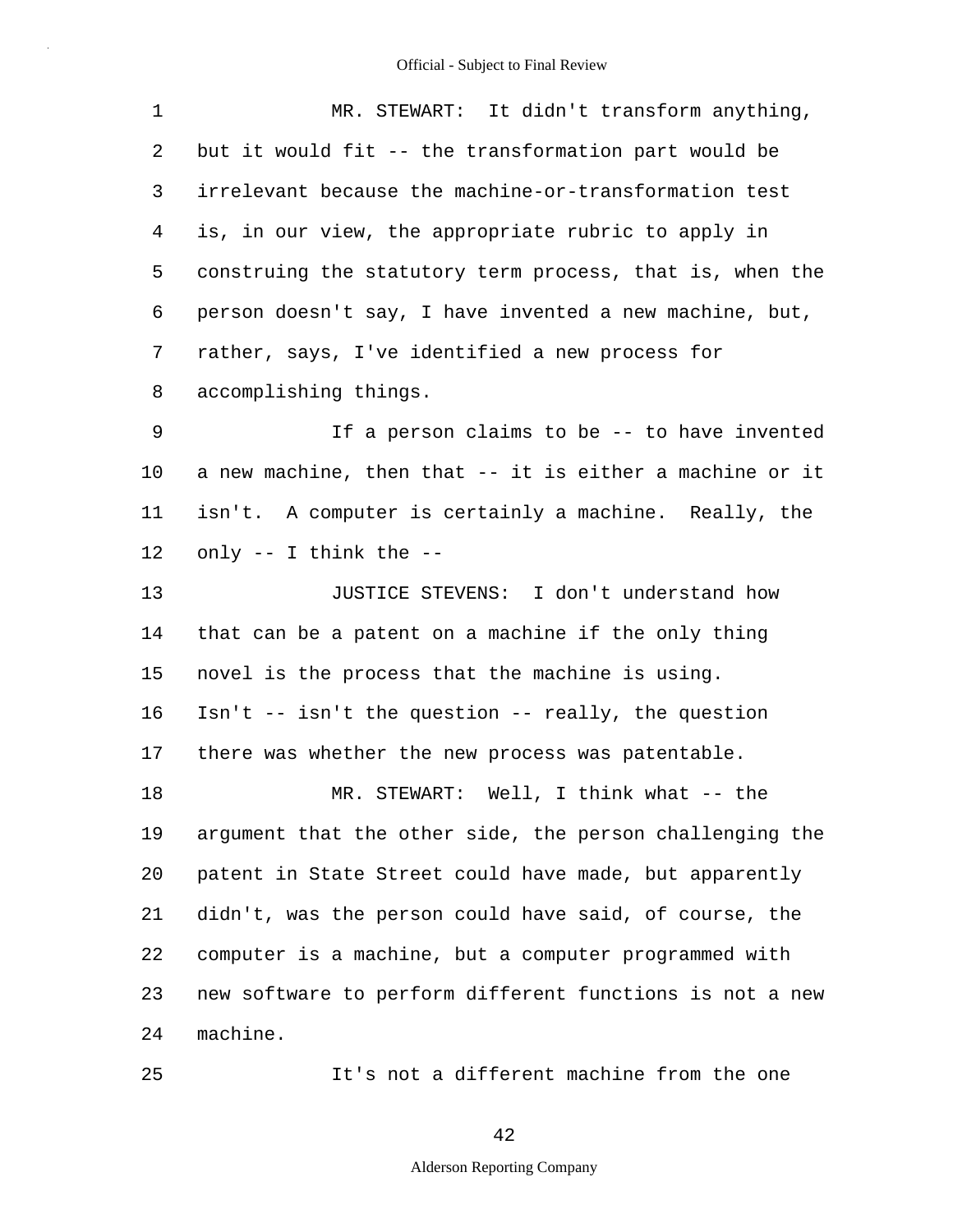1 2 3 4 5 6 7 8 9 10 11 12 13 14 15 16 17 18 19 20 21 22 23 24 25 that has always -- not always, but that has already existed, and therefore, it doesn't satisfy Section 1 or Section -- 102 or Section 103, but that -- JUSTICE KENNEDY: Well, that was one of the reasons I asked you about it, I suppose. Just looking at the whole case, do you think the State Street holding -- the State Street invention was patentable? MR. STEWART: It was -- the way I would put it is: The State Street Bank analysis of the question that was actually presented to it was correct; that is, the argued was made, the programmed computer is patentable as a -- JUSTICE KENNEDY: How would you come out in the State Street case today, if all of the arguments were made under your test? MR. STEWART: Well, under our test, we would come out the same way because the computer would be a machine. The only question would be whether the programming of the computer with new software caused it to be a patentable different machine from the one that existed previously. Now -- now, we do think that software innovations can have the effect of causing the computer to be a different, special purpose computer, as the phrase --

43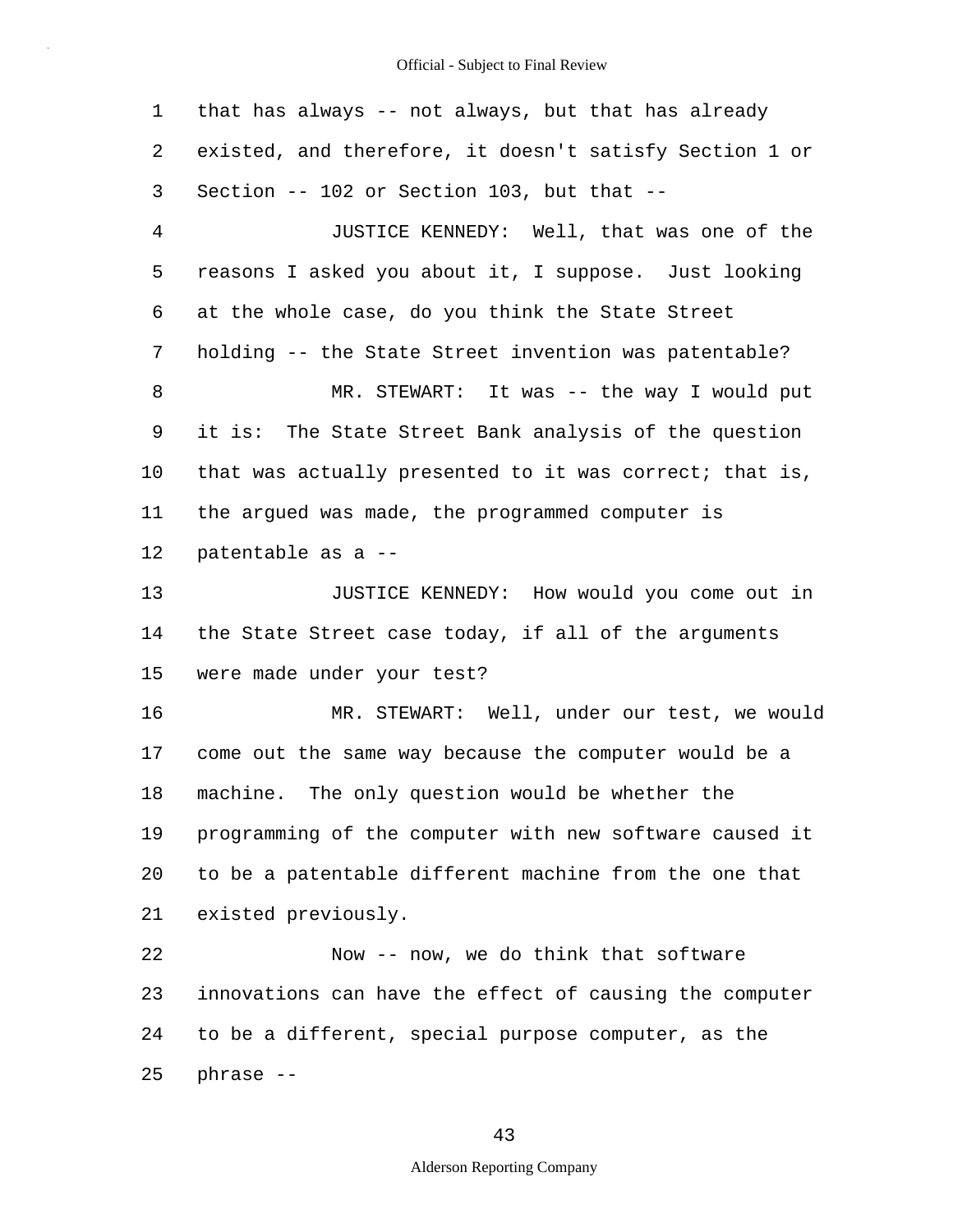| 1              | JUSTICE STEVENS: I'm sorry. I must be                   |
|----------------|---------------------------------------------------------|
| 2              | awfully stupid. You say it would come out the same way. |
| 3              | In the same way the court did or this way you argued?   |
| $\overline{4}$ | MR. STEWART: I think the same -- the                    |
| 5              | Federal circuit's decision in State Street would come   |
| 6              | out the same way under our test.                        |
| 7              | JUSTICE STEVENS: And you think it should?               |
| 8              | You think it should?                                    |
| 9              | MR. STEWART: Yes, but, again, the point I               |
| 10             | would emphasize --                                      |
| 11             | JUSTICE STEVENS: I don't understand why                 |
| 12             | that isn't just the application of a process, which --  |
| 13             | which is not itself patentable subject matter, to a     |
| 14             | particular machine that can use process --              |
| 15             | JUSTICE KENNEDY: That's -- that's a problem             |
| 16             | I have.                                                 |
| 17             | MR. STEWART: Well, I guess -- let me                    |
| 18             | backtrack. If you look at the text of the statute that  |
| 19             | is reproduced at Page 2 of -- of the Blue Brief, and it |
| 20             | says -- it's right in the middle of the page. "Whoever  |
| 21             | invents or discovers any new and useful process,        |
| 22             | machine, manufacture, or composition of matter is       |
| 23             | potentially entitled to" --                             |
| 24             | JUSTICE BREYER: So I thought you were                   |
| 25             | saying that the correct argument for the people         |

## 44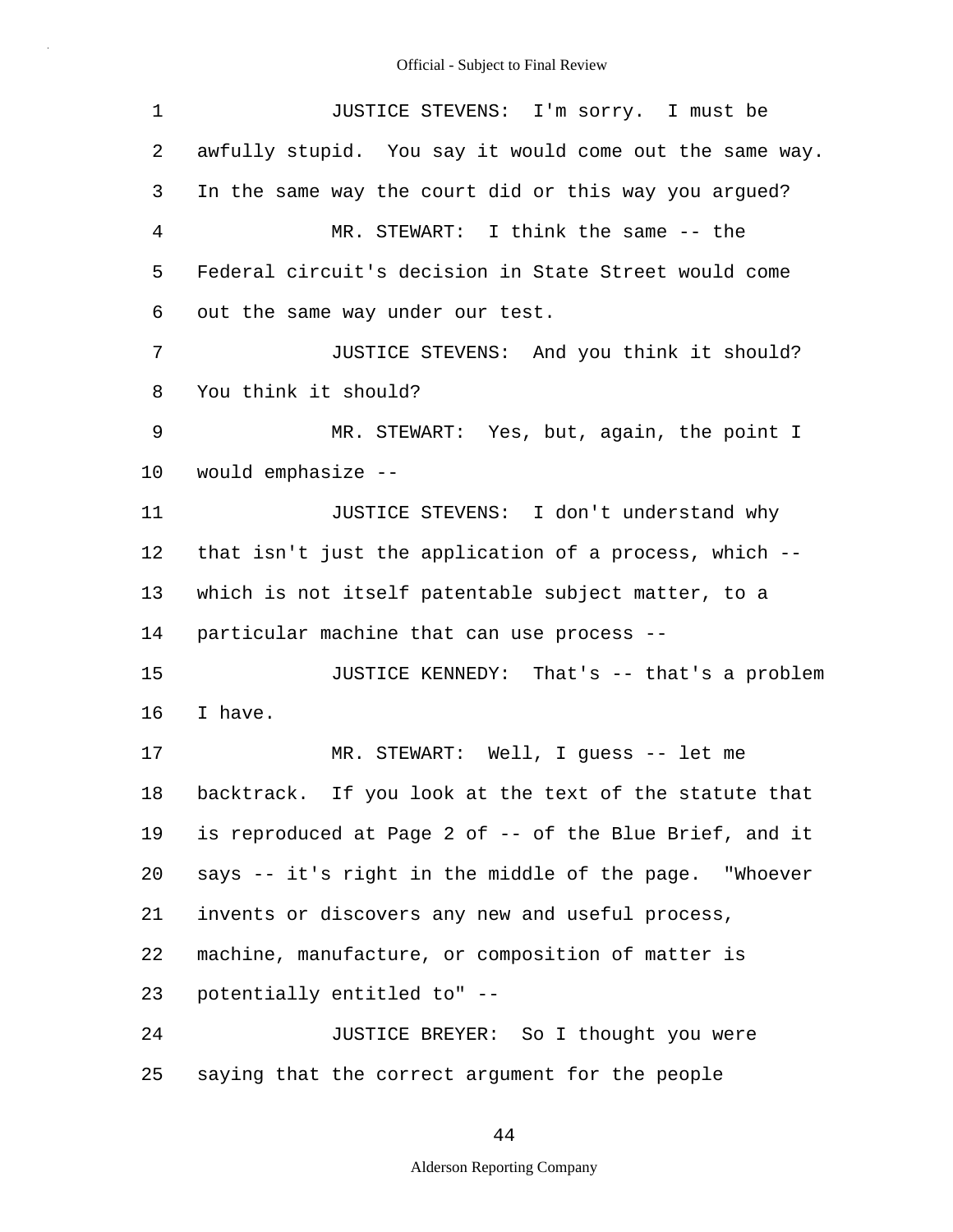| 1       | attacking the patent in that case was to say, this is    |
|---------|----------------------------------------------------------|
| 2       | not a machine. The machine there is a computer. This     |
| 3       | is a program that changes switches, and that is a        |
| 4       | different process for the use of the machine.            |
| 5       | Now, whether that process is or is not                   |
| 6       | patentable depends upon a lot of things that we don't    |
| 7       | have to go into in this case. Is that right?             |
| 8       | MR. STEWART: I don't -- no.                              |
| 9       | JUSTICE BREYER: Okay. Well, then what is                 |
| $10 \,$ | right?                                                   |
| 11      | MR. STEWART: I don't think that's what I                 |
| 12      | saw saying. What I was saying is that -- and I guess     |
| 13      | the -- the first point I would make is, when somebody    |
| 14      | claims to have invented a new machine, the               |
| 15      | transformation test really has nothing to do with the    |
| 16      | inquiry because a -- a better television or a better DVD |
| 17      | player can be patented as a machine, even though         |
| 18      | transformation of matter is no --                        |
| 19      | JUSTICE STEVENS: It's not on a computer,                 |
| 20      | which the only difference from the old computer is it's  |
| 21      | using a new program. You can't say that's a new          |
| 22      | machine.                                                 |
| 23      | MR. STEWART: Well, but my -- I think --                  |
| 24      | first, I think you can because I think if you -- if you  |
| 25      | improved the hardware of the computer in order to enable |

45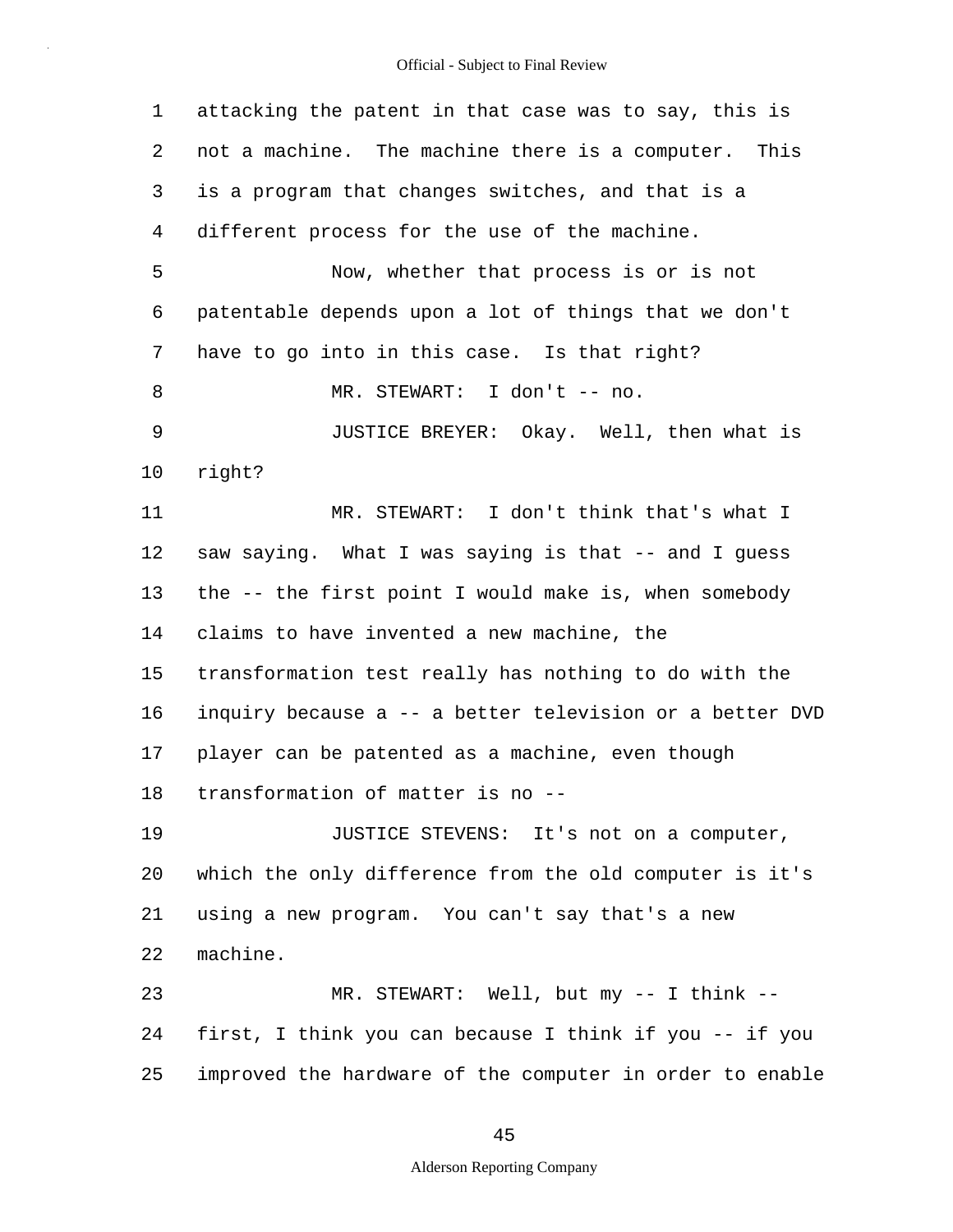1 it to perform --

2 3 4 JUSTICE STEVENS: But that patent didn't require any change in the hardware, as I remember it correctly.

5 6 7 8 9 MR. STEWART: But I -- but I think the argument that has been made with success -- and PTO agrees with this -- is that programming a computer by means of software to produce -- to perform new functions can create a novel --

10 11 12 13 14 15 JUSTICE BREYER: But then all we do is every example that I just gave, that I thought were examples that certainly would not be patented, you simply patent them. All you do is just have a set of instructions for saying how to set a computer to do it. Anyone can do that. Now, it's a machine.

16 17 18 19 20 21 22 23 24 So all the business patents are all right back in. Now, that -- what I think we were looking for was  $-$ - or at least I was  $-$ - was why that isn't so, and how you are going to later, down the road, deal with this situation of all you do is you get somebody who knows computers, and you turn every business patent into a setting of switches on the machine because there are no businesses that don't use those machines. MR. STEWART: Well, first of all the only

25 ruling that we're -- backtrack a bit, to say, we oppose,

46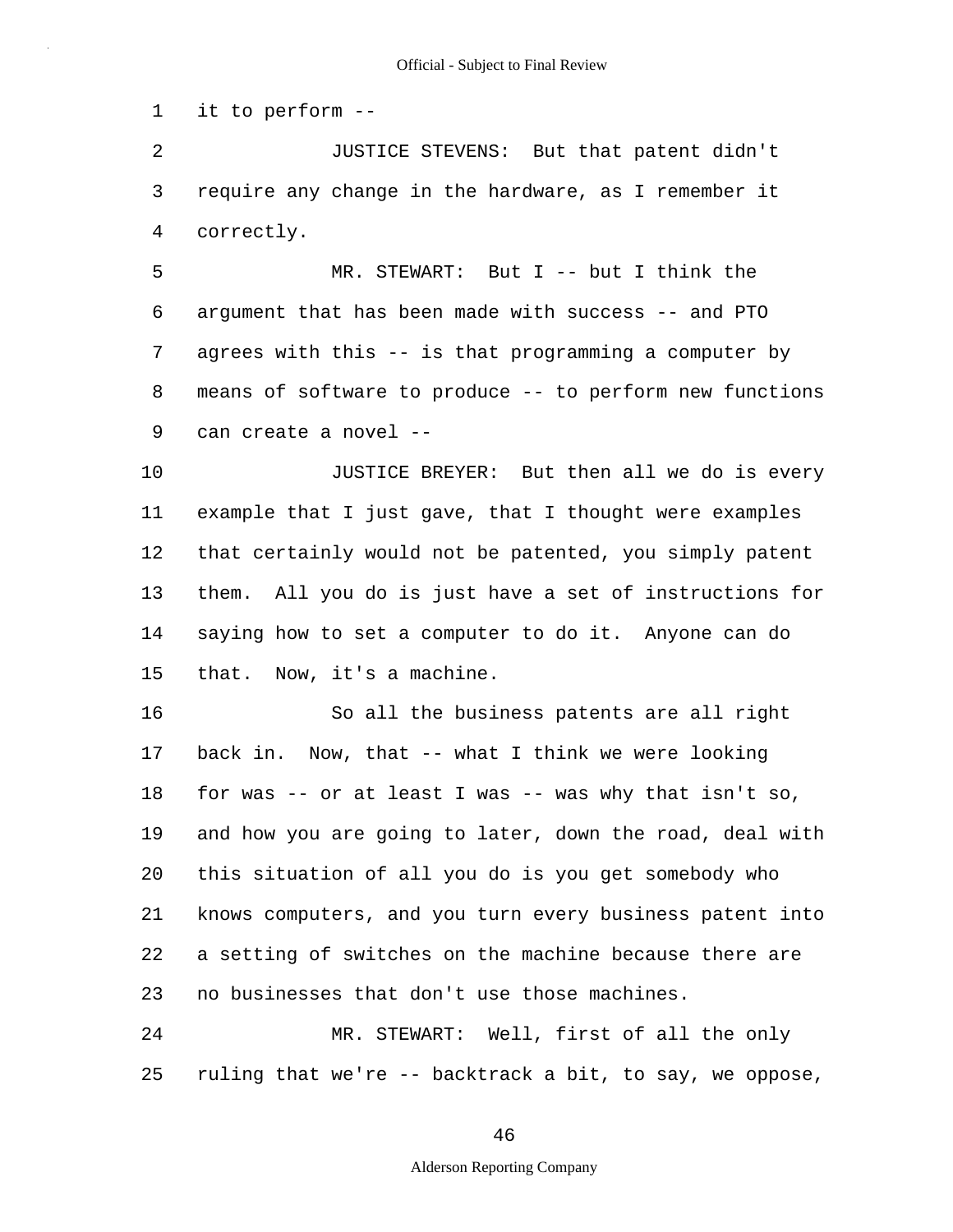| $\mathbf 1$ | sir, in this case because we recognize that there are    |
|-------------|----------------------------------------------------------|
| 2           | difficult problems out there in terms of patentability   |
| 3           | of software innovations and medical diagnostics.         |
| 4           | JUSTICE KENNEDY: You thought we -- you                   |
| 5           | thought we would mess it up.                             |
| 6           | MR. STEWART: I didn't think --                           |
| 7           | (Laughter.)                                              |
| 8           | MR. STEWART: We didn't think the Court                   |
| 9           | would mess it up. We thought that this case would        |
| $10 \,$     | provide an unsuitable vehicle for resolving the hard     |
| 11          | questions because the case doesn't involve computer      |
| 12          | software or medical diagnostic techniques, and           |
| 13          | therefore, we thought the Court would arrive at the      |
| 14          | position that I think, at least some members are feeling |
| 15          | that you have arrived at, that you will decide this      |
| 16          | case, and most of the hard questions remain unresolved.  |
| 17          | And, frankly, we think that's true.                      |
| 18          | JUSTICE GINSBURG: But this case could be                 |
| 19          | decided without making any bold steps.                   |
| 20          | MR. STEWART: Again, I don't -- I don't                   |
| 21          | think it would be a bold step to say that                |
| 22          | machine-or-transformation is the test. That is, we have  |
| 23          | qone for --                                              |
| 24          | JUSTICE GINSBURG: But even the Federal                   |
| 25          | circuit didn't say it was a retest. It said it is for    |

47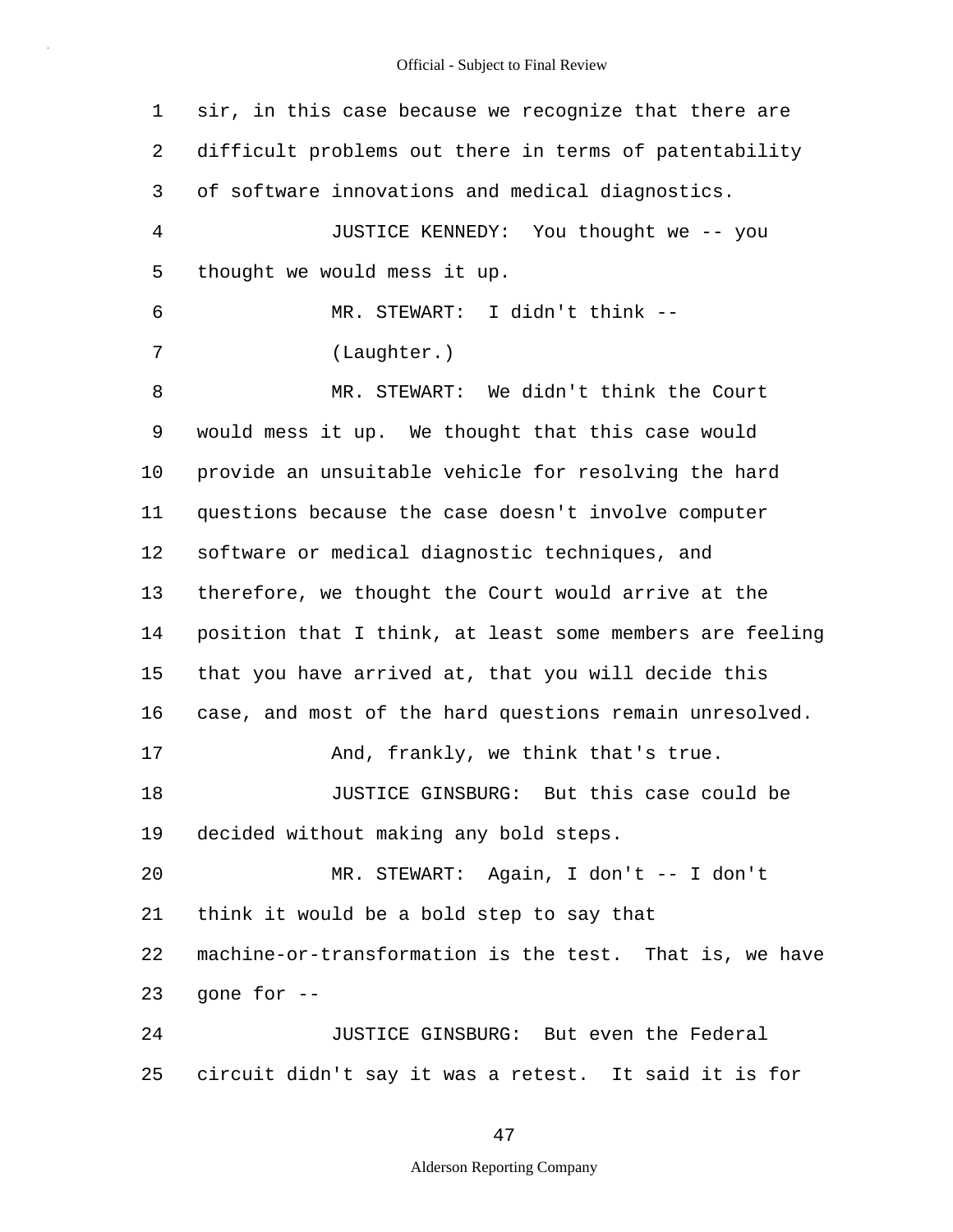1 2 3 now. We know that things that we haven't yet contemplated may be around the corner, and when they happen, we will deal with them.

4 5 6 7 8 9 MR. STEWART: And we would -- we would be entirely content with a ruling like that. And we would say that the claimed hedging method here is not the sort of Space Age innovation that might cause Justices to say: This is just different in kind from anything that the drafters of the patent statute could have imagined.

10 11 12 13 14 15 16 17 18 19 The other point I would make about the programmed computer is, to follow up on my television and DVD example, that when you claim a machine or a manufacture, as the committee reports to the 1952 act said, those words are broad. They encompass everything under the sun that is made by man. And so a television is indisputably a machine, even though its function is not to transform matter. It's only when you get to the term "process" that you are left with -- that the machine-or-transformation test kicks in.

20 21 22 23 24 25 And really, the argument on the other side is: The term "process" in ordinary speech is extremely broad. It can literally be read to encompass any series of steps, whether or not linked to technology, whether or not linked to a machine or transformation. And the other side argues you should construe it that way in the

48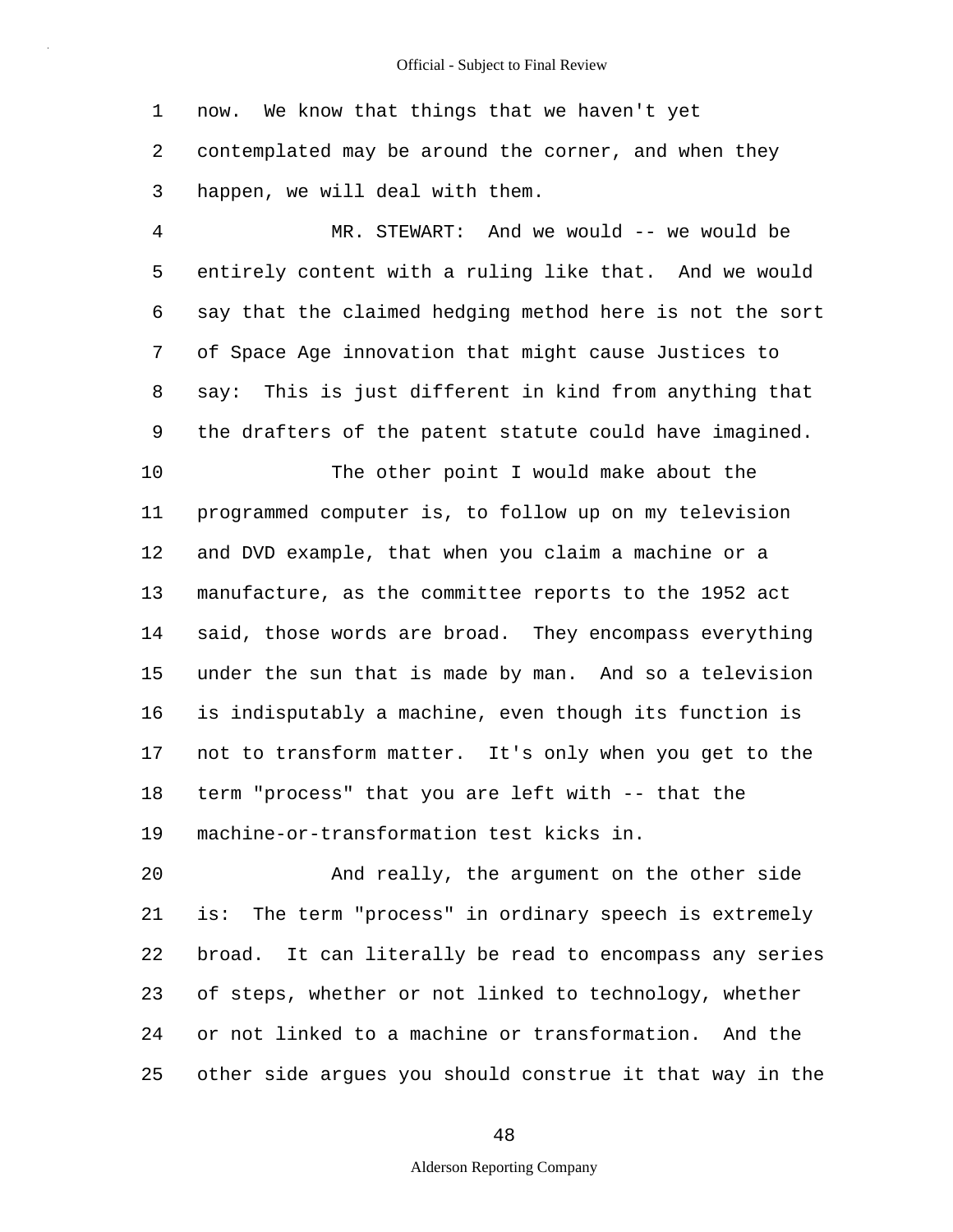1 patent statute.

2 3 4 5 6 7 8 9 10 11 12 13 14 15 I guess the -- the three reasons we would say that's not so are: First, under the canon of noscitur a sociis, it is appropriate to construe the term "process" in conjunction with the other terms. Those other terms are broad, but they all refer to physical objects that don't exist in nature and are created by man. And a huge array of very productive, innovative activity doesn't culminate in the creation of any new physical substance, and the word "process" surely was intended to add something, but it would be quite strange to construe the word "process" to encompass the whole range of human endeavor when the other words are limited to the creation of new things in the physical.

16 17 18 19 20 21 The second thing is that when this Court in the past has explained the term "process," it's always linked it to the operation of machines, as in the telephone cases in Morse, or to the transformation of matter in ways that may not be dependent on a particular machine.

22 23 24 25 And the third thing I would say is that in a sense, there is a strong dog that didn't bark in the night quality to our argument. That is, even though the Court has never said in so many words that a method of

49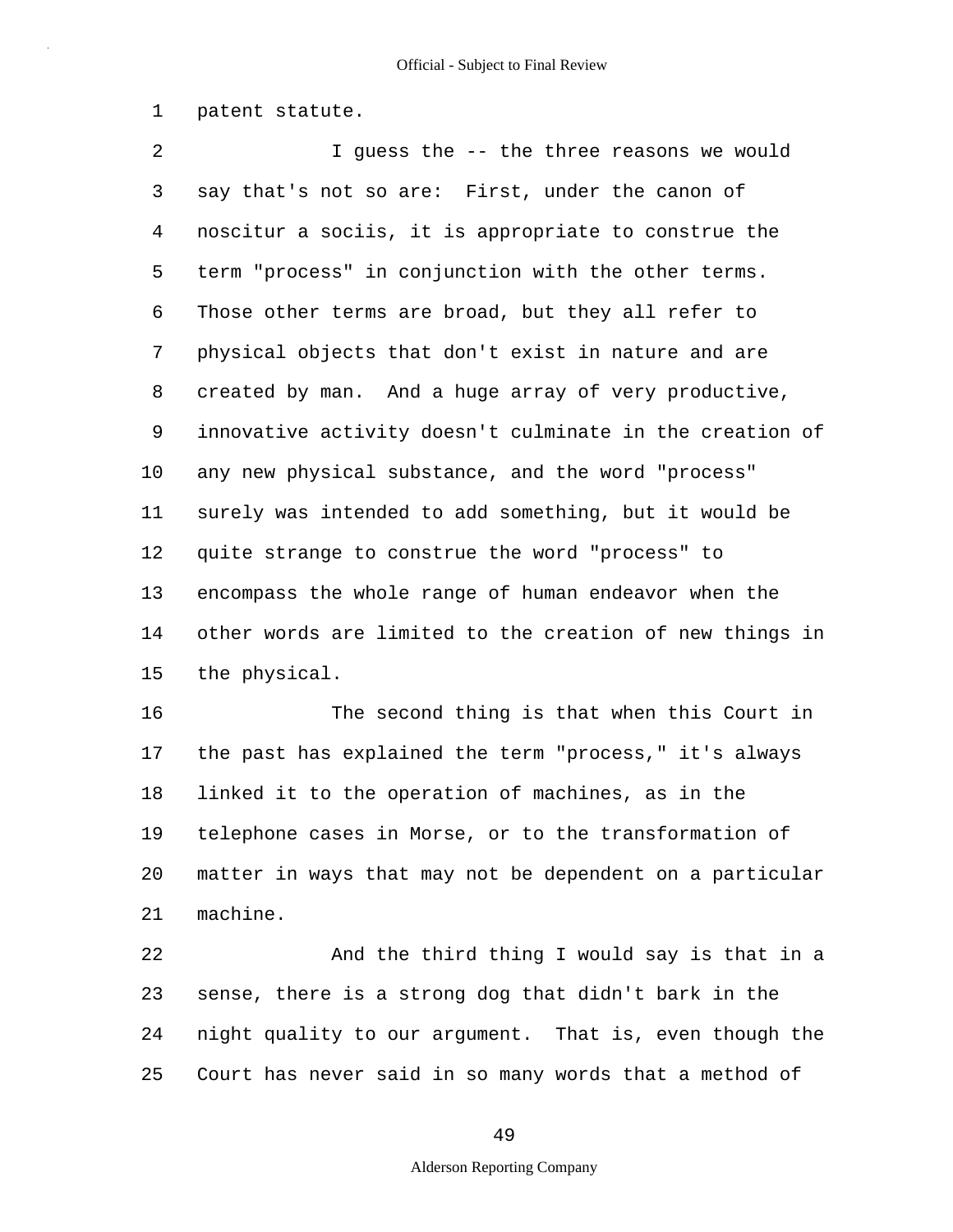| 1  | allocating risk by contract is a patent-eligible        |
|----|---------------------------------------------------------|
| 2  | process, the economic history of this country really    |
| 3  | would have been fundamentally different if it had been  |
| 4  | believed from the outset that innovations of this       |
| 5  | character could be patented and potential competitors   |
| 6  | could be foreclosed from engaging in the same method.   |
| 7  | If the Court has nothing further?                       |
| 8  | CHIEF JUSTICE ROBERTS: Thank you, Counsel.              |
| 9  | Mr. Jakes, you have four minutes remaining.             |
| 10 | REBUTTAL ARGUMENT OF J. MICHAEL JAKES                   |
| 11 | ON BEHALF OF THE PETITIONER                             |
| 12 | MR. JAKES: Thank you, Mr. Chief Justice.                |
| 13 | The Federal Circuit did announce this test              |
| 14 | as the sole test for all processes. It said it applied  |
| 15 | no matter what the process was, so we do have to face   |
| 16 | these difficult questions.                              |
| 17 | I think the question can be avoided, because            |
| 18 | we don't need a rigid test of this type based on        |
| 19 | machine-or-transformation. The question we are looking  |
| 20 | at and should be looking at is: Are we trying to patent |
| 21 | an abstract idea?                                       |
| 22 | Now, the government has gone farther than               |
| 23 | that and really wants to exclude methods of organizing  |
| 24 | human behavior. I think that's the way they describe    |
| 25 | That's really the business method rejection in<br>it.   |

50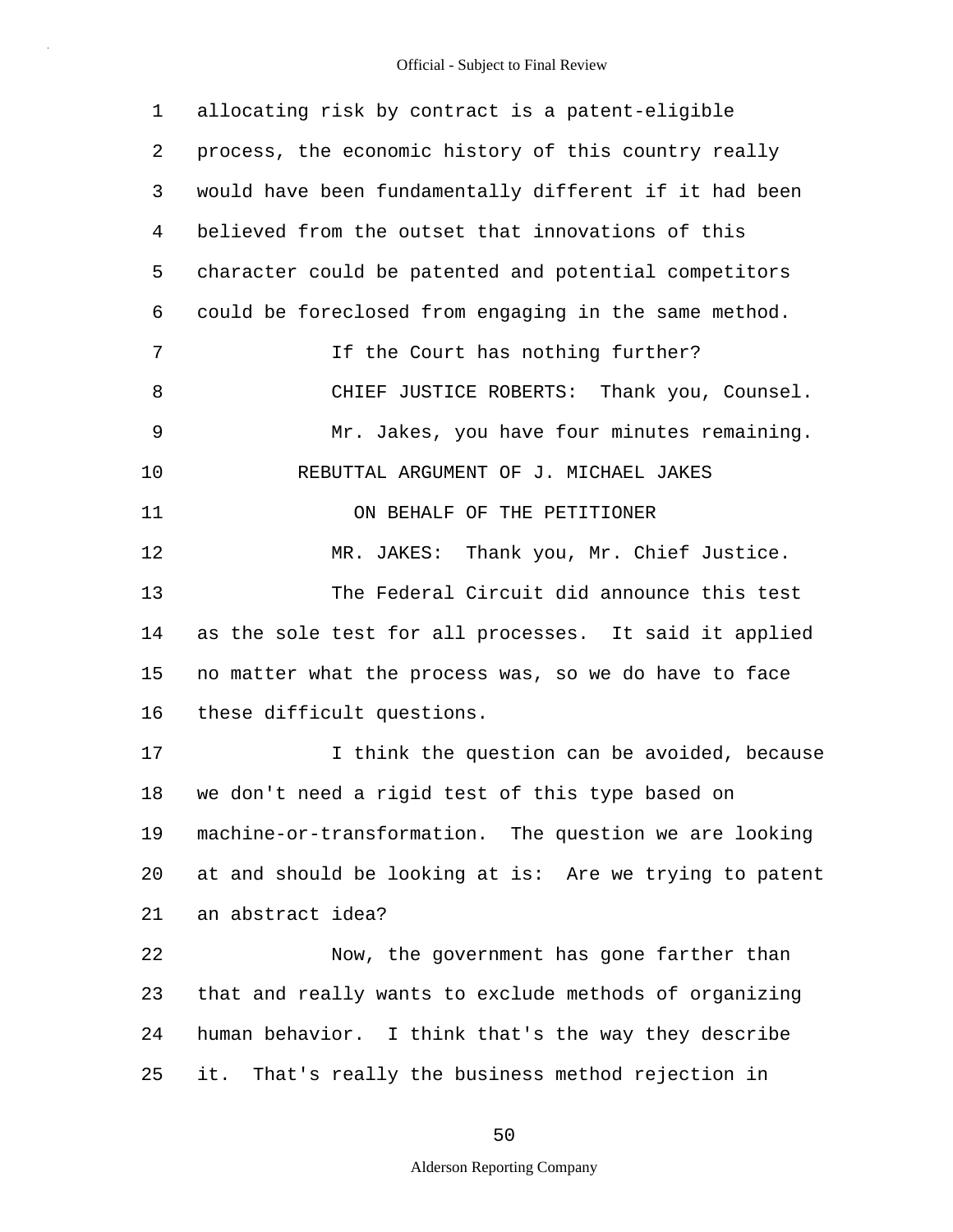1 2 3 4 5 other words. And I think that runs contrary to section 273 of the statute, which recognized that there were business methods that could fall within the patent statute, and as a result prior user rights should be granted.

6 7 8 9 10 11 12 13 14 15 16 To speak briefly about the State Street Bank case that was a type of business method that was implemented on a machine. The Federal Circuit said it didn't matter. They weren't looking at whether it was in machine form or method form. Their reasoning would have applied the same either way, and to do otherwise would be to place form over substance. And in a sense, that's what some of the transformation debate is about. It's form over substance. Why should transformation be the key? The key should be: Is it a practical application of a useful result?

17 18 19 20 21 22 23 24 25 Our method, we believe, is a practical application. As the patent office has said, it does involve physical steps. I think that was one of the clues that the patent office has relied on in saying whether or not something is abstract. Since it is not an abstract method, it's rooted in the real world, we think it should be eligible to have its examination at the patent office and it shouldn't be thrown out on an arbitrary test.

51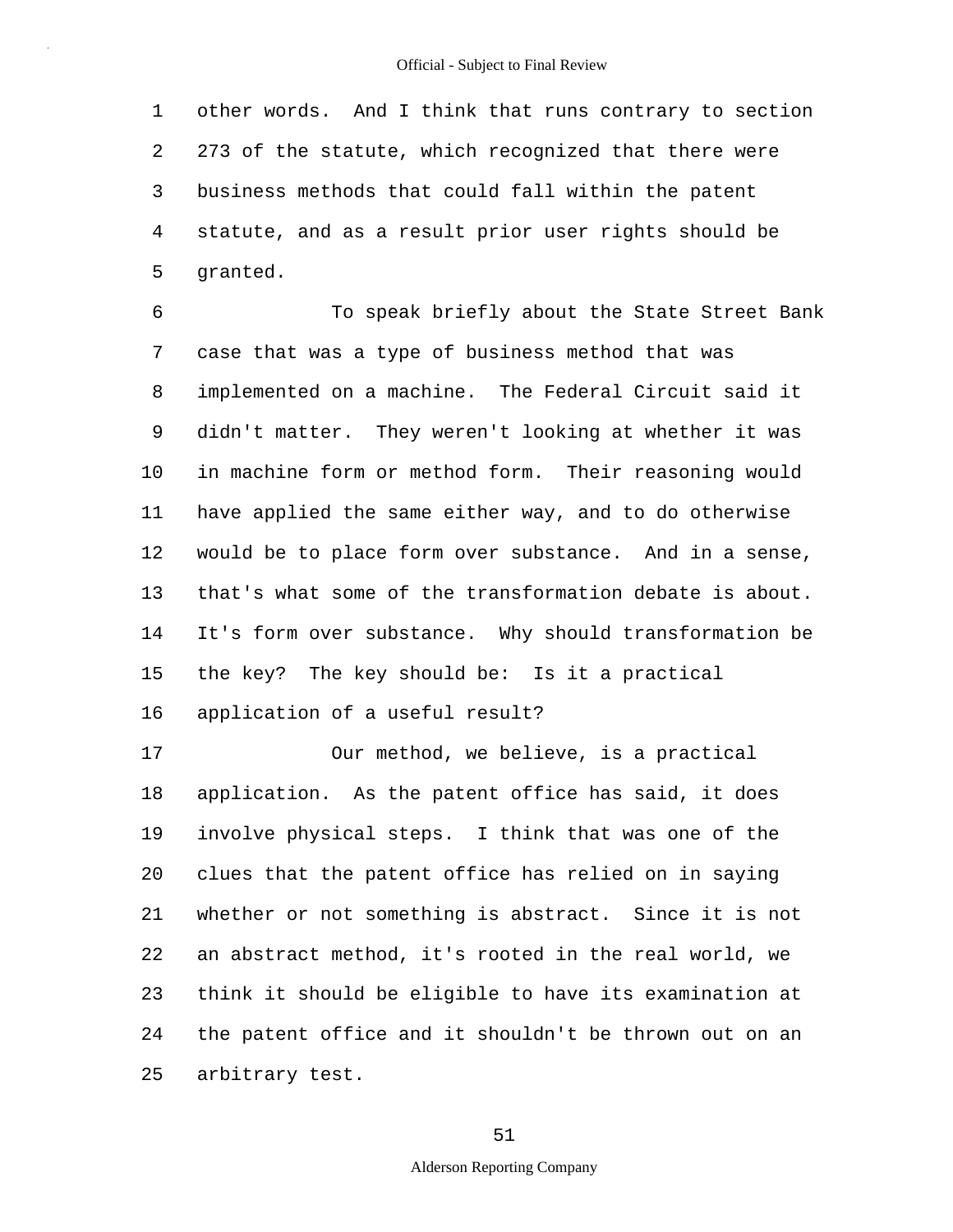| 1  | CHIEF JUSTICE ROBERTS: The -- the physical               |
|----|----------------------------------------------------------|
| 2  | step that your process involves is picking -- picking up |
| 3  | the phone and calling people on both sides of the        |
| 4  | transaction.                                             |
| 5  | MR. JAKES: It could be. It also requires                 |
| 6  | the sale of a commodity on a fixed price. That is        |
| 7  | something that takes place in the real world as opposed  |
| 8  | to a mental process within somebody's head. Purely       |
| 9  | mental processes that are done just solely in someone's  |
| 10 | mind, I think we all agree, those are not                |
| 11 | patent-eligible. That's not our method.                  |
| 12 | CHIEF JUSTICE ROBERTS: Thank you, Counsel.               |
| 13 | The case is submitted.                                   |
| 14 | (Whereupon, at $1:55$ p.m., the case in the              |
| 15 | above-entitled matter was submitted.)                    |
| 16 |                                                          |
| 17 |                                                          |
| 18 |                                                          |
| 19 |                                                          |
| 20 |                                                          |
| 21 |                                                          |
| 22 |                                                          |
| 23 |                                                          |
| 24 |                                                          |
| 25 |                                                          |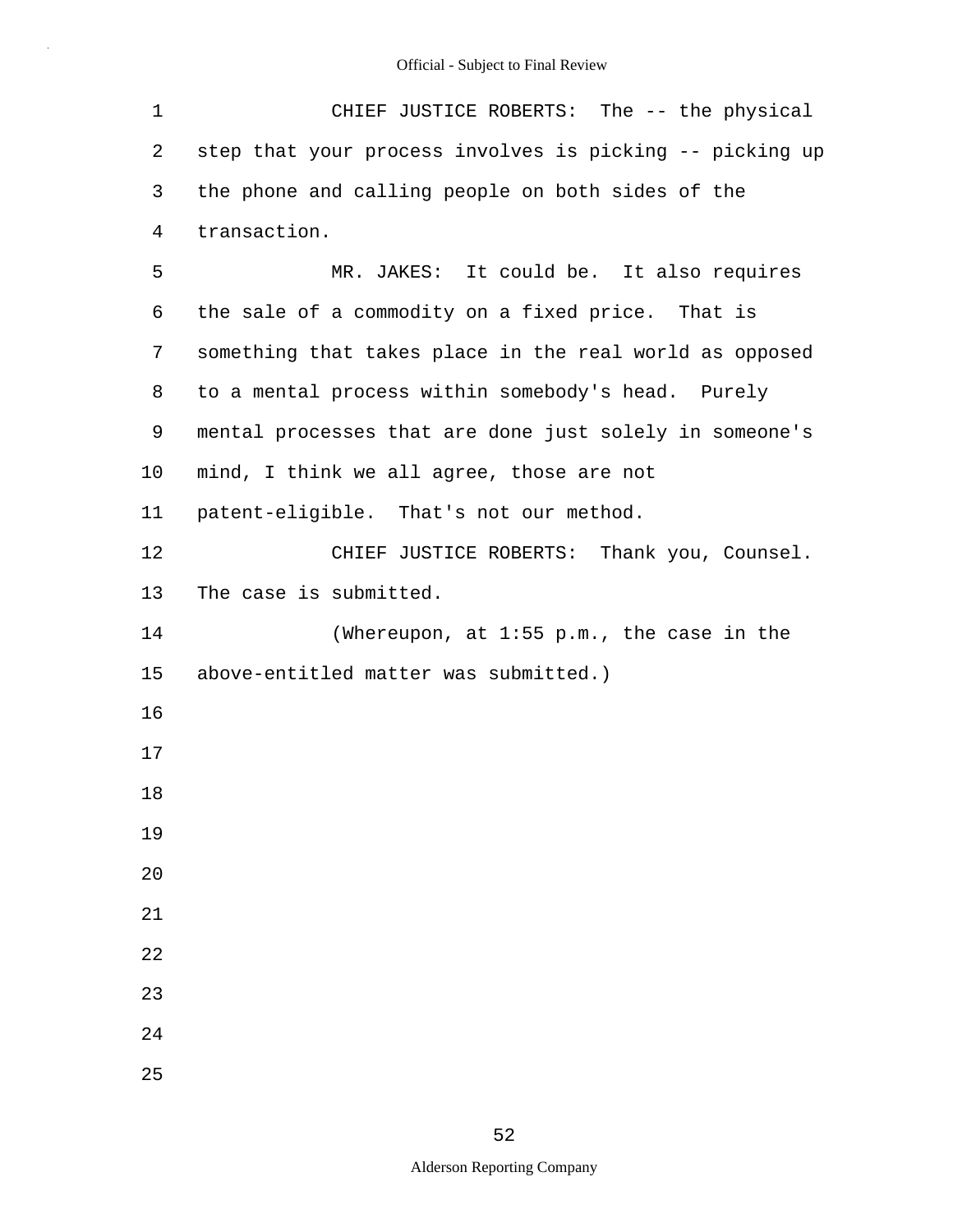| A                 | advantages 8:19    | anybody 16:11        | 43:14                          | <b>baker</b> 11:25     |
|-------------------|--------------------|----------------------|--------------------------------|------------------------|
| able 12:25        | advocate 9:22      | apart 30:23          | arrangements                   | 36:5                   |
| above-entitled    | 15:18 39:10,15     | apparatus 8:12       | 29:1                           | bakers 36:9            |
| 1:16 52:15        | advocating         | apparently           | array $49:8$                   | balance 19:22          |
| abstract 3:24     | 34:19              | 42:20                | arrive $47:13$                 | 20:1                   |
| 4:69:20,25        | affirmance         | <b>APPEARAN</b>      | arrived $47:15$                | <b>banc</b> 39:6,9     |
| 17:24 27:19       | 28:21              | 1:19                 | art 10:20 11:14                | <b>Bank</b> 17:19,22   |
| 50:21 51:21,22    | <b>afoul</b> 10:18 | <b>Appendix 9:24</b> | 38:21,22                       | 29:16 41:9,14          |
| abstracted        | afternoon 3:4      | applicable 18:9      | article 17:17                  | 41:19 43:9             |
| 40:22             | Age 48:7           | applicant 34:21      | 32:7,18                        | 51:6                   |
| accepted 23:19    | ago 13:19,22       | application 6:17     | artificially 25:4              | bargain $22:22$        |
| 23:25             | agree 7:16 13:2    | 12:19 21:8           | arts 3:21 4:13                 | <b>bark</b> 49:23      |
| accepts 19:14     | 21:20 25:19        | 36:13 37:16          | 4:14,14,19,21                  | <b>based</b> 15:24     |
| accommodate       | 33:25 52:10        | 44:12 51:16,18       | 5:3 7:12,14,15                 | 16:13,15 39:21         |
| 3:21              | agreed $11:16$     | applications         | 7:21 8:18                      | 50:18                  |
| accomplished      | agrees 46:7        | 37:1                 | 12:16 40:13                    | <b>basic 28:18</b>     |
| 24:2.9            | Alappat 17:18      | applied 21:15        | asked 43:5                     | basically 40:20        |
| accomplishing     | <b>Alexander</b>   | 50:14 51:11          | asking 13:9                    | basis 3:16 12:21       |
| 30:17 41:16       | 26:21              | applies 4:6          | aspect 8:23                    | 28:21,23 34:1          |
| 42:8              | <b>ALITO</b> 27:16 | apply 11:5 24:25     | 18:16                          | beautiful 22:3         |
| accomplishme      | allocate 29:1      | 42:4                 | association                    | began $10:23$          |
| 34:23             | allocating 50:1    | approach 18:21       | 41:21                          | beginning 18:2         |
| acknowledge       | allow 10:20        | appropriate          | assume $22:1,2$                | <b>begs</b> 20:20      |
| 38:2              | 35:24              | 42:4 49:4            | 38:19                          | begun $29:5$           |
| act 19:20 48:13   | allowed 26:1       | appropriately        | assuming 6:3                   | <b>behalf</b> 1:20,23  |
| acted 5:15        | 41:20              | 40:14                | attacking 45:1                 | 2:4,6,93:8             |
| acting $12:4$     | alphabet 22:2,3    | approved 15:17       | attenuated 28:8                | 26:9 50:11             |
| active $17:10$    | 22:6,13,14,18      | 24:13                | automatically                  | behavior 50:24         |
| activities 5:18   | alternative        | ar 29:10             | 31:18                          | believe 7:6,25         |
| 7:21,22           | 28:20              | arbitrary 51:25      | available 21:7                 | 8:15,17,18             |
| activity $8:7,11$ | amendments         | area 5:18 20:4,4     | averages 35:15                 | 23:23 33:20            |
| 49:9              | 17:10              | 31:1 36:16           | avoid 40:13                    | 39:6 51:17             |
| actual $11:15$    | amici 7:9 29:9     | areas 16:2,4         | avoidance 5:21                 | believed 50:4          |
| 24:7 36:13        | analogous 35:22    | 35:22                | 5:23,24                        | <b>Bell</b> 24:4 26:21 |
| actuarial 10:25   | 37:9               | argue $14:7$         | avoided 50:17                  | 26:25                  |
| 10:25 11:5        | analysis 4:18      | 27:17                | awake 9:3                      | <b>Bell's</b> 21:21    |
| add 49:11         | 43:9               | argued 39:7          | awfully 44:2                   | 23:22 24:12            |
| adding $31:20$    | announce 37:2      | 43:11 44:3           | B                              | 26:24 32:12            |
| address 32:5      | 50:13              | argues $48:25$       |                                | benefit 8:10           |
| admired 17:9      | announced 28:2     | argument 1:17        | back 5:7 6:21                  | 14:13                  |
| admit $4:24$      | 34:19 40:21        | 2:2,73:4,7           | 9:18 17:7 18:2                 | <b>Benson</b> 37:14    |
| adopting 40:12    | answer 8:25        | 20:7 26:8            | 24:19 25:18                    | 38:1 40:19             |
| advance 19:21     | 16:19 20:9,12      | 28:20 33:9           | 27:4 31:10,11<br>31:11 32:4    | <b>BERNARD</b> 1:3     |
| 38:21             | answered 31:21     | 42:19 44:25          |                                | <b>best</b> 16:7       |
| advances 3:21     | answers 20:16      | 46:6 48:20           | 38:15,15 46:17                 | <b>better</b> 45:16,16 |
| 40:4,5            | antitrust 9:2      | 49:24 50:10          | backtrack 37:23<br>44:18 46:25 | <b>bill</b> 5:20       |
| advantage 8:18    | 29:2               | arguments            |                                | <b>Bilski</b> 1:3 3:5  |
|                   |                    |                      |                                |                        |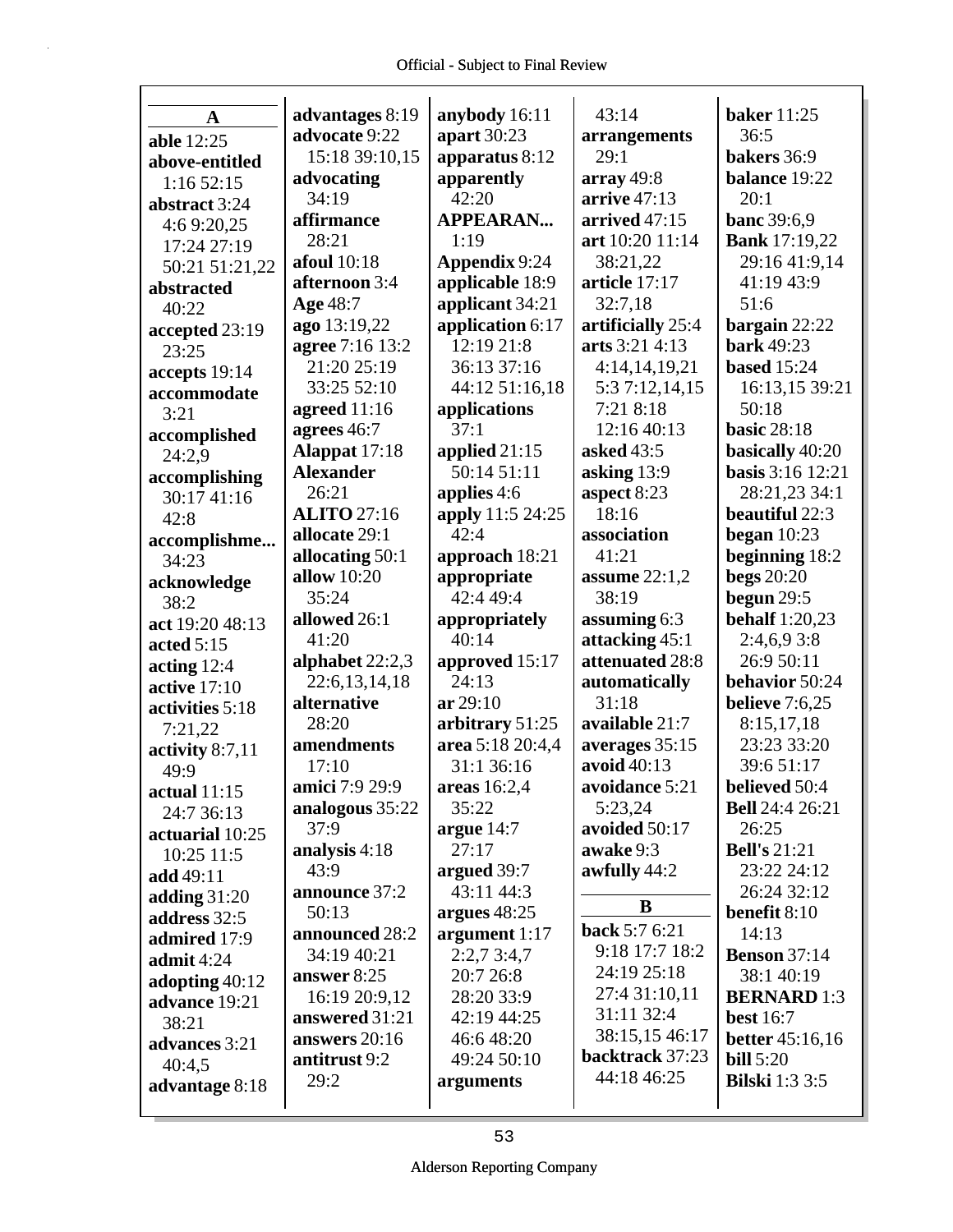| biomedical 29:9         | businessman       | category 12:11    | 44:5             | 12:8                |
|-------------------------|-------------------|-------------------|------------------|---------------------|
| bit 46:25               | 6:6,7,15          | cause 48:7        | circumstances    | complicated         |
| <b>Blue</b> 44:19       | business-related  | caused 43:19      | 5:16 36:18       | 41:3                |
| board 20:3              | 30:19             | causing 43:23     | cite 32:7        | composition         |
| <b>bold</b> 47:19,21    | buy $10:7$        | central 35:12     | cited $5:1$      | 44:22               |
| <b>book</b> 4:16        | buyers 10:7       | centuries 10:16   | claim 9:24 10:10 | compression         |
| borrowing 7:10          |                   | 38:13             | 10:14 11:12,13   | 21:21               |
| bound 4:9               | $\mathbf C$       | century 17:7      | 21:21,22 22:13   | computer 29:8       |
| bowls 33:2              | C2:13:1           | 19:23             | 23:24,25,25      | 29:19 30:16,18      |
| bread 36:6              | calculate 33:15   | certain 5:15      | 24:4,7,12,13     | 31:20 33:13,25      |
| <b>BREYER 5:6</b>       | calculations      | 26:20 35:16       | 24:14,14 30:15   | 34:2,6,9 35:22      |
| 6:5,20 8:25 9:6         | 29:20 35:25       | certainly 4:21    | 41:14,15 48:12   | 41:16,18,18,20      |
| 9:11 19:8               | calculator 35:17  | 11:6 26:14,17     | claimed 48:6     | 41:20 42:11,22      |
| 20:11 31:3,8            | 35:20             | 27:24 41:23       | claims $10:20$   | 42:22 43:11,17      |
| 31:25 44:24             | calculus 10:24    | 42:11 46:12       | 23:11,16,23      | 43:19,23,24         |
| 45:9 46:10              | call 11:25 12:1   | challenging       | 42:9 45:14       | 45:2,19,20,25       |
| <b>Breyer's 34:17</b>   | 13:18             | 42:19             | clarity 28:23    | 46:7,14 47:11       |
| <b>brief</b> 16:23      | calling $52:3$    | change 30:2       | classic 10:15    | 48:11               |
| 17:16 27:12,17          | candidate 38:9    | 46:3              | clause 7:4       | computers           |
| 28:21 33:10             | canon 49:3        | changes 45:3      | clear 24:23      | 13:25 14:2          |
| 40:18,19 41:3           | capacity 11:9     | changing 26:1     | clearly 11:3     | 30:12 46:21         |
| 44:19                   | Carnegie 26:21    | character 50:5    | 24:22 25:20,21   | concerned 4:25      |
| briefly 51:6            | carrying 41:21    | characterize 7:6  | close 15:24      | concrete 11:12      |
| <b>briefs</b> 22:7 32:2 | carved 8:5        | characterized     | closer $36:1$    | Congress 5:4,7      |
| bring $5:14$            | case 3:4 4:3 5:10 | 32:14             | clue 32:19       | 5:10,11,13,15       |
| brings $18:1$           | 9:22,22 12:7      | charge $19:18$    | clues 51:20      | 8:5 11:7 20:14      |
| broad 3:23              | 14:25 15:2,22     | Chief 3:3,9 9:23  | Cochrane 32:24   | Congress's          |
| 11:13 13:4              | 15:24 17:19,22    | 10:14 11:19,24    | code 22:14 23:1  | 20:25               |
| 20:14 23:25             | 17:23 23:8,11     | 22:16 26:5,10     | 23:4,8,12        | conjunction         |
| 24:9,14 27:22           | 27:21 28:22       | 33:8 34:4 35:3    | come 8:20 26:14  | 49:5                |
| 31:15,17 48:14          | 29:24 30:1        | 35:13 36:2        | 37:8 38:23       | connection          |
| 48:22 49:6              | 31:9 33:1,2       | 39:13 40:6        | 41:8 43:13,17    | 23:15 29:21         |
| broadest 12:18          | 36:17,20 38:3     | 41:24 50:8,12     | 44:2,5           | <b>Constitution</b> |
| broadly 3:20            | 39:6,7,8 40:24    | 52:1,12           | <b>COMMERCE</b>  | 6:22                |
| <b>Burden 32:24</b>     | 41:3,7 43:6,14    | choose 5:25 8:24  | 1:8              | construe 48:25      |
| <b>Bureau</b> 12:7      | 45:1,747:1,9      | circle 20:21      | committee        | 49:4,12             |
| business $5:2,17$       | 47:11,16,18       | circuit $4:85:12$ | 48:13            | construing          |
| 10:22 12:23             | 51:7 52:13,14     | 18:24 24:25       | commodity 10:1   | 29:17,18 42:5       |
| 13:10,14 15:23          | cases 9:20 15:17  | 28:2,3,6,11,15    | $10:1,15$ 11:21  | consumer 10:2       |
| 16:3 18:21              | 17:5 26:13        | 29:5,17,25        | 52:6             | consumers 10:2      |
| 28:15 29:4,12           | 30:15 37:22       | 30:15 31:9        | commonly 30:7    | consumption         |
| 29:21 30:7,10           | 49:19             | 34:18,21 37:20    | communicating    | 8:22 27:19,20       |
| 30:20,22 31:1           | categorically     | 39:5,8 47:25      | 26:22            | 35:15               |
| 31:12 46:16,21          | 30:11             | 50:13 51:8        | competitor 7:1   | contemplated        |
| 50:25 51:3,7            | categories 4:7    | circuit's 3:11    | competitors      | 48:2                |
| businesses 30:14        | 7:19 12:12        | 9:16 24:24        | 50:5             | content 48:5        |
| 46:23                   | 20:15             | 28:24 39:4        | compile 11:4     | context 20:18       |
|                         |                   |                   |                  |                     |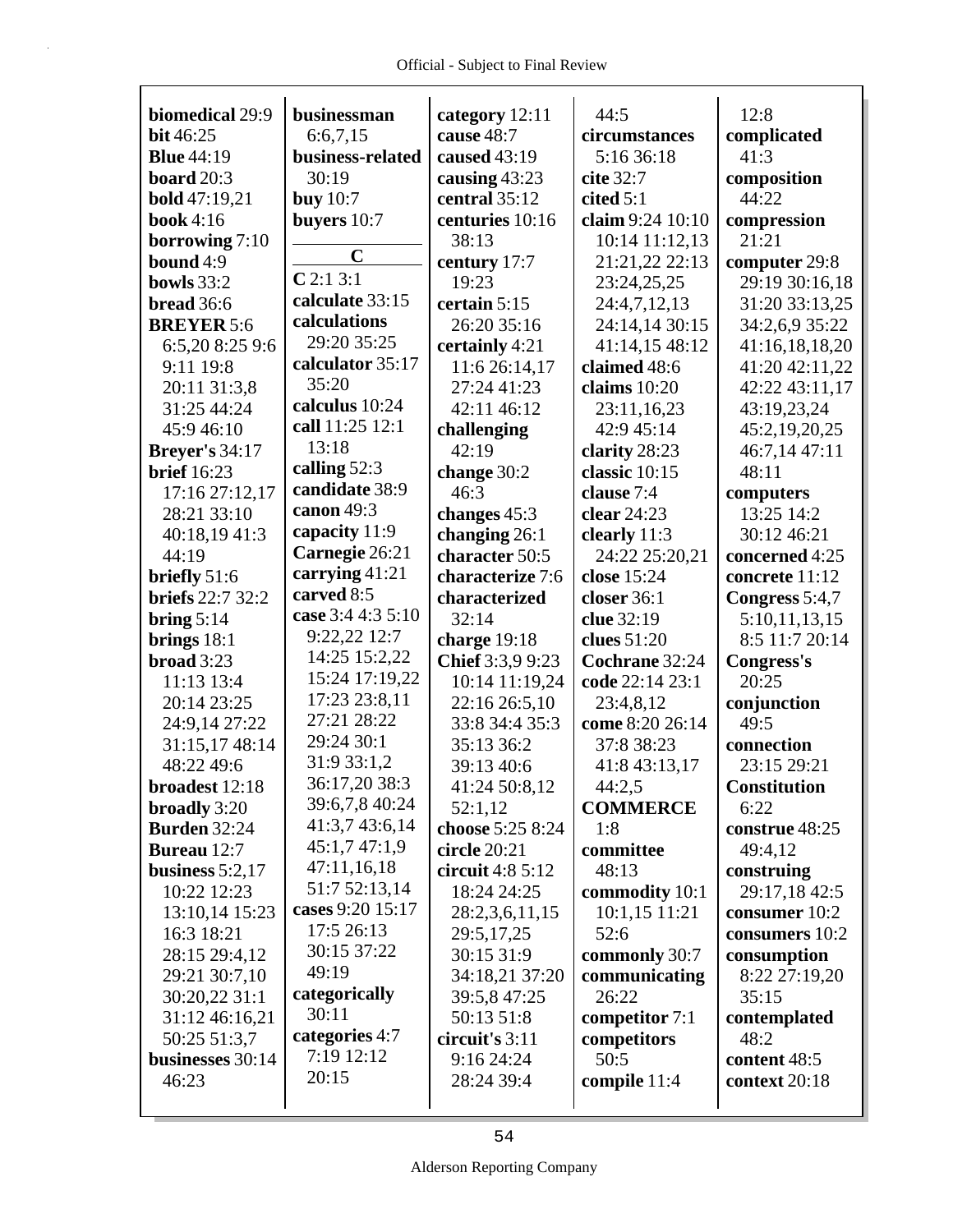| 21:1 32:11                  | covered 5:23,24      | <b>Deener</b> 32:24             | differential           | electric 25:6,7                     |
|-----------------------------|----------------------|---------------------------------|------------------------|-------------------------------------|
| 36:13                       | 7:19,21,22,24        | defined 13:13                   | 10:24                  | electrical 24:18                    |
| continent 6:24              | 8:1 25:21            | 19:2                            | difficult 11:7         | 24:19 25:14                         |
| contract 50:1               | covers 5:9           | defining 8:1                    | 12:18 40:6             | electronic 18:14                    |
| contractual 29:1            | create 28:17         | definition 14:8                 | 47:2 50:16             | 18:19 21:17                         |
| contrary 3:19               | 29:14 46:9           | definitions 13:8                | difficulties           | 22:5,9 27:2                         |
| 18:16 51:1                  | created 4:8 11:1     | <b>Department</b>               | 40:14                  | eligibility 28:17                   |
| contributions               | 49:8                 | 1:23                            | directly 39:25         | 31:2                                |
| 30:13                       | creation 38:7        | dependent                       | <b>DIRECTOR</b>        | eligible $6:28:4$                   |
| conventional                | 49:9,14              | 49:20                           | 1:10                   | 10:13 11:11                         |
| 18:11                       | crunch 35:20         | depends 45:6                    | discern 20:25          | 12:14 27:9,13                       |
| corner 48:2                 | culminate 49:9       | Deputy 1:22                     | disclose 14:12         | 29:16 30:6,8                        |
| Corning 32:23               | cure $8:11$          | describe 26:21                  | 19:17                  | 32:15 33:22                         |
| corporate 5:25              | curing $18:12$       | 50:24                           | disclosure 8:23        | 36:11,19 37:10                      |
| corporation                 | current 14:2         | described 30:7                  | 14:11 24:6,16          | 37:17 38:4                          |
| 7:18                        | 21:22 24:8,18        | 32:23 33:23                     | discovered             | 51:23                               |
| correct 15:16               | 24:19 25:6,7         | 40:7                            | 10:24                  | eliminate 30:12                     |
| 23:19 24:5                  | 25:14,17,17          | designed 18:1                   | discovers 44:21        | emerging 37:7                       |
| 43:10 44:25                 | 27:2,3               | 29:1                            | discussed 27:12        | emphasize                           |
| correctly 46:4              | D                    | destroy 19:21                   | discussion 26:13       | 44:10                               |
| <b>Counsel 50:8</b>         | D3:1                 | 29:10                           | dispute $40:3$         | en 39:6,9                           |
| 52:12                       | dah $31:12,12,12$    | determination                   | distance 24:1          | enable 45:25                        |
| counterparties              | 31:12,12             | 40:9                            | 27:3                   | enacted 41:6                        |
| 33:24 36:4                  | <b>Dale 26:21</b>    | develop 35:14                   | divide $35:16$         | encompass                           |
| counterparty                | <b>Dann</b> 15:21    | devise 29:1                     | <b>doctor</b> 8:3,6,24 | 48:14,22 49:13                      |
| 34:13                       | data 12:11,13        | devised 26:22                   | dog 49:23              | encompasses                         |
| counter-exam                | 21:17,20 25:1        | 27:1 32:25                      | doing $15:23$          | 4:22                                |
| 5:2                         | 25:24,25 26:1        | devising 28:15                  | 18:21 22:10            | encouraging                         |
| countries 12:23             | dating $7:12$        | 41:19                           | drafters 48:9          | 8:20 14:14                          |
| country 38:25               | DAVID <sub>1:7</sub> | diagnostic 36:16                | drafting $17:10$       | endeavor 49:13                      |
| 50:2                        | day 11:14 28:11      | 47:12                           | draw 35:10             | enforcement                         |
| couple 27:25                | deal $4:20$ 12:1     | diagnostics 47:3                | $drawn 4:1$            | 16:19,25                            |
| 37:5                        | 27:9 46:19           | Diamond 15:4                    | <b>DVD</b> 45:16       | engaging 34:12                      |
| course 42:21                | 48:3                 | <b>Diehr</b> 4:2 9:19           | 48:12<br>dwell 36:3    | 50:6                                |
| court $1:1,17$              | dealing $4:14$       | 15:2,4,4,5<br>17:23 18:10       |                        | engineering                         |
| 3:10 15:20,24               | debate $51:13$       |                                 | D.C 1:13,20,23         | 13:16,16                            |
| 17:24 26:11                 | decide 5:4 15:24     | 31:4,5 32:6,18                  | E                      | <b>England</b> 10:23                |
| 28:22 30:14,25              | 32:4 34:25           | difference 19:4                 | E 2:1 3:1,1            | entirely 8:7 48:5<br>entitled 44:23 |
| 32:17 36:15                 | 41:7 47:15           | 34:7 45:20                      | easier 40:2            | enunciated 9:19                     |
| 37:14,25 40:13              | decided 15:22        | different 10:9                  | economic 50:2          |                                     |
| 40:18,20 44:3               | 28:22 39:8           | 18:7,20 21:25                   | economy 14:2           | equally 4:6<br>era 18:15            |
| 47:8,13 49:16<br>49:25 50:7 | 47:19                | 22:8 32:8,19                    | 16:13                  |                                     |
| courts 40:9                 | decision 4:10        | 33:20 34:13                     | effect 43:23           | <b>ESQ</b> 1:20,22 2:3              |
| <b>Court's 3:18 4:2</b>     | 9:16 17:18           | 37:4,6 38:12                    | effectively 26:23      | 2:5,8                               |
| 4:2,10 40:23                | 44:5                 | 38:23 42:23,25<br>43:20,24 45:4 | either 3:14,16         | essence 29:19<br>essential 33:5     |
| cover 29:4                  | decisions 40:23      | 48:8 50:3                       | 42:10 51:11            |                                     |
|                             |                      |                                 |                        | essentially 33:24                   |
|                             |                      |                                 |                        |                                     |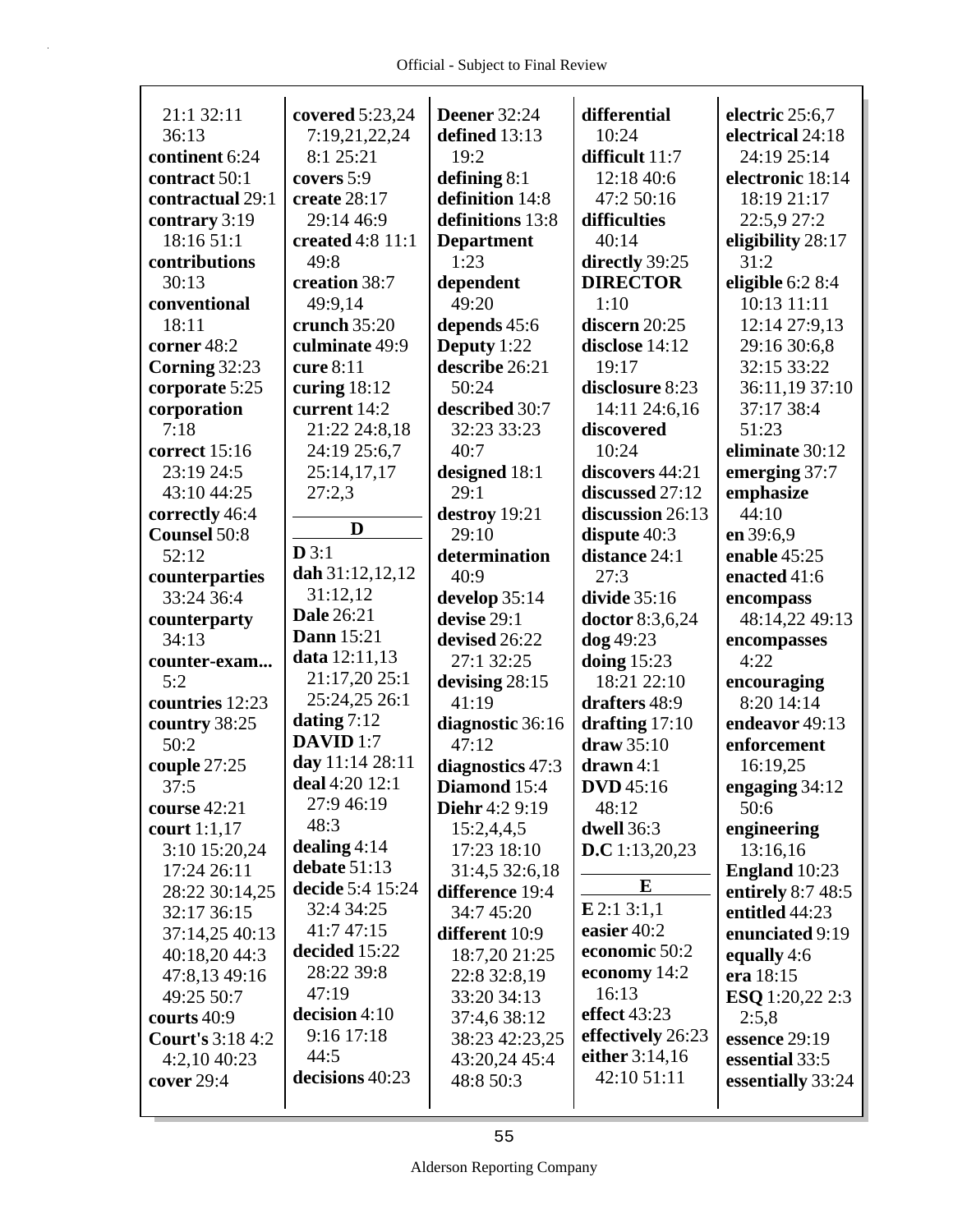| 38:1             | explosion 13:17         | fixed 10:2,3 52:6  | future 28:25      | 51:5                   |
|------------------|-------------------------|--------------------|-------------------|------------------------|
| establish 28:18  | extent 35:11            | flagged 31:21      | 32:3              | great 6:23 9:1         |
| established 3:19 | extreme 37:20           | <b>Flook 37:14</b> |                   | grocer 12:1 36:7       |
| establishing     | extremely 48:21         | 38:2               | G                 | grocery 36:7           |
| 33:18            | e.g 31:6 32:7,7,9       | flour $33:1$       | $G$ 3:1           | ground 27:18,24        |
| estate 5:24      |                         | flow $14:3,6,8$    | general 1:22      | grounds 15:22          |
| Europe 12:22     | F                       | FM 21:21           | 6:16 12:19        | guess 5:11 33:19       |
| event 37:15      | fabulous 9:6            | focus $22:21$      | 15:12 17:8,16     | 34:15 36:14            |
| exactly 19:8     | face 50:15              | focusing 39:25     | generality 26:20  | 37:5 44:17             |
| 22:14            | facts 36:12,13          | follow 20:9        | generally 14:16   | 45:12 49:2             |
| examination      | 41:5                    | 48:11              | General's 7:11    |                        |
| 51:23            | fair $22:22$            | followed 9:8       | generated 25:4    | H                      |
| example 7:18     | fairly 28:1 30:20       | following 26:12    | getting 19:20     | <b>hand</b> 31:17      |
| 8:2 46:11        | fall $51:3$             | 31:6               | <b>GINSBURG</b>   | hangs $4:12$           |
| 48:12            | falls $8:17$            | follows 41:4       | 5:22 12:21        | happen 48:3            |
| examples 46:11   | far $9:13$              | footnote 33:10     | 13:6 39:1,12      | hard 28:11             |
| exception 38:7   | farther 50:22           | 35:4 36:3          | 39:17 47:18,24    | 34:20 35:9,14          |
| 38:10            | <b>Federal 3:11 4:8</b> | force 6:25         | give 8:2 11:8     | 47:10,16               |
| exceptions 4:1   | 18:23 24:24,25          | foreclosed 50:6    | 13:21 14:21       | hardware 45:25         |
| exchange 14:16   | 28:2,3,6,10,14          | forgetting 41:5    | 36:8              | 46:3                   |
| 14:22 18:25      | 28:24 29:5,17           | form $51:10,10$    | given $20:15$     | harm $20:5,5$          |
| 21:16            | 29:25 30:15             | 51:12,14           | 35:23             | hat $4:12$             |
| exclude 7:14,15  | 31:9 34:18,20           | forming $22:18$    | give-and-take     | <b>head</b> 52:8       |
| 13:10,13 19:6    | 37:20 39:4,5,8          | forth 22:4         | 22:22             | hear $3:3$             |
| 21:18 50:23      | 41:4,6 44:5             | fortune 6:14       | giving $19:15$    | heard $12:17$          |
| exclusions 3:22  | 47:24 50:13             | forward 39:2       | go 5:12 6:21 8:5  | hearing 39:6           |
| exclusive 14:21  | 51:8                    | forward-looki      | 9:18 12:7 17:6    | heart $34:2$           |
| 37:3             | feel $5:8$              | 18:16              | 18:20 20:21       | hedging $8:21$         |
| exclusively      | feeling $47:14$         | four 4:7 12:12     | 27:7 28:15        | 10:15 27:19            |
| 36:24            | fees 14:6               | 19:13 20:15        | 33:4 34:25        | 33:21 38:10            |
| exempt 5:20      | fields 13:15,17         | 50:9               | 37:20 45:7        | 48:6                   |
| exempted 5:19    | 37:2                    | framers 6:22       | goes 38:14,15     | held 29:15 30:6        |
| exist 13:19,21   | file 6:17               | framing $27:13$    | going 8:25 9:9    | 30:8,15,16             |
| 13:24 16:2,5     | <b>filed</b> 40:19      | frankly $47:17$    | 10:16 30:2        | 32:15 37:14,21         |
| 49:7             | financial 13:16         | free 14:3,6,8      | 36:646:19         | 38:3                   |
| existed 16:4     | find $3:1620:6$         | friends 4:17       | good 8:2 20:5     | help 8:13 19:9         |
| 43:2,21          | 33:25 34:10,13          | 26:19              | 27:21             | 37:19                  |
| expectancy       | finds $4:3$             | function 48:16     | <b>Gottschalk</b> | helps $6:15$           |
| 10:25 11:1       | fine 7:15 9:11          | functionality      | 40:19             | high $10:7$            |
| 12:9             | $firm 6:8$              | 35:20,24           | government        | higher $19:18$         |
| expires 14:18,19 | first $7:139:19$        | functions 42:23    | 4:11 25:22        | historical 35:15       |
| explain $6:16$   | 27:25 28:17             | 46:8               | 39:2,10 40:17     | history 50:2           |
| 18:24            | 32:6 33:22              | fundamental        | 50:22             | holding $30:21$        |
| explained 49:17  | 37:640:3                | 34:15              | government's      | 43:7                   |
| explanation      | 45:13,24 46:24          | fundamentally      | 40:18             | honest 20:2            |
| 11:4             | 49:3                    | 50:3               | Graham 26:21      | <b>Honor</b> 7:5 10:17 |
| explicitly 37:22 | fit42:2                 | further 50:7       | granted $6:17$    | 13:2 14:10             |
|                  |                         |                    |                   |                        |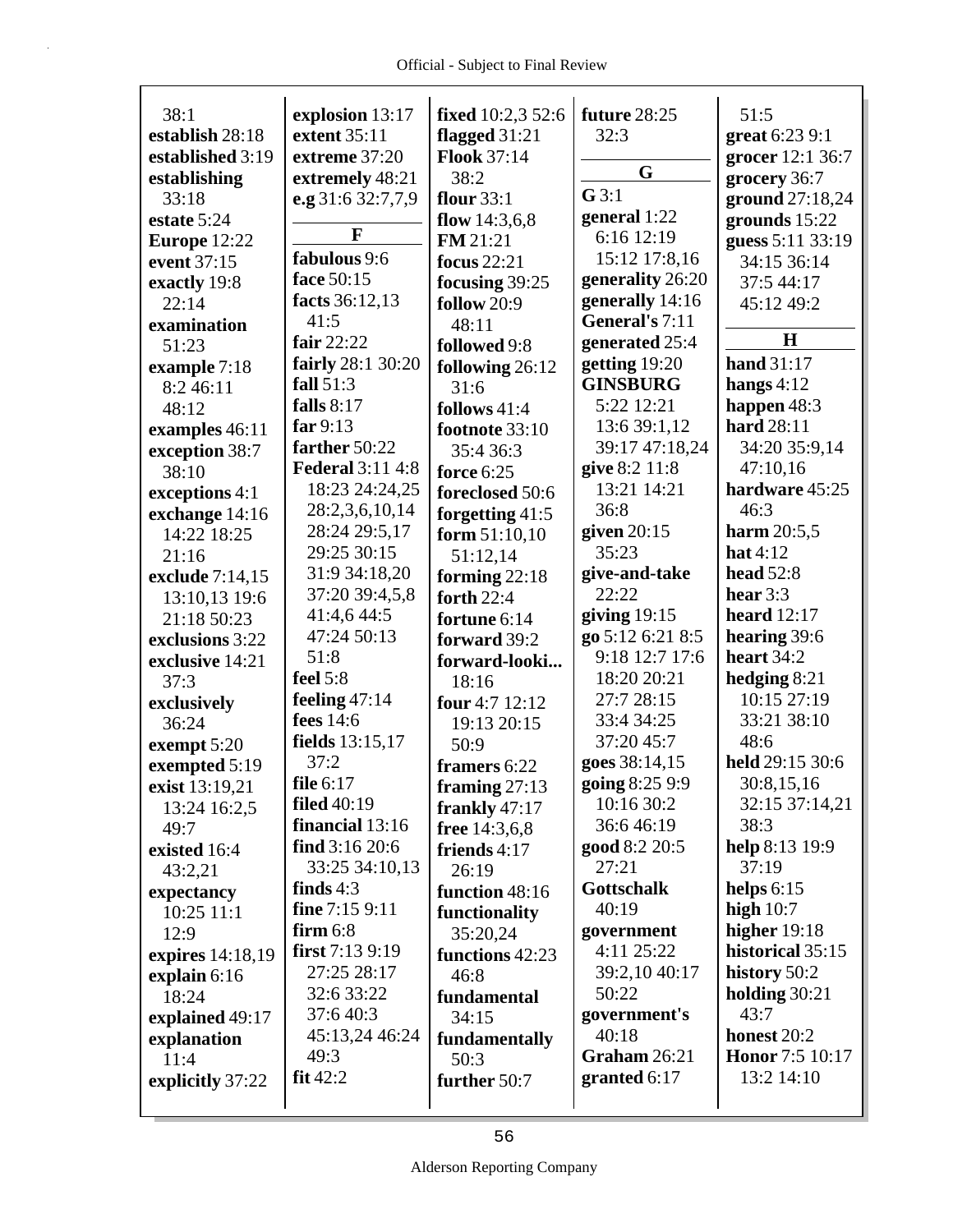| <b>hook</b> 36:6       | inappropriate           | inquiry 39:25       | irrelevant 42:3         | 9:6,11,23             |
|------------------------|-------------------------|---------------------|-------------------------|-----------------------|
| hope 26:17             | 34:25                   | 40:1 45:16          | <b>issue</b> 11:9 17:13 | 10:14,21 11:19        |
| <b>horse</b> 16:6      | include 13:11           | insights 16:7       | 20:12 27:22             | 11:24 12:6,21         |
| horses 16:5,8,15       | included 7:17           | insignificant       | <b>issued</b> 16:23     | 13:6,20,24            |
| hub-and-spokes         | 12:11 15:14             | 35:5                | issues $14:20$          | 14:5,17,24            |
| 41:22                  | 16:23                   | insofar $31:11$     | 16:18                   | 15:3,5,7,10,16        |
| <b>huge</b> 49:8       | including 4:2           | 32:2                | items 20:23 33:3        | 16:1,11,15            |
| human $7:18,20$        | 30:12                   | instance 36:15      | 37:21                   | 17:4,8,12,23          |
| 7:22 8:7,11            | incorrect 29:14         | instructions        | ${\bf J}$               | 18:4,18 19:8          |
| 49:13 50:24            | increased 13:25         | 46:13               |                         | 20:11,17,20           |
| hypothesis             | independent             | insurance 10:22     | J1:7,202:3,8            | 21:9,13,25            |
| 19:10                  | 27:18                   | 10:22 11:9,18       | 3:7 50:10               | 22:16 23:1,4,7        |
| hypothetical           | indisputably            | 12:6                | <b>Jakes</b> 1:20 2:3,8 | 23:16,18,21           |
| 33:23                  | 48:16                   | <b>INTELLECT</b>    | $3:6,7,9$ 4:21          | 24:3,10,17,22         |
| hypothetically         | individual 32:25        | 1:9                 | 5:15 6:2,18 7:5         | 25:5,9,11,15          |
| 9:12                   | industrial 4:22         | intended 49:11      | 7:13,22,25              | 25:20 26:5,10         |
| hypothetical's         | 4:25 13:16              | intent 8:16         | 8:14,179:10             | 26:17,18 27:16        |
| 9:15                   | 16:14 18:11,15          | 20:25               | 9:18 10:11,17           | 29:3 30:1,22          |
| I                      | 27:11                   | interactive         | 11:10,23 12:3           | 31:3,8,25 33:8        |
|                        | industries 29:10        | 33:23 34:8          | 12:10 13:2,12           | 34:4,17 35:3          |
| idea 9:25 17:24        | industry 10:22          | interested 34:12    | 13:23 14:1,10           | 35:13 36:2,23         |
| 27:19 29:7             | 11:2                    | Internet 14:3       | 14:19 15:2,4,6          | 37:19 38:14           |
| 50:21                  | ineligible 30:11        | interpreted 24:7    | 15:9,12,19              | 39:1,12,13,17         |
| <b>ideas</b> 3:24 9:20 | inference 32:9          | introduced 5:20     | 16:10,13,18             | 40:6,24 41:2          |
| identified 33:21       | inflexible 28:3         | <b>invent</b> 14:15 | 17:6,11,14              | 41:10,24 42:13        |
| 40:14 42:7             | influence 4:17          | invented 42:6,9     | 18:3,10 19:4            | 43:4,13 44:1,7        |
| identify 28:5          | 26:19                   | 45:14               | 20:9,14,19              | 44:11,15,24           |
| 33:13 34:11,22         | information             | invention 18:10     | 21:2,12,15              | 45:9,19 46:2          |
| 36:4                   | 14:3,6,9,15,22          | 30:6 32:12,12       | 22:11,19 23:3           | 46:10 47:4,18         |
| identifying            | 18:13 19:1,25           | 43:7                | 23:6, 14, 17, 20        | 47:24 50:8,12         |
| 36:18                  | 20:2 21:16              | inventions 4:20     | 23:23 24:6,12           | 52:1,12               |
| imagine 37:2           | 24:1                    | 4:25 7:9 14:12      | 24:21,23 25:7           | Justices 48:7         |
| imagined 48:9          | infringement            | 21:19 37:10         | 25:10,12,19,23          |                       |
| implement 5:5          | 8:6                     | inventors 4:15      | 26:6 50:9,10            | K                     |
| implemented            | initially 10:19         | invents 44:21       | 50:12 52:5              | <b>Kappos</b> 1:7 3:5 |
| 27:1 51:8              | initiate 9:25           | investment          | Johnston 15:21          | <b>keep</b> 8:24 17:2 |
| <i>implements</i>      | 10:5,6                  | 41:22,22            | <b>Joint 9:24</b>       | keeping $14:13$       |
| 17:25                  | <b>Initiating 11:20</b> | involve 19:1        | <b>Jones</b> $4:16$     | <b>KENNEDY</b>        |
| impose 29:8            | innovation              | 29:12 32:20         | <b>Judge 17:9</b>       | 10:21 12:6            |
| improved 45:25         | 29:15 34:2              | 33:12 37:11,11      | 39:18                   | 17:23 18:4            |
| <b>improving</b> 14:8  | 41:19 48:7              | 38:4 47:11          | jurisprudence           | 21:25 40:24           |
| inadequate             | innovations             | 51:19               | 15:1                    | 41:2,10 43:4          |
| 24:15                  | 27:5 36:16,18           | involved 32:17      | jury $5:25$             | 43:13 44:15           |
| inadvertent            | 43:23 47:3              | 40:1                | <b>Justice</b> 1:23 3:3 | 47:4                  |
| 19:11                  | 50:4                    | involves 8:11       | 3:9 4:11 5:6,22         | $\text{kept } 9:3$    |
| inadvertently          | innovative 27:8         | 35:4 52:2           | 6:5,20 7:7,20           | key 51:15,15          |
| 19:9                   | 30:16 49:9              | involving 40:8      | 7:23 8:9,15,25          | kicks 48:19           |
|                        |                         |                     |                         |                       |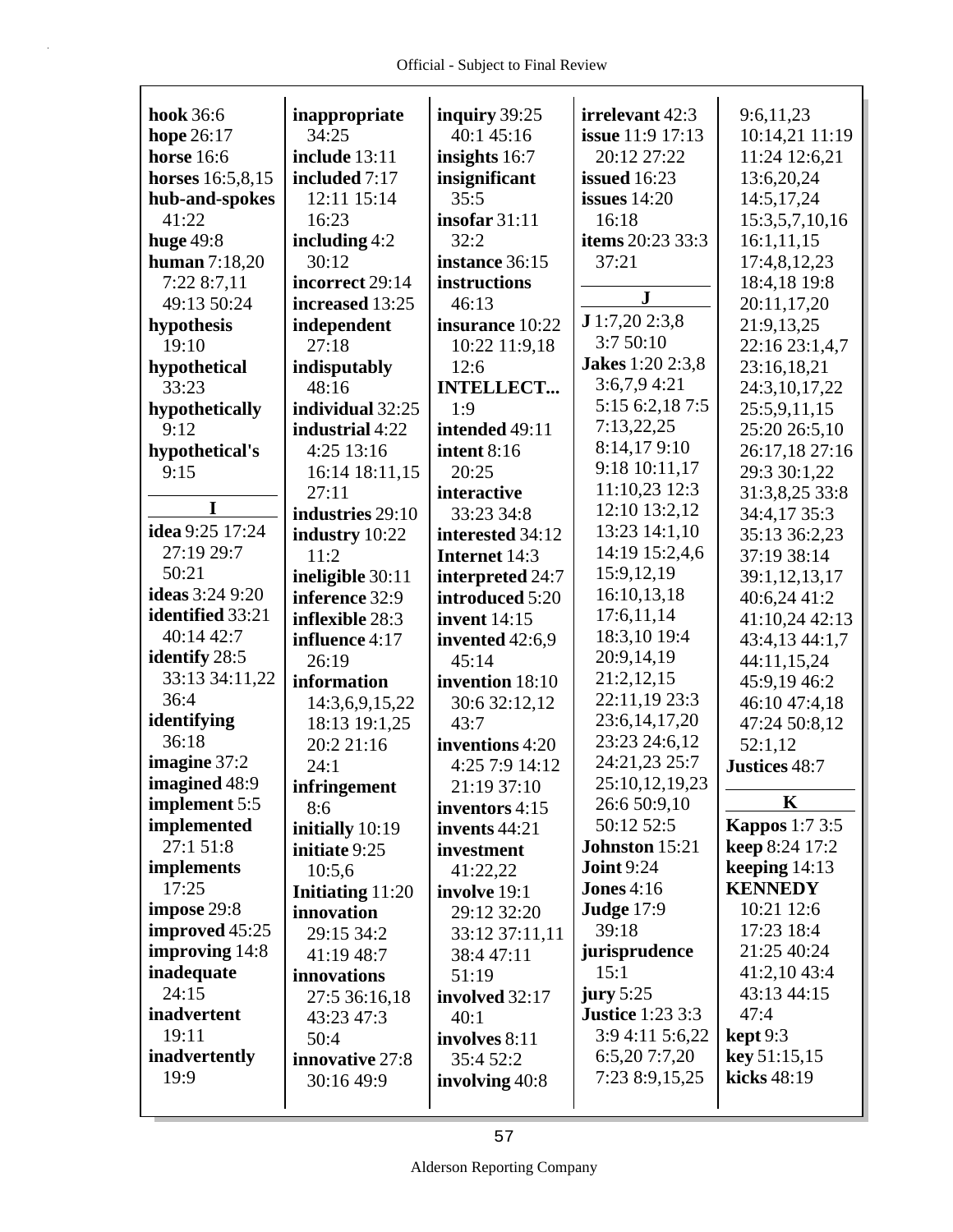$\mathsf{r}$ 

| <b>kind</b> 18:20       | <b>limits</b> 14:5 19:3 | 48:12,16,24          | 31:5 36:3 41:9      | middle 44:20          |
|-------------------------|-------------------------|----------------------|---------------------|-----------------------|
| 34:25 38:12,23          | 29:8                    | 49:21 51:8,10        | meaning 7:8         | mind 32:23            |
| 48:8                    | line 35:10 36:1         | machines 4:20        | 21:7 30:3           | 52:10                 |
| kinds $22:20$           | link $28:5,7,19$        | 5:1 19:24 27:1       | 41:15               | minus $19:15$         |
| knew 18:15              | linked 48:23,24         | 28:16 30:12,23       | means $4:14$        | minuses $19:18$       |
| know 4:15 5:13          | 49:18                   | 31:12 46:23          | 12:19 19:3          | minutes 50:9          |
| 9:1 10:21,22            | links 28:16             | 49:18                | 41:16 46:8          | modern 16:3           |
| 16:1,7 18:5             | literally 48:22         | machine-impl         | meant 4:13,19       | Monday $1:14$         |
| 20:3,3 26:18            | literature 7:16         | 28:13                | mechanisms          | money 6:12            |
| 31:16 36:7,8            | little 9:15 22:24       | machine-or-tr        | 38:16               | monopoly 19:16        |
| 39:23,25 48:1           | long 8:7 9:22           | 3:12 32:10           | medical 5:18        | Morse 22:13,14        |
| knowledge               | 12:14                   | 35:2 36:25           | 36:16 47:3,12       | 24:13 26:13           |
| 12:19,20 21:7           | look 21:4,24            | 37:17 39:3,11        | meet 6:3 31:22      | 49:19                 |
| 21:9,11,13              | 22:13 24:15             | 39:16 40:15,16       | meets 12:14         | <b>Morse's 23:1,4</b> |
| knows 46:21             | 34:6 35:3,14            | 40:21,25 41:11       | members 47:14       | 23:23 32:11           |
|                         | 44:18                   | 42:3 47:22           | mental 52:8,9       | move 31:10,10         |
| L                       | <b>looked</b> 18:6      | 48:19 50:19          | mention 16:1        |                       |
| $L$ 1:3,22 2:5          | looking $7:14$          | making $47:19$       | mentioned           | N                     |
| 26:8                    | 9:23 17:21              | <b>MALCOLM</b>       | 26:19               | $N$ 2:1,13:1          |
| language 3:16           | 19:5 20:15              | $1:22$ $2:5$ $26:8$  | mere 18:25          | narrow 3:11           |
| 3:23 4:3 15:10          | 30:2,3 34:5             | man 48:15 49:8       | mess 47:5,9         | 5:12 31:15,17         |
| 18:5                    | 43:5 46:17              | management           | met 24:20           | natural 3:23          |
| latest 17:20            | 50:19,20 51:9           | 38:12,24             | method 7:12 8:3     | 21:5                  |
| Laughter 9:5            | Lorenzo $4:15$          | manipulation         | 8:10,21,21 9:2      | naturally 32:13       |
| 20:13 47:7              | lose 28:23              | 18:19                | 10:12 11:10,17      | nature 3:23 4:6       |
| law 8:169:2             | lot $32:345:6$          | manufacture          | 11:18 12:23         | 21:5 25:24            |
| 12:22 18:17             | lots 19:6               | 44:22 48:13          | 15:23 18:12,20      | 49:7                  |
| 19:13 20:22             | low $10:7$              | manufacturing        | 18:21 26:24         | near $27:16,16$       |
| 29:4 37:1               | luck 34:24              | 4:14,225:1           | 30:7,17 32:25       | necessarily           |
| laws 3:23 4:5           |                         | 20:23 33:1,3         | 33:11 34:23         | 21:23 25:3            |
| 14:11 18:1              | $\mathbf{M}$            | market 11:21         | 38:10,19 41:16      | 38:22                 |
| 21:5                    | machine 3:15            | materials 18:13      | 41:23 48:6          | necessary 5:8         |
| learned 9:3             | 8:12 18:7 23:9          | matter 1:16 3:15     | 49:25 50:6,25       | 22:23 28:19           |
| <b>leave</b> 5:6 28:11  | 23:13 28:5,8,8          | 4:7 10:13            | 51:7,10,17,22       | 34:23                 |
| 38:5                    | 28:19 29:6,19           | 12:12 15:15,20       | 52:11               | necessitate 38:7      |
| left 31:14 48:18        | 29:22 30:8              | 17:21 28:6           | methods 3:13,14     | need 21:24            |
| legal $14:7$            | 31:1,20 32:11           | 32:14,16,18          | 5:17,21,23          | 28:18 50:18           |
| length $27:12$          | 32:17,21 33:6           | 44:13,22 45:18       | 13:10,14 16:21      | negotiations          |
| let's 5:12 16:5         | 33:12 34:22             | 48:17 49:20          | 16:24 17:1          | 27:6                  |
| 22:1 24:3               | 35:5,11 37:11           | 50:15 51:9           | 26:22 29:2,12       | nervous $9:15$        |
| <b>level</b> 26:20 35:1 | 38:441:13               | 52:15                | 30:10,20,23         | never 4:23 5:9        |
| licensing 14:6          | 42:6,10,10,11           | matters 29:5         | 31:1,12 50:23       | 38:2 40:21            |
| life 10:25 12:8,9       | 42:14,15,22,24          | maximizing           | 51:3                | 49:25                 |
| limit $7:7.9$           | 42:25 43:18,20          | 10:8                 | <b>MICHAEL 1:20</b> | new $4:4,86:9,10$     |
| limited 4:23            | 44:14,22 45:2           | <b>Mayer's 39:18</b> | 2:3,8 3:7 50:10     | 6:13,24,24            |
| 28:23 31:1              | 45:2,4,14,17            | mean 6:5 10:4        | microprocessor      | 8:20 11:2 16:2        |
| 49:14                   | 45:22 46:15,22          | 20:22 24:20          | 33:14               | 21:3,6 27:5,6         |
|                         |                         |                      |                     |                       |
|                         |                         |                      |                     |                       |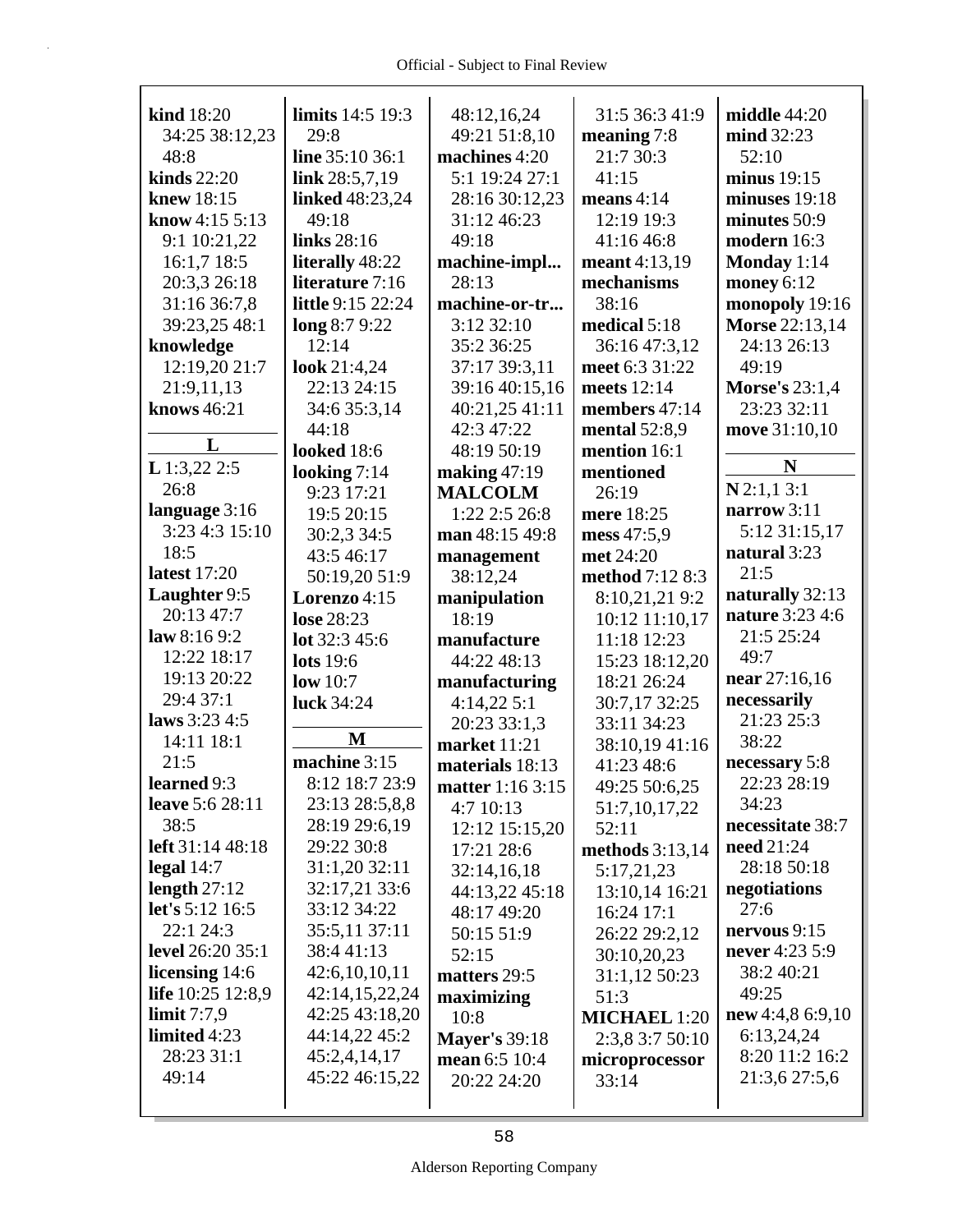| 29:1,2 30:12      | open 28:25        | 17:13 18:22             | 42:17 43:7,12           | phenomena         |
|-------------------|-------------------|-------------------------|-------------------------|-------------------|
| 30:16 35:23       | 37:14,22 38:5     | 23:13 28:16             | 43:20 44:13             | 21:5              |
| 37:7 38:6         | operated 26:25    | 30:18 32:21             | 45:6                    | phenomenon        |
| 41:20 42:6,7      | operation 29:21   | 33:5 34:12,21           | patented 3:25           | 3:24              |
| 42:10,17,23,23    | 30:14 49:18       | 40:4 44:14              | 16:17,22 23:8           | phone 11:24,25    |
| 43:19 44:21       | operations        | 49:20                   | 27:15 31:18             | 52:3              |
| 45:14,21,21       | 13:15             | parties 33:13,24        | 45:17 46:12             | phrase 43:25      |
| 46:8 49:10,14     | opinion 15:11     | 39:10                   | 50:5                    | phraseology       |
| night 49:24       | 28:24 39:18       | <b>party</b> 29:23      | patenting 4:5           | 7:11              |
| nineteenth        | oppose 46:25      | pass 21:23              | 6:28:10                 | physical 11:17    |
| 19:23             | opposed 8:12      | passed 5:21             | patents 12:23           | 11:20 25:2,6,6    |
| nonobvious        | 12:19 22:24       | 20:22                   | 13:21 16:23             | 25:8 26:25        |
| 38:19             | 52:7              | <b>patent</b> 1:10 3:17 | 46:16                   | 27:10 49:7,10     |
| non-technolog     | opposing 29:23    | 5:5 7:3,12 8:4          | patent-eligible         | 49:15 51:19       |
| 13:18             | oral 1:16 2:2 3:7 | 8:16,19 10:4,7          | 3:12 17:21              | 52:1              |
| noscitur 49:4     | 26:8              | 10:19 11:11,16          | 28:4 50:1               | picking $52:2,2$  |
| note 32:1 37:13   | order 28:14 32:6  | 12:10,22 14:5           | 52:11                   | place 22:25       |
| notion 13:1 28:1  | 35:24 45:25       | 14:11,14,18,19          | people 4:17 8:20        | 37:15 38:24       |
| novel 10:11       | ordinary 48:21    | 14:20 15:8              | 11:15 14:12,14          | 51:12 52:7        |
| 38:19 42:15       | organize 6:10     | 16:12 17:2              | 16:6,25 17:2            | places 33:20      |
| 46:9              | organizing        | 18:1,17 19:13           | 19:15,19 26:19          | 39:22             |
| November 1:14     | 50:23             | 20:4,22 22:2            | 26:22 28:25             | plan 5:24         |
| number $6:16$     | original 6:21 9:2 | 22:17,21 23:10          | 33:24 34:10             | plausible 7:3     |
| 10:10 16:22       | originally 4:13   | 23:22 27:8,13           | 38:22 40:3              | play 35:2         |
| 17:14 39:9        | outer 19:2        | 27:17 28:17             | 44:25 52:3              | player 45:17      |
| numbers 35:21     | outlines 15:12    | 29:4,16 30:6,8          | people's $31:16$        | please 3:10       |
|                   | outset 50:4       | 30:11 31:2,19           | percent 9:3             | 26:11             |
| $\mathbf 0$       | overpatenting     | 32:15 33:22             | perform 29:20           | plus 19:14,15     |
| <b>O</b> 2:1 3:1  | 22:23             | 34:21 36:11,19          | 35:25 41:21             | poems $7:16$      |
| object $25:3$     |                   | 37:1,9,10,16            | 42:23 46:1,8            | point 34:15       |
| objection 29:24   | ${\bf P}$         | 38:4,11,17              | performed 8:3           | 36:14 38:3,8      |
| objects 49:7      | P3:1              | 39:20 42:14,20          | period 35:16            | 44:9 45:13        |
| obvious $23:2,5$  | packet 25:25      | 45:1 46:2,12            | permission 7:2          | 48:10             |
| 32:9 38:20        | page 2:2 9:24     | 46:21 48:9              | 19:20                   | points $31:24$    |
| obviousness       | 44:19,20          | 49:1 50:20              | permissions             | 32:5              |
| 10:18 15:24       | pages 33:18 34:5  | 51:3,18,20,24           | 19:20                   | <b>posed</b> 39:9 |
| 22:24 38:16       | 34:14             | patentability           | permit $12:23$          | position 9:21     |
| office 1:11 10:19 | panel 39:7        | 32:20 35:6              | person 11:9 12:4        | 15:1 40:17        |
| 11:16 23:10       | paradigmatic      | 47:2                    | 12:7 20:1 33:3          | 47:14             |
| 51:18,20,24       | 27:13             | patentable 6:1          | 34:24 42:6,9            | possibility 37:14 |
| oh 17:25 41:8     | part 21:6 28:8    | 6:15,188:4,8            | 42:19,21                | 38:5              |
| oil 35:15         | 28:12,13 34:17    | 9:9,21 10:12            | <b>Pete's</b> 16:16     | possible 6:25     |
| okay 6:20 9:11    | 42:2              | 11:4,6 12:13            | <b>Petitioner 27:22</b> | 32:2              |
| 31:13 32:4        | participants      | 16:9 26:24              | 50:11                   | potential 34:13   |
| 45:9              | 11:22             | 30:17,23 31:23          | <b>Petitioners</b> 1:5  | 50:5              |
| old 17:4,4 45:20  | particular 3:14   | 33:11,17 35:7           | $1:21$ 2:4,9 3:8        | potentially 6:18  |
| <b>Once 37:2</b>  | 13:17 15:19       | 35:17 36:9              | 38:10                   | 9:10 41:17        |
|                   |                   |                         |                         |                   |
|                   |                   |                         |                         |                   |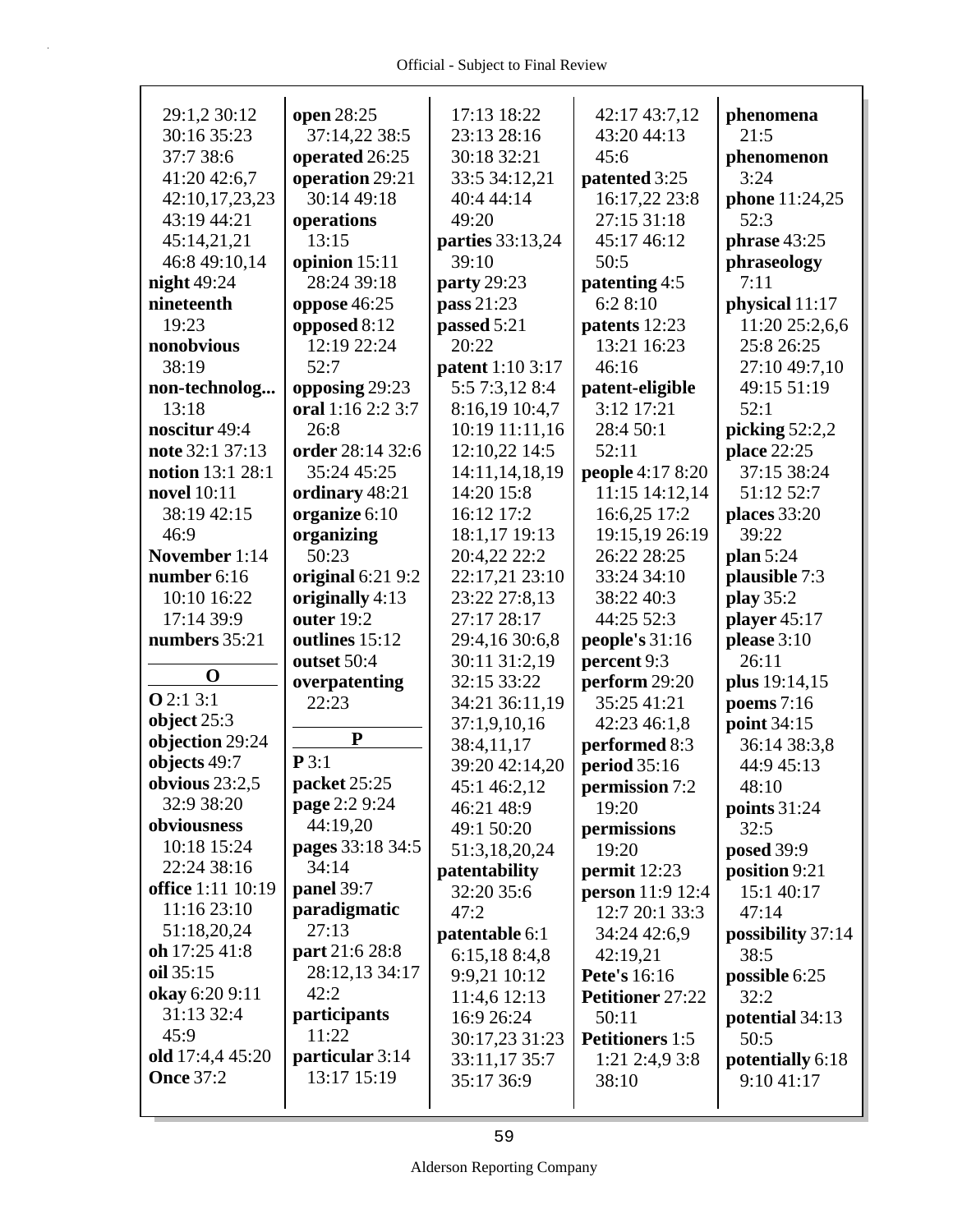| 44:23              |                  |                        |                       |                         |
|--------------------|------------------|------------------------|-----------------------|-------------------------|
|                    | 22:18 27:1       | 28:24                  | range $17:6$<br>49:13 | rejection 50:25         |
| practical 21:8     | 28:4,9,9,12      | provider 11:21         |                       | related 14:1            |
| 51:15,17           | 29:16,18 30:3    | providers 10:1         | rapidly 37:7          | 23:12 24:4              |
| <b>Practically</b> | 30:3,9,17        | provides 7:25          | raw 18:12             | relationship            |
| 21:15              | 32:20,22,23,24   | provision 10:18        | read 3:20 39:18       | 21:14                   |
| practice 26:16     | 33:16 35:14,16   | PTO 28:14              | 48:22                 | <b>relied</b> 51:20     |
| 29:11              | 38:3 40:7,10     | 36:12 46:6             | reading $23:10$       | rely 36:24              |
| precedence 3:19    | 41:14,17 42:5    | <b>public</b> 14:16,17 | real 21:16 25:3       | relying $5:11$          |
| precedent 4:2      | 42:7,15,17       | 14:23 27:5             | 51:22 52:7            | remain $47:16$          |
| precise 28:16      | 44:12,14,21      | puddle 33:2            | really 8:19 9:2       | remaining 50:9          |
| 35:1               | 45:4,5 48:18     | pull 32:4              | 10:23 11:1            | remedies 5:19           |
| preclude 37:21     | 48:21 49:5,10    | pulled 31:10,11        | 15:25 16:16,19        | remember 46:3           |
| precluding 37:1    | 49:12,17 50:2    | pulling 31:11          | 19:21 21:6            | reply $40:19$           |
| preempt 27:19      | 50:15 52:2,8     | punched 36:8           | 22:21 24:14           | reports 48:13           |
| preexisting        | processes 4:9,22 | purely 12:5 52:8       | 28:4 32:3             | represent 25:2          |
| 35:20              | 4:23,24 5:1 6:3  | purpose 6:21           | 34:16 36:20           | 38:21                   |
| prefer 27:24       | 27:11,14,14      | 9:14 43:24             | 42:11,16 45:15        | reproduced              |
| present 36:20      | 28:7 50:14       | purposes 37:9          | 48:20 50:2,23         | 44:19                   |
| presented 43:10    | 52:9             | 38:20                  | 50:25                 | require 6:23            |
| previously         | produce 19:16    | put 5:7 39:2           | realm 26:25           | 11:14 46:3              |
| 43:21              | 46:8             | 43:8                   | 27:9 39:19            | required 3:18           |
| price $10:2,3$     | product 19:19    | p.m 1:18 3:2           | reargument            | 4:9 19:7                |
| 19:19 33:14,15     | productive 49:8  | 52:14                  | 39:9                  | requirement             |
| 52:6               | program $45:3$   |                        | reason $26:24$        | 3:13 13:3               |
|                    |                  |                        |                       |                         |
| primary 27:24      | 45:21            | Q                      | reasonable 7:8        | 14:11                   |
| principle 3:20     | programmed       | qualify 25:1           | reasoning 51:10       | requirements            |
| 28:18 40:22        | 29:20 30:12      | quality 49:24          | reasons 40:2          | 6:4 12:15               |
| principles 4:6     | 35:23 41:18      | question 9:1           | 43:5 49:2             | requires $14:6,12$      |
| 9:19 15:13         | 42:22 43:11      | 13:9 14:24             | <b>REBUTTAL</b>       | 52:5                    |
| prior 5:17 10:20   | 48:11            | 17:9 20:16,21          | 2:7 50:10             | research 13:15          |
| 11:14 38:21        | programming      | 22:12 34:17            | recognize 47:1        | reserve 26:3            |
| 51:4               | 43:19 46:7       | 35:14 36:21            | recognized 3:22       | resist 5:25 28:1        |
| probably 9:7       | programs 41:20   | 42:16,16 43:9          | 51:2                  | resolving 47:10         |
| 24:15              | progress 7:2     | 43:18 50:17,19         | reduce 6:16           | <b>respect</b> 19:24,25 |
| problem 16:25      | prohibition 4:5  | questions 26:3         | 31:19                 | 20:1,7,7 23:9           |
| 18:22 31:13,21     | prong $32:10$    | 28:12 34:20            | reduced 9:7           | 28:7                    |
| 44:15              | properly 40:4    | 35:9 39:9              | 11:12                 | <b>Respondent</b>       |
| problems $21:17$   | <b>PROPERTY</b>  | 47:11,16 50:16         | <b>refer</b> 49:6     | 1:24 2:6 26:9           |
| 22:20 29:14        | 1:9              | quite 17:7 49:12       | referred 5:13         | responsive              |
| 31:16 40:6         | proposal 17:25   | quotes $17:16$         | 40:7                  | 34:16                   |
| 47:2               | proposed 23:9    |                        | regarded 40:4         | rest 23:24 24:4         |
| process 4:4 5:23   | protect 18:1     | $\bf R$                | regarding 36:21       | 26:4                    |
| 8:1,13 10:4        | protection 5:8   | $\mathbf{R} 3:1$       | reject $9:12$         | rests $12:22$           |
| 12:15 16:14        | 20:4 30:11       | <b>radio</b> 21:21     | 22:16,17              | <b>result</b> 51:4,16   |
| 17:25 18:8,8       | provide 5:17     | raised 27:22           | rejected 23:10        | retest 47:25            |
| 18:11 20:22        | 47:10            | 29:24 32:2             | 23:11,24 24:11        | reversed 3:13           |
| 21:1,2,3 22:8      | provided 14:22   | <b>RAND</b> $1:3$      | 24:13                 | review 36:12,12         |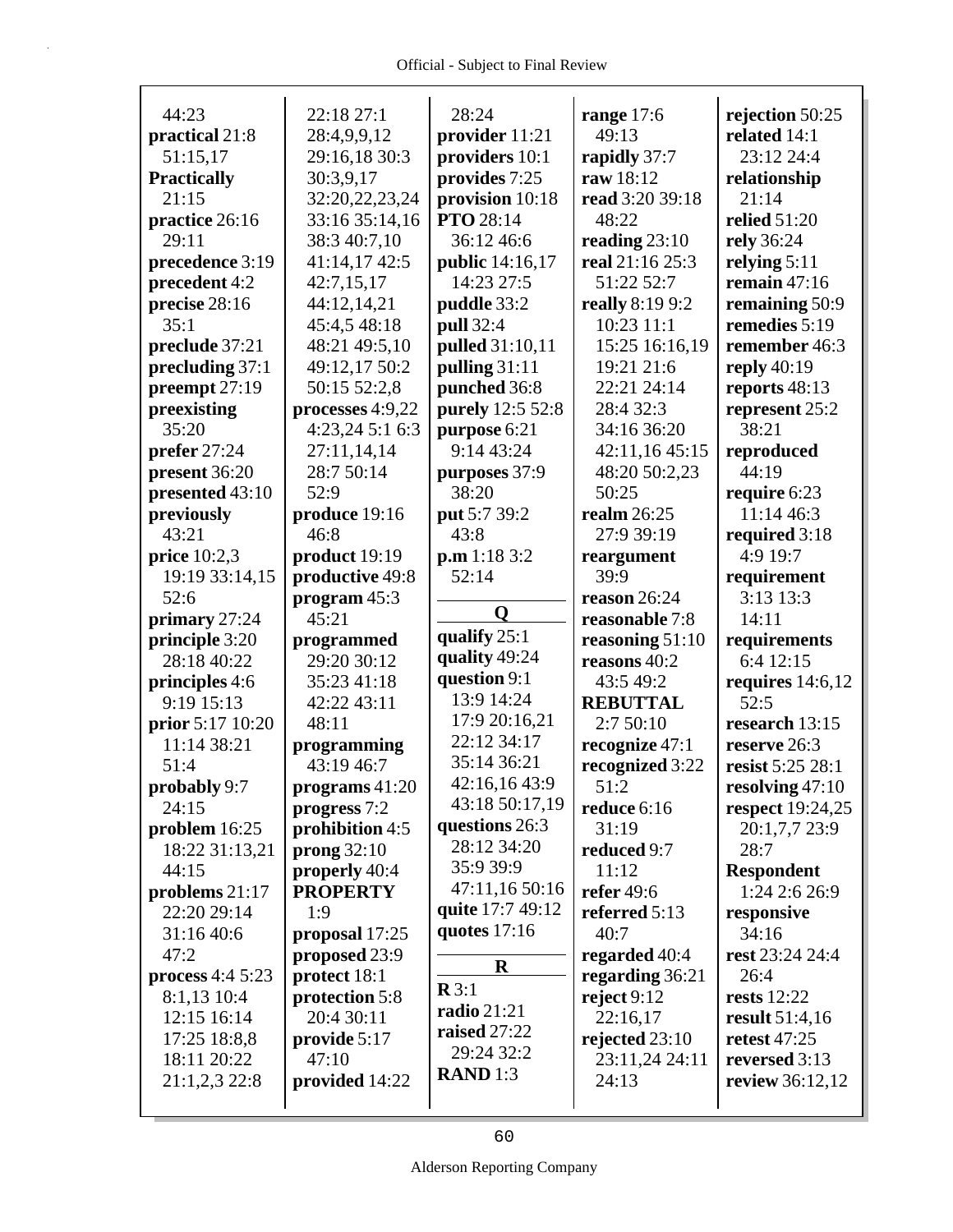| <b>Revolution 4:25</b>         | saw $45:12$                 | series 9:25 10:5 | sole 50:14            | speed 7:12              |
|--------------------------------|-----------------------------|------------------|-----------------------|-------------------------|
| <b>Rich 17:9</b>               | saying $7:23$               | 10:6 11:20       | solely 52:9           | spent 33:18             |
| right $13:12$                  | 33:15 34:5                  | 12:13 33:4       | <b>Solicitor</b> 1:22 | spoken 20:14            |
| 14:18 20:8                     | 36:11,24 44:25              | 35:25 48:22      | 7:10 17:16            | sponte 39:6             |
| 23:20 27:20                    | 45:12,12 46:14              | serious 16:25    | solve 34:20           | stand 17:20             |
| 44:20 45:7,10                  | 51:20                       | set 9:7 10:2,3   | solved 31:16          | standard 38:16          |
| 46:16                          | says 4:4,12 21:3            | 11:12 12:1       | somebody 4:16         | start 26:12 31:4        |
| rights $5:17$                  | 31:6 35:14                  | 20:23 39:6,8     | 16:17,19 34:11        | state 14:2 17:19        |
| 14:22 51:4                     | 36:3 39:19                  | 46:13,14         | 37:8 45:13            | 17:21 29:16             |
| rigid 3:11 28:2                | 42:7 44:20                  | setting $33:14$  | 46:20                 | 30:2,6 32:8,8           |
| 50:18                          | Scalia 4:11                 | 46:22            | somebody's            | 32:19 40:24             |
|                                |                             |                  | 52:8                  | 41:2,5,9,14,19          |
| rigidly 19:5<br>risk 8:22 11:5 | 14:17 16:1,11<br>16:15 17:4 | shipping $11:1$  | someone's 52:9        |                         |
|                                |                             | shoe-horning     |                       | 42:20 43:6,7,9          |
| 27:20 38:12,24                 | 24:17,22 25:5               | 37:3             | sorry 11:19           | 43:14 44:5              |
| 50:1                           | 25:9,11,15,20               | shorthand 39:24  | 39:13 44:1            | 51:6                    |
| risks $29:2$                   | 26:17,18 30:22              | show $5:2$       | sort 22:9 31:4        | States $1:1,17$         |
| <b>road</b> 35:10              | scheme 33:21                | side 42:19 48:20 | 31:19 32:13           | station 36:8            |
| 46:19                          | science 12:24               | 48:25            | 33:21 36:19           | statistics 12:8,8       |
| <b>ROBERTS</b> 3:3             | 39:21                       | sides $52:3$     | 48:6                  | statute 3:17 4:9        |
| 9:23 10:14                     | sciences 7:11               | sign 34:9        | <b>SOTOMAYOR</b>      | 5:19 7:25 9:14          |
| 11:19,24 22:16                 | scientific 22:7             | signal $22:10$   | 7:7,20,23 8:9         | 20:10 22:21             |
| 26:5 33:8 34:4                 | se 9:20                     | signals 18:14,19 | 8:15 13:20,24         | 31:19 41:4,6            |
| 35:3,13 36:2                   | search 7:1 36:8             | 22:5,9,11        | 14:5 18:18            | 44:18 48:9              |
| 39:13 41:24                    | second $14:13$              | similar $31:5$   | 20:17,20 21:9         | 49:1 51:2,4             |
| 50:8 52:1,12                   | 34:16 40:5                  | similarly 30:14  | 21:13 23:1,4,7        | statutory 4:3 5:5       |
| rolling $33:2$                 | 49:16                       | simple 29:4      | 23:16,18,21           | 6:3 7:19 12:15          |
| root 18:14                     | secret 8:24                 | simplicity 39:18 | 24:3,10 29:3          | 29:17,18 42:5           |
| <b>rooted 51:22</b>            | 14:13                       | simply $13:8$    | 30:1 36:23            | step 40:8,10            |
| rubber $18:12$                 | <b>SECRETARY</b>            | 18:14 29:11      | 37:19 38:14           | 47:21 52:2              |
| rubric 42:4                    | 1:8                         | 33:11 34:11      | sought $17:2$         | steps 6:16 9:7          |
| rule 15:18 28:1                | secrets 17:3                | 35:19 36:15      | 38:11                 | 11:12,17,20             |
| <b>ruled</b> 15:20             | section $3:16,20$           | 46:12            | sound 21:22           | 12:14 14:7,7            |
| 30:20                          | 3:22 5:16 8:4               | $\sin 47:1$      | 24:8,18,19            | 33:4,647:19             |
| <b>rules</b> 28:16             | 10:19 29:24                 | situation 20:6   | 25:3,4,5,5,11         | 48:23 51:19             |
| ruling 29:8 30:1               | 38:20 41:15                 | 31:22 34:1       | 25:15,16,18           | <b>STEVENS</b>          |
| 37:23 46:25                    | 43:2,3,351:1                | 46:20            | 27:2,4                | 14:24 15:3,5,7          |
| 48:5                           | see 5:14 10:9               | situations 32:24 | Space 48:7            | 15:10,16 17:8           |
| run $6:25$ 10:18               | 18:6 31:13,25               | skilled 38:22    | speak $51:6$          | 17:12 42:13             |
| 11:14 22:20                    | 35:22                       | skip $24:3$      | speaking $7:15$       | 44:1,7,11               |
| runs $51:1$                    | seen $5:9$                  | slow 19:21       | 27:6                  | 45:19 46:2              |
|                                | segment 28:9                | small 28:9       | speaks $13:4$         | <b>Stewart</b> 1:22 2:5 |
| S                              | sell 10:7                   | society 8:10     | special $43:24$       | 26:7,8,10,18            |
| $S$ 2:1 3:1                    | sellers 10:6                | sociis 49:4      | specific $3:15$       | 27:23 29:13             |
| safer 29:11                    | sells 36:5,7                | software 30:16   | 15:14                 | 30:5,25 31:7            |
| sake 9:15 16:16                | sense 12:18 33:1            | 35:23 36:16      | specifically          | 31:24 32:5              |
| sale 52:6                      | 38:12 39:24                 | 42:23 43:19,22   | 34:10                 | 33:8,19 34:8            |
| satisfy $43:2$                 | 49:23 51:12                 | 46:8 47:3,12     | speech 48:21          | 35:8,19 36:10           |
|                                |                             |                  |                       |                         |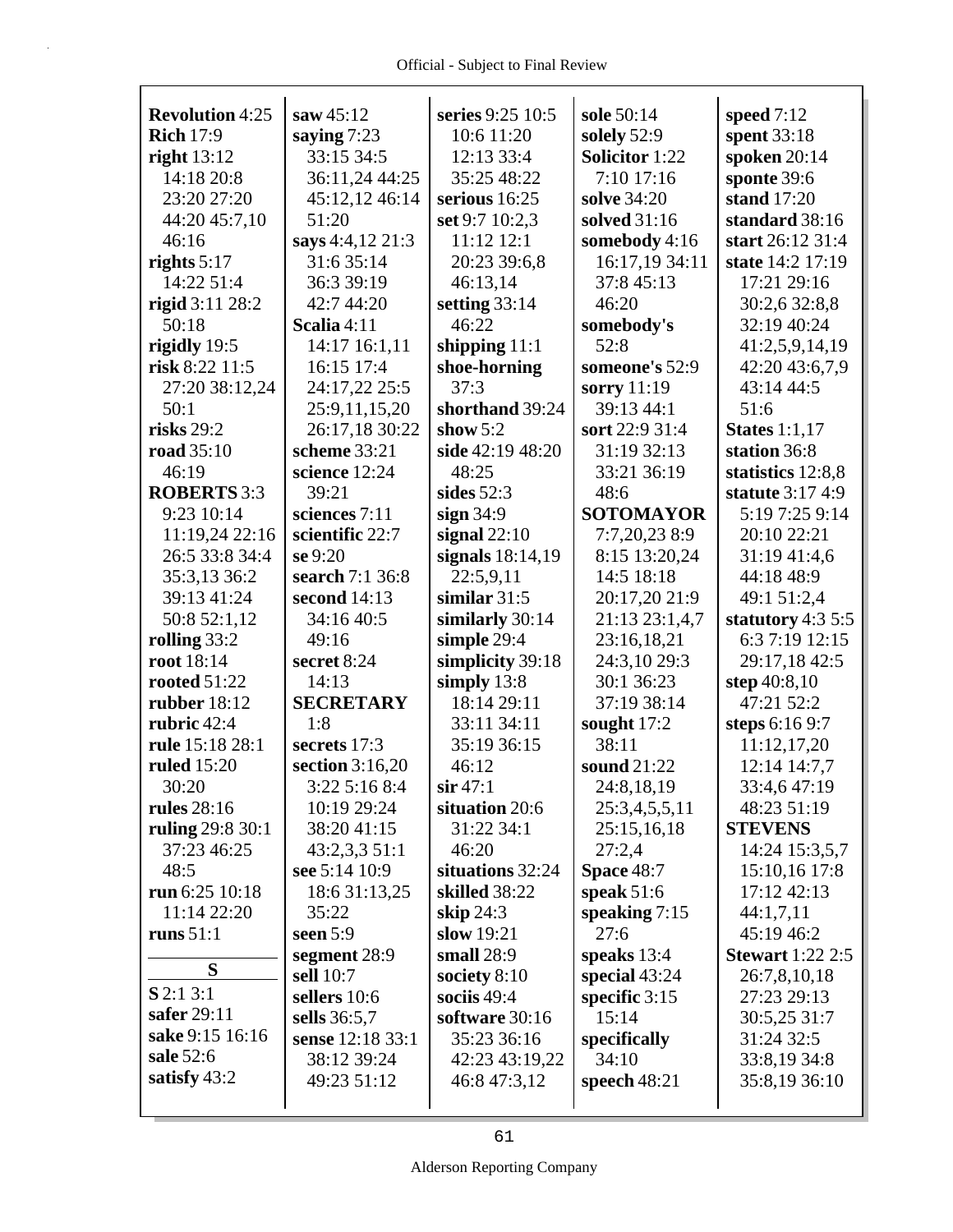| 37:5,25 38:18             | sufficiently                             | 27:6,6 36:17                | 47:22 48:19                 | 50:17,24 51:1               |
|---------------------------|------------------------------------------|-----------------------------|-----------------------------|-----------------------------|
| 39:1,5,15,23              | 40:10                                    | 38:12,24 47:12              | 50:13,14,18                 | 51:19,23 52:10              |
| 41:1,8,1342:1             | suggesting                               | technological               | 51:25                       | thinks 6:9,10,11            |
| 42:18 43:8,16             | 13:20                                    | 21:20 40:5,11               | testing $31:4$              | 6:24                        |
| 44:4,9,17 45:8            | suggestion 9:17                          | 40:13                       | tests 39:23                 | third 49:22                 |
| 45:11,23 46:5             | sun $5:948:15$                           | technologically             | tether $7:10$               | thought 4:20                |
| 46:24 47:6,8              | support 4:3 15:1                         | 20:24                       | text 44:18                  | 5:14 16:16                  |
| 47:20 48:4                | suppose $9:11,12$                        | technologies                | thank $20:11$               | 20:11 33:9                  |
| stop $7:1$                | 9:14 31:3 43:5                           | 36:21 37:3,8                | 26:4,5 50:8,12              | 41:10 44:24                 |
| store 36:7                | Supreme $1:1,17$                         | technology 7:9              | 52:12                       | 46:11 47:4,5,9              |
| storehouse 21:6           | sure 31:23                               | 12:17,18,24,25              | theory $16:9$               | 47:13                       |
| strange $49:12$           | surely $49:11$                           | 13:13 14:2                  | thing $6:1010:5$            | <b>three 49:2</b>           |
| <b>Street 17:19,22</b>    | surgical $8:3,21$                        | 29:6 38:6                   | 23:8,21 32:6,8              | threshold 22:25             |
| 29:16 30:2,7              | sweeping 30:21                           | 39:19,20,21                 | 32:19 40:15                 | thrown $51:24$              |
| 40:24 41:3,5,9            | switches 45:3                            | 40:1,8 48:23                | 42:14 49:16,22              | tie 7:10                    |
| 41:14,19 42:20            | 46:22                                    | technology-ba               | things $7:15,17$            | tied 3:14 12:24             |
| 43:6,7,9,14               | system 5:5 8:20                          | 13:1,7,11                   | 7:18 8:21 9:4               | 20:24 29:6                  |
| 44:5 51:6                 | 14:14,21 37:8                            | telegraph 23:9              | 11:15 15:14                 | time 26:4 27:12             |
| strong $49:23$            | systems $12:25$                          | telegraphy                  | 16:12 17:15,15              | today 16:5 18:12            |
| strongest 14:25           | 13:3,10                                  | 23:15                       | 19:6, 12, 13, 21            | 19:25 24:15                 |
| students 9:3              |                                          | telephone 6:11              | 27:25 31:4                  | 43:14                       |
| stupid $44:2$             | Т                                        | 26:13 49:19                 | 32:1,15 37:2,6              | tool 33:5                   |
| sua 39:5                  | T2:1,1                                   | television 45:16            | 41:16 42:8                  | totality 40:23              |
| subject 3:15 4:7          | table $11:5$                             | 48:11,15                    | 45:648:1                    | <b>touch</b> 18:6           |
|                           |                                          |                             |                             |                             |
|                           |                                          |                             |                             |                             |
| 10:13 12:12               | tables $10:25$                           | tell 20:2 39:12             | 49:14                       | tracking 34:10              |
| 15:14,20 17:21            | tailoring 5:7                            | telling $19:24$             | think $5:146:22$            | <b>TRADEMARK</b>            |
| 44:13                     | take 5:10 9:13                           | tells $15:13$               | 7:13,168:9                  | 1:11                        |
| submitted 52:13           | 12:4 16:5 22:3                           | term $4:12,13$              | 9:18 11:3,7,10              | train $16:8$                |
| 52:15                     | 31:24 35:6<br>37:15                      | 12:18 29:18,18              | 11:16 13:14                 | training 16:5               |
| substance 8:12            | taken 38:24                              | 42:5 48:18,21               | 14:25 15:9,19               | transaction                 |
| 18:7,19 27:7              | takeover 5:25                            | 49:5,17                     | 16:6,13,24                  | 34:12 52:4                  |
| 29:7 49:10                | takes 12:7 22:25                         | terms $6:17$                | 17:15,19 18:15              | transactions                |
| 51:12,14                  | 33:17 52:7                               | 11:13 13:5                  | 19:4 20:9,16                | 10:1,5,6 11:21              |
| substantial               | talk $41:2$                              | 20:15 33:25                 | 21:2,19,24                  | 36:4                        |
| 40:10                     | talking $13:6$                           | 47:2 49:5,6                 | 22:17,19 25:7               | transform 3:15              |
| substantiality            | 29:10                                    | test $3:12\,4:8$            | 25:9,20,23                  | 41:25 42:1                  |
| 35:1                      | tangential 35:4                          | 19:5 21:18,20               | 26:20 27:23                 | 48:17                       |
| substantive               |                                          | 21:23 22:24                 | 28:20,21 29:13              | transformation              |
| 18:25                     | tasks 30:18,19<br>41:21                  | 24:20,24 25:21              | 30:5 32:8 34:8              | 19:2,5,7 21:17              |
| substitute 22:17          |                                          | 26:15 31:23                 | 34:17 35:13,19              | 21:18,23 24:20              |
| succeed 6:15              | $\text{tax } 5:21,23,24$<br>teachers 9:8 | 32:10 34:18                 | 37:25 39:24                 | 24:24 25:1                  |
| success 46:6              | teaching $9:2$                           | 36:25 37:3,18               | 40:12 42:12,18              | 28:6,19 29:7                |
| successful 6:7,8          | 16:21,24 17:1                            | 37:19 39:3,3                | 43:6,22 44:4,7              | 31:2,15 32:13               |
| 6:23                      | 29:2                                     | 39:11,24 40:13              | 44:8 45:11,23               | 32:14,18 34:22              |
| sued 16:25                | technique 34:9                           | 40:15,16,22,25              | 45:24,24 46:5               | 35:11 37:12                 |
| sufficient 28:17<br>38:21 | techniques 27:5                          | 42:3 43:15,16<br>44:6 45:15 | 46:17 47:6,8<br>47:14,17,21 | 38:5 42:2<br>45:15,18 48:24 |